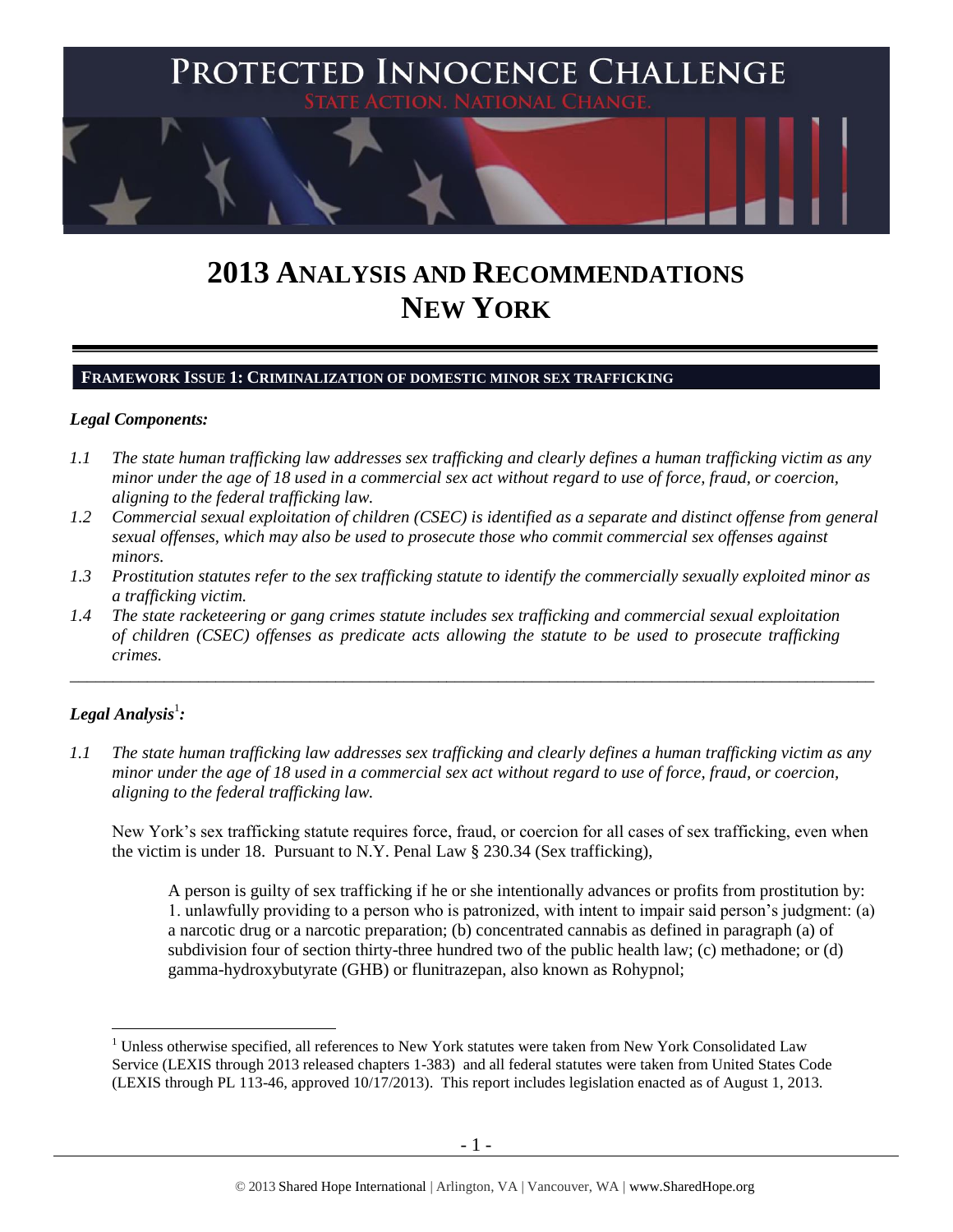2. making material false statements, misstatements, or omissions to induce or maintain the person being patronized to engage in or continue to engage in prostitution activity;

3. withholding, destroying, or confiscating any actual or purported passport, immigration document, or any other actual or purported government identification document of another person with intent to impair said person's freedom of movement; . . .

4. requiring that prostitution be performed to retire, repay, or service a real or purported debt; 5. using force or engaging in any scheme, plan or pattern to compel or induce the person being patronized to engage in or continue to engage in prostitution activity by means of instilling a fear in the person being patronized that, if the demand is not complied with, the actor or another will do one or more of the following:

(a) cause physical injury, serious physical injury, or death to a person; or

(b) cause damage to property, other than the property of the actor; or

(c) engage in other conduct constituting a felony or unlawful imprisonment in the second degree in violation of section 135.05 [Sex offenses; lack of consent] of this chapter; or

(d) accuse some person of a crime or cause criminal charges or deportation proceedings to be instituted against some person; . . . or

(e) expose a secret or publicize an asserted fact, whether true or false, tending to subject some person to hatred, contempt or ridicule; or

(f) testify or provide information or withhold testimony or information with respect to another's legal claim or defense; or

(g) use or abuse his or her position as a public servant by performing some act within or related to his or her official duties, or by failing or refusing to perform an official duty, in such manner as to affect some person adversely; or

(h) perform any other act which would not in itself materially benefit the actor but which is calculated to harm the person who is patronized materially with respect to his or her health, safety, or immigration status.

. . . .

 $\overline{a}$ 

A conviction is punishable as a Class B felony by imprisonment of 1–25 years and a possible fine not to exceed the greater of  $\overline{\$5,000\}$$  or "double the amount of the defendant's gain<sup>2</sup> from the commission of the crime." N.Y. Penal Law §§ 230.34, 70.00(2)(b), (3)(b), 80.00(1).

- 1.1.1 Recommendation: Amend N.Y. Penal Law § 230.34 (Sex trafficking) to eliminate the requirement to prove a form of force, fraud, or coercion in sex trafficking of minor cases or enact a stand-alone sex trafficking of a child statute that eliminates the requirement to prove force, fraud, or coercion.<sup>3</sup>
- *1.2 Commercial sexual exploitation of children (CSEC) is identified as a separate and distinct offense from general sexual offenses, which may also be used to prosecute those who commit commercial sex offenses against minors.*

The following laws make CSEC a crime in New York:

1. Under N.Y. Penal Law § 230.05 (Patronizing a prostitute in the second degree), "A person is guilty of patronizing a prostitute in the second degree when, being over eighteen years of age, he patronizes a prostitute<sup>4</sup> and the person patronized<sup>5</sup> is less than fourteen years of age." A conviction is punishable

<sup>&</sup>lt;sup>2</sup> N.Y. Penal Law § 80.00(2) defines "gain" as "the amount of money or the value of property derived from the commission of the crime, less the amount of money or the value of property returned to the victim of the crime or seized by or surrendered to lawful authority prior to the time sentence is imposed."

<sup>&</sup>lt;sup>3</sup> Subsequent recommendations in this report are predicated upon the recommendations contained in Section 1.1 being previously or simultaneously implemented.

<sup>&</sup>lt;sup>4</sup> Under N.Y. Penal Law § 230.02(1) (Patronizing a prostitute; definitions),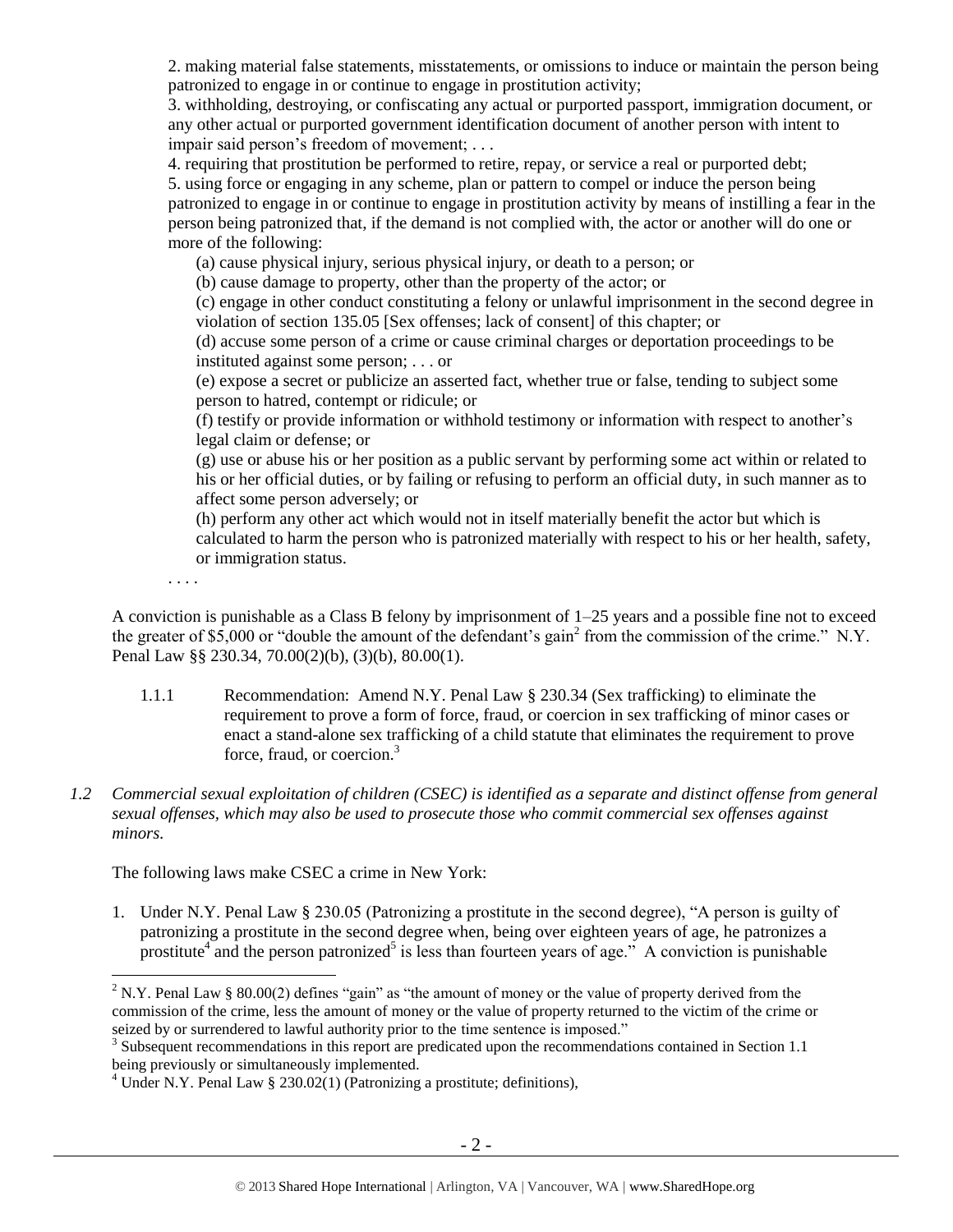<span id="page-2-0"></span>as a Class E felony, punishable by imprisonment not to exceed 4 years and a possible fine not to exceed the greater of \$5,000 or "double the amount of the defendant's gain from the commission of the crime." N.Y. Penal Law §§ 230.05, 70.00(2)(e), (3)(b), (4), 80.00(1).

- 2. N.Y. Penal Law § 230.06 (Patronizing a prostitute in the first degree) states, "A person is guilty of patronizing a prostitute in the first degree when he patronizes a prostitute and the person patronized is less than eleven years of age." A conviction is punishable as a Class D felony sex offense by imprisonment of 2–7 years and a possible fine not to exceed the greater of \$5,000 or "double the amount of the defendant's gain from the commission of the crime."<sup>7</sup> N.Y. Penal Law §§ 230.06, 70.80(1)(a),  $(4)(a)(iii)$ ,  $80.00(1)$ .
- 3. N.Y. Penal Law § 230.25(2) (Promoting prostitution in the third degree) states, "A person is guilty of promoting prostitution in the third degree when he knowingly: . . . 2. Advances<sup>9</sup> or profits<sup>10</sup> from prostitution of a person less than nineteen years old." A conviction is punishable as a Class D felony by imprisonment not to exceed 7 years and a possible fine not to exceed the greater of \$5,000 or "double the amount of the defendant's gain from the commission of the crime." N.Y. Penal Law §§ 230.25, 70.00(2)(d), (3)(b), (4), 80.00(1).

A person patronizes a prostitute when:

 $\overline{a}$ 

- <span id="page-2-2"></span><span id="page-2-1"></span>(a) Pursuant to a prior understanding, he pays a fee to another person as compensation for such person or a third person having engaged in sexual conduct with him; or
- (b) He pays or agrees to pay a fee to another person pursuant to an understanding that in return therefor such person or a third person will engage in sexual conduct with him; or
- (c) He solicits or requests another person to engage in sexual conduct with him in return for a fee.

<sup>5</sup> "Person who is patronized" is defined in N.Y. Penal Law  $\S$  230.02(2) as "the person with whom the defendant engaged in sexual conduct or was to have engaged in sexual conduct pursuant to the understanding, or the person who was solicited or requested by the defendant to engage in sexual conduct."

<sup>6</sup> "Felony sex offense" is defined in N.Y. Penal Law  $\S$  70.80(1)(a) as "a conviction of any felony defined in article one hundred thirty of this chapter, including a sexually motivated felony, or patronizing a prostitute in the first degree as defined in section 230.06 of this chapter, incest in the second degree as defined in section 255.26 of this chapter, or incest in the first degree as defined in section 255.27 of this chapter, or a felony attempt or conspiracy to commit any of the above."

<sup>7</sup> Pursuant to N.Y. Penal Law § 70.80(4)(c), "If the court, having regard to the nature and circumstances of the crime and to the history and character of the defendant, is of the opinion that a sentence of imprisonment is necessary but that it would be unduly harsh to impose a determinate sentence upon a person convicted of a class D or class E felony sex offense, the court may impose a definite sentence of imprisonment and fix a term of one year or less."

<sup>8</sup> A "predicate felony sex offender" faces certain penalty enhancements under N.Y. Penal Law § 70.80(5). Subsection (5)(a) clarifies that the penalty enhancements "apply to a predicate felony sex offender who stands convicted of a non-violent felony sex offense and who was previously convicted of one or more felonies." *See supra*  not[e 6](#page-2-0) for the definition of "felony sex offense." N.Y. Penal Law §70.80(5). Subsection (8) states, "Whenever a juvenile offender stands convicted of a felony sex offense, he or she must be sentenced pursuant to the provisions of sections 60.10 [Authorized disposition; juvenile offender] and 70.05 [Sentence of imprisonment for juvenile offender] of this chapter." N.Y. Penal Law § 70.80(8).

<sup>9</sup> Someone "advances prostitution," pursuant to N.Y. Penal Law § 230.15(1) (Promoting prostitution; definitions of terms), "when, acting other than as a prostitute or as a patron thereof, he knowingly causes or aids a person to commit or engage in prostitution, procures or solicits patrons for prostitution, provides persons or premises for prostitution purposes, operates or assists in the operation of a house of prostitution or a prostitution enterprise, or engages in any other conduct designed to institute, aid or facilitate an act or enterprise of prostitution."

<sup>10</sup> Someone "profits from prostitution," pursuant to N.Y. Penal Law § 230.15(2), "when, acting other than as a prostitute receiving compensation for personally rendered prostitution services, he accepts or receives money or other property pursuant to an agreement or understanding with any person whereby he participates or is to participate in the proceeds of prostitution activity."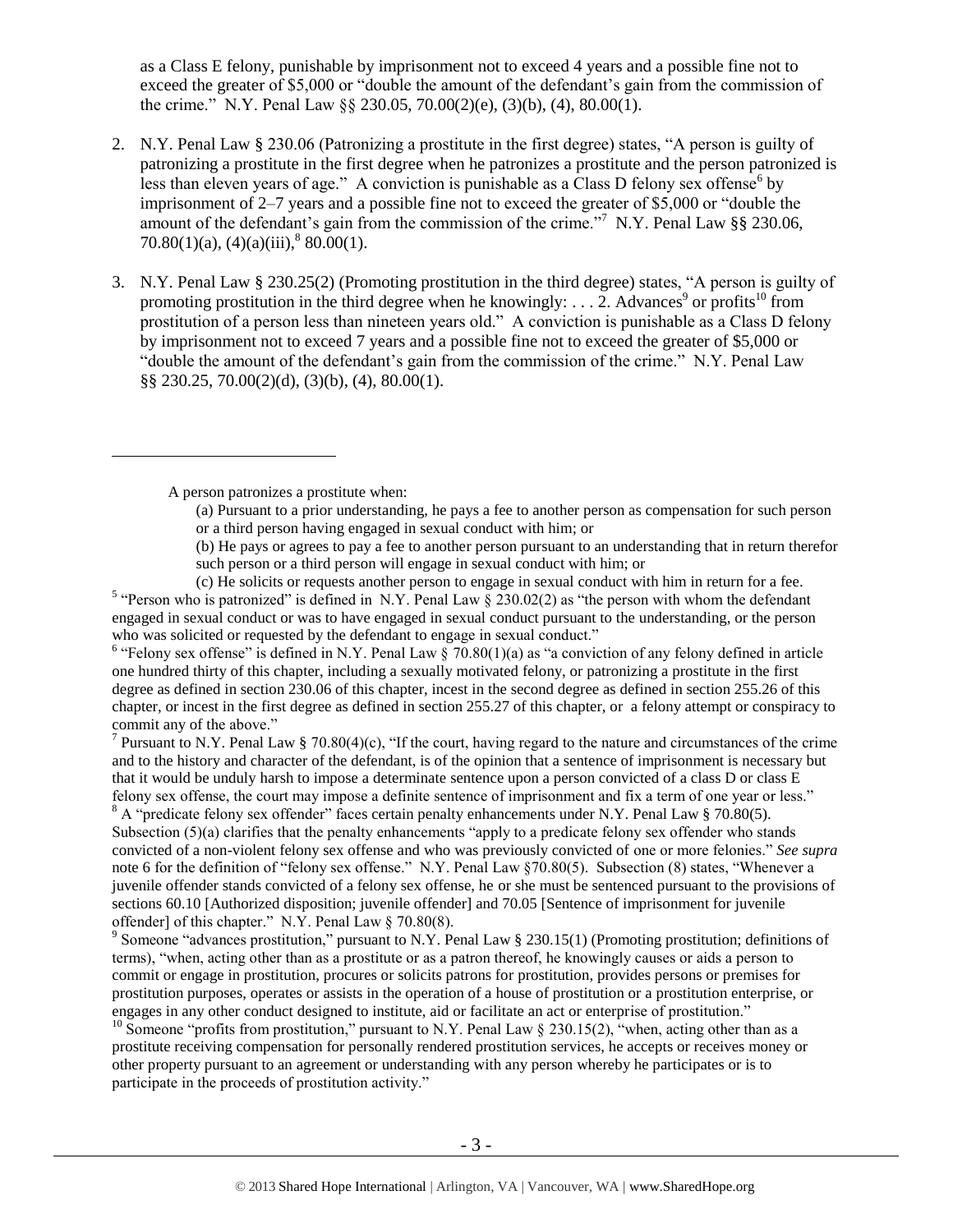- 4. Pursuant to N.Y. Penal Law § 230.30(2) (Promoting prostitution in the second degree), "A person is guilty of promoting prostitution in the second degree if he knowingly: . . . 2. Advances or profits from prostitution of a person less than sixteen years old." A conviction is punishable as a Class C felony by imprisonment of 1–15 years and a possible fine not to exceed the greater of \$5,000 or "double the amount of the defendant's gain from the commission of the crime." N.Y. Penal Law  $\S$  230.30, 70.00(2)(c), (3)(b), 80.00(1). If the offender commits this crime "for the purpose, in whole or substantial part, of his or her own direct sexual gratification," then the offense is sexually motivated, and a conviction is punishable as a Class C felony sex offense by imprisonment of 3.5–15 years and a possible fine not to exceed the greater of \$5,000 or "double the amount of the defendant's gain from the commission of the crime." N.Y. Penal Law §§ 130.91(1), 70.80(1)(a), (4)(a)(ii), 80.00(1).
- 5. Pursuant to N.Y. Penal Law § 230.32 (Promoting prostitution in the first degree), "A person is guilty of promoting prostitution in the first degree when he knowingly advances or profits from prostitution of a person less than eleven years old." A conviction is punishable as a Class B felony by imprisonment of 1–25 years and a possible fine not to exceed the greater of \$5,000 or "double the amount of the defendant's gain from the commission of the crime." N.Y. Penal Law §§ 230.32, 70.00(2)(b), (3)(b), 80.00(1). If the offender commits this crime "for the purpose, in whole or substantial part, of his or her own direct sexual gratification," then the offense is sexually motivated, and a conviction is punishable as a Class B felony sex offense by imprisonment of 5–25 years and a possible fine not to exceed the greater of \$5,000 or "double the amount of the defendant's gain from the commission of the crime." N.Y. Penal Law §§ 130.91(1), 70.80(1)(a), (4)(a)(i), 80.00(1).
- 6. Pursuant to N.Y. Penal Law § 230.33 (Compelling prostitution), "A person is guilty of compelling prostitution when, being twenty-one years of age or older, he or she knowingly advances prostitution by compelling a person less than sixteen years old, by force or intimidation, to engage in prostitution." A conviction is punishable as a Class B felony by imprisonment of 1–25 years and a possible fine not to exceed the greater of \$5,000 or "double the amount of the defendant's gain from the commission of the crime." N.Y. Penal Law  $\S$  230.33, 70.00(2)(b), (3)(b), 80.00(1). If the offender commits this crime "for the purpose, in whole or substantial part, of his or her own direct sexual gratification," then the offense is sexually motivated, and a conviction is punishable as a Class B felony sex offense by imprisonment of 5–25 years and a possible fine not to exceed the greater of \$5,000 or "double the amount of the defendant's gain from the commission of the crime." N.Y. Penal Law  $\S\S$  130.91(1), 70.80(1)(a), (4)(a)(i), 80.00(1).
- 7. Pursuant to N.Y. Penal Law § 263.05 (Use of a child in a sexual performance),

<span id="page-3-0"></span>A person is guilty of the use of a child in a sexual performance<sup>11</sup> if knowing the character and content thereof he employs, authorizes or induces a child less than seventeen years of age to engage in a sexual performance or being a parent, legal guardian or custodian of such child, he consents to the participation by such child in a sexual performance.

A conviction is punishable as a Class C felony by imprisonment of 1–15 years and a possible fine not to exceed the greater of \$5,000 or "double the amount of the defendant's gain from the commission of the crime." N.Y. Penal Law  $\S$  263.05, 70.00(2)(c), (3)(b), 80.00(1). If the offender commits this crime "for the purpose, in whole or substantial part, of his or her own direct sexual gratification," then the offense is

 $\overline{a}$ <sup>11</sup> "Sexual performance" is defined in N.Y. Penal Law  $\S$  263.00(1) (Definitions) as "any performance or part thereof which, for purposes of section 263.16 [Possessing a sexual performance by a child] of this article, includes sexual conduct by a child less than sixteen years of age or, for purposes of section 263.05 or 263.15 [Promoting a sexual performance by a child] of this article, includes sexual conduct by a child less than seventeen years of age." "Sexual conduct" is defined in N.Y. Penal Law § 263.00(3) as "actual or simulated sexual intercourse, oral sexual conduct, anal sexual conduct, sexual bestiality, masturbation, sado-masochistic abuse, or lewd exhibition of the genitals." Finally, "performance" is defined in N.Y. Penal Law § 263.00(4) as "any play, motion picture, photograph or dance. Performance also means any other visual representation exhibited before an audience."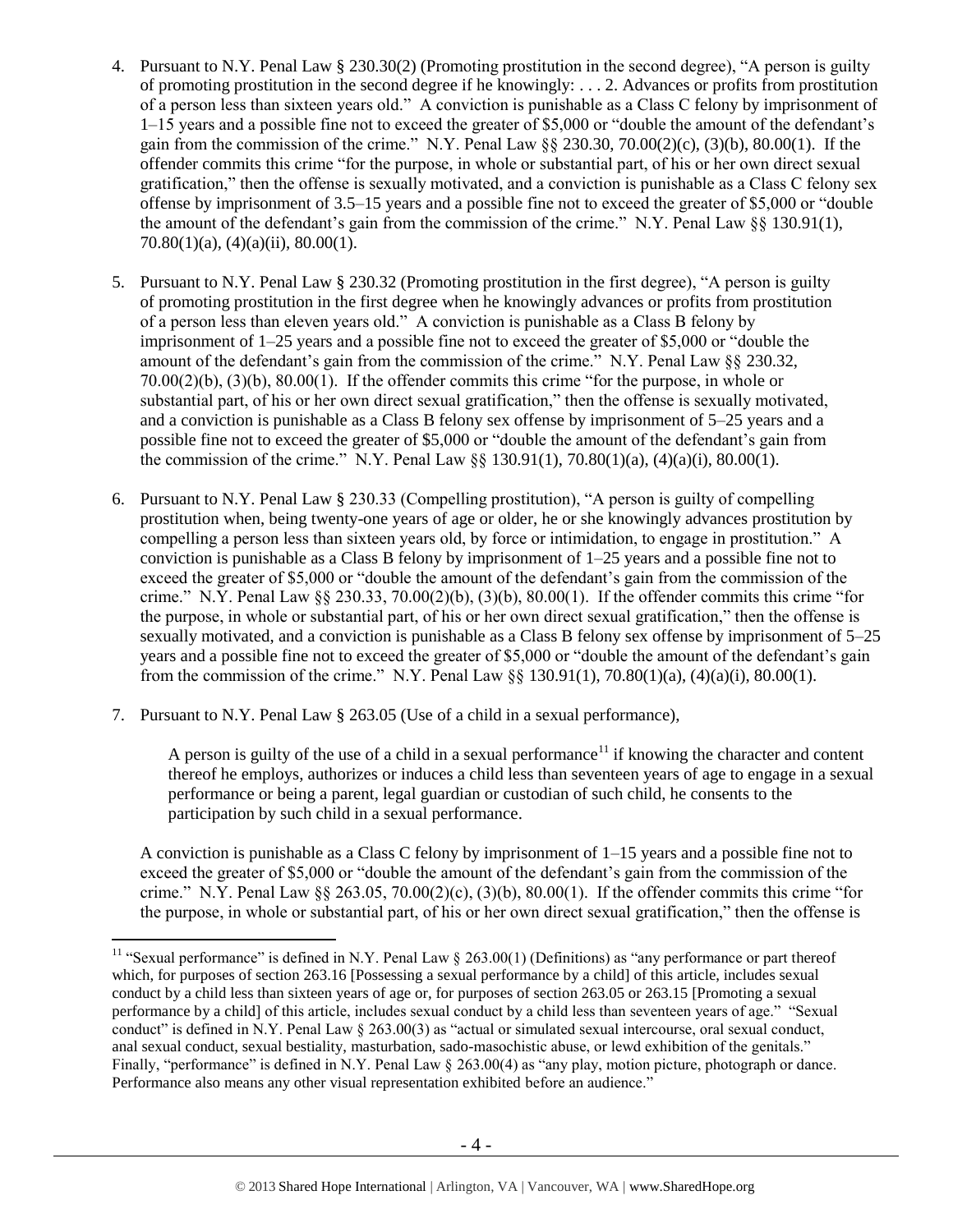sexually motivated, and a conviction is punishable as a Class C felony sex offense by imprisonment of 3.5– 15 years and a possible fine not to exceed the greater of \$5,000 or "double the amount of the defendant's gain from the commission of the crime." N.Y. Penal Law  $\S$  130.91(1), 70.80(1)(a), (4)(a)(ii), 80.00(1).

8. Pursuant to N.Y. Penal Law § 120.70 (Luring a child), "A person is guilty of luring a child when he or she lures a child<sup>12</sup> into a motor vehicle, aircraft, watercraft, isolated area, building, or part thereof, for the purpose of committing against such child" any violation of, among other things, N.Y. Penal Law  $\S 230.30$ (Promoting prostitution in the second degree), § 230.33 (Compelling prostitution), § 230.34 (Sex trafficking), § 263.05 (Use of a child in a sexual performance), § 263.10 (Promoting an obscene sexual performance by a child), § 263.15 (Promoting a sexual performance by a child), or any of the sexual offense laws that are felonies listed in Article 130. A conviction, when the underlying offense would have been a Class A or B felony, is punishable as a Class C or D felony by either imprisonment of 1–15 years or imprisonment not to exceed 7 years and a possible fine not to exceed the greater of \$5,000 or "double the amount of the defendant's gain from the commission of the crime." N.Y. Penal Law  $\S$ § 120.70(2),  $70.00(2)(c)$ , (d), (3)(b), (4), 80.00(1). Otherwise, a conviction is punishable as a Class E felony by imprisonment not to exceed 4 years and a possible fine not to exceed the greater of \$5,000 or "double the amount of the defendant's gain from the commission of the crime." N.Y. Penal Law §§ 120.70(2),  $70.00(2)(e)$ ,  $(3)(b)$ ,  $(4)$ ,  $80.00(1)$ .

The following sexual offenses could also apply to cases of commercial sexual exploitation:

- 1. Pursuant to N.Y. Penal Law § 130.25(2) (Rape in the third degree), "A person is guilty of rape in the third degree when: . . . 2. Being twenty-one years old or more, he or she engages in sexual intercourse with another person less than seventeen years old." A conviction is punishable as a Class E felony sex offense<sup>13</sup> by imprisonment of 1.5–4 years and a possible fine not to exceed the greater of \$5,000 or "double the amount of the defendant's gain from the commission of the crime." N.Y. Penal Law §§ 130.25, 70.80(1)(a), (4)(iv), 80.00(1).
- 2. Under N.Y. Penal Law § 130.30(1) (Rape in the second degree), "A person is guilty of rape in the second degree when: . . . being eighteen years old or more, he or she engages in sexual intercourse with another person less than fifteen years old," but it is an affirmative defense if the offender was less than four years older than the victim. A conviction is punishable as a Class D felony sex offense<sup>14</sup> by imprisonment of 2–7 years and a possible fine not to exceed the greater of \$5,000 or "double the amount of the defendant's gain from the commission of the crime." N.Y. Penal Law §§ 130.30, 70.80(1)(a), (4)(a)(iii), 80.00(1).
- 3. Pursuant to N.Y. Penal Law § 130.35(3), (4) (Rape in the first degree), "A person is guilty of rape in the first degree when he or she engages in sexual intercourse with another person: . . . 3. Who is less than eleven years old; or 4. Who is less than thirteen years old and the actor is eighteen years old or more." A conviction is punishable as a Class B felony sex offense by imprisonment of 5–25 years and a possible fine not to exceed the greater of \$5,000 or "double the amount of the defendant's gain from the commission of the crime." N.Y. Penal Law §§ 130.35, 70.80(1)(a), (4)(a)(i), 80.00(1).
- 4. Pursuant to N.Y. Penal Law § 130.40(2) (Criminal sexual act in the third degree), "A person is guilty of criminal sexual act in the third degree when: . . . 2. Being twenty-one years old or more, he or she engages in oral sexual conduct or anal sexual conduct with a person less than seventeen years old." A conviction is punishable as a Class E felony sex offense<sup>15</sup> by imprisonment of 1.5–4 years and a

<sup>&</sup>lt;sup>12</sup> "Child" is defined in N.Y. Penal Law § 120.70(1) as "a person less than seventeen years of age."

<sup>13</sup> *See supra* note [6](#page-2-0)*.*

<sup>14</sup> *See supra* note [6.](#page-2-0)

<sup>15</sup> *See supra* note [6.](#page-2-0)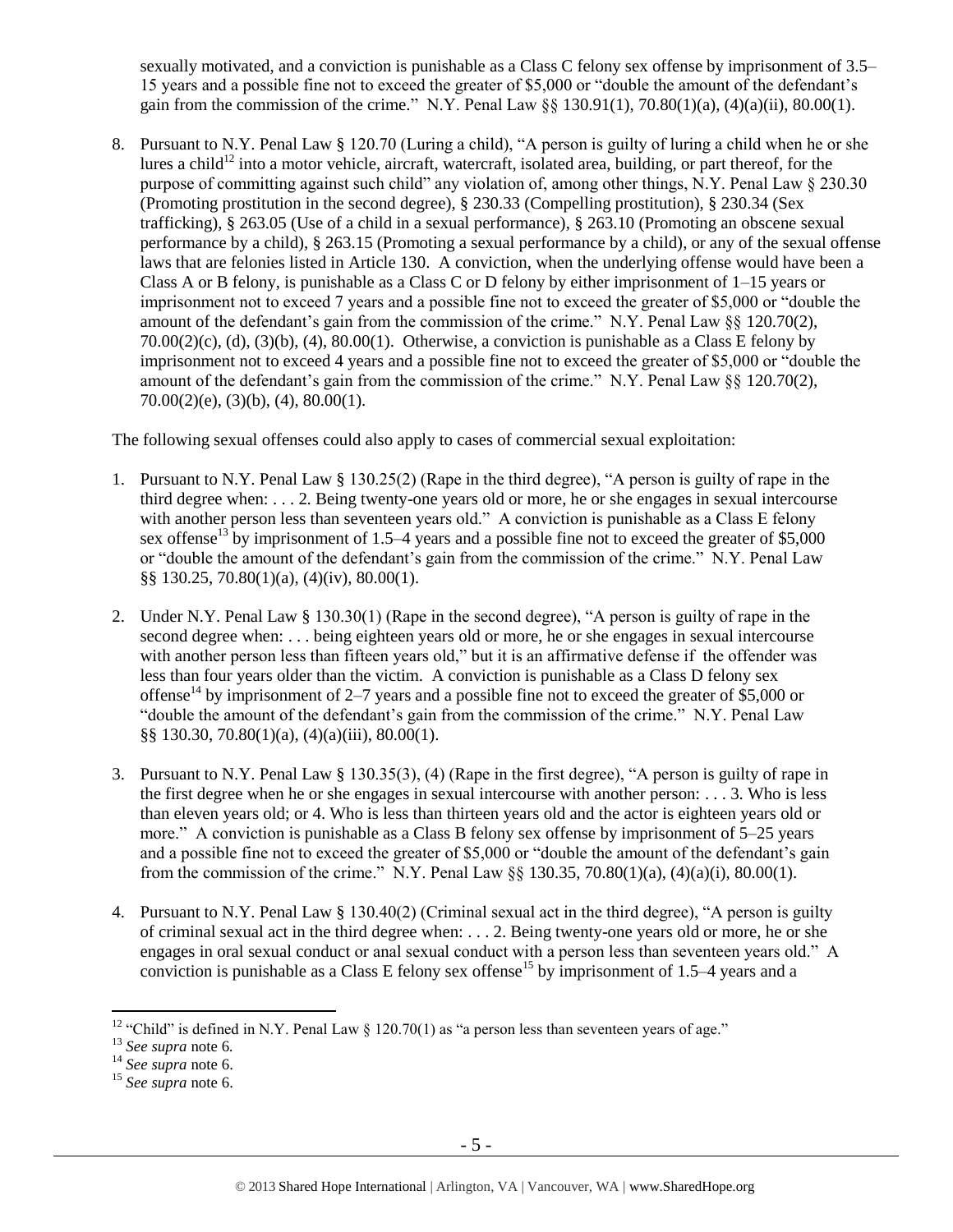possible fine not to exceed the greater of \$5,000 or "double the amount of the defendant's gain from the commission of the crime." N.Y. Penal Law  $\S$  130.40, 70.80(1)(a), (4)(a)(iv), 80.00(1).

- 5. Pursuant to N.Y. Penal Law § 130.45(1) (Criminal sexual act in the second degree), "A person is guilty of criminal sexual act in the second degree when: 1. being eighteen years old or more, he or she engages in oral sexual conduct or anal sexual conduct with another person less than fifteen years old," but it is an affirmative defense if the offender was less than four years older than the victim. A conviction is punishable as a Class D felony sex offense<sup>16</sup> by imprisonment of 2–7 years and a possible fine not to exceed the greater of \$5,000 or "double the amount of the defendant's gain from the commission of the crime." N.Y. Penal Law  $\S$  130.45, 70.80(1)(a), (4)(a)(iii), 80.00(1).
- 6. Pursuant to N.Y. Penal Law § 130.50 (Criminal sexual act in the first degree),

A person is guilty of criminal sexual act in the first degree when he or she engages in oral sexual conduct or anal sexual conduct with another person:

- . . . 3. Who is less than eleven years old; or
- 4. Who is less than thirteen years old and the actor is eighteen years old or more.

A conviction is punishable as a Class B felony sex offense by imprisonment of 5–25 years and a possible fine not to exceed the greater of \$5,000 or "double the amount of the defendant's gain from the commission of the crime." N.Y. Penal Law §§ 130.50, 70.80(1)(a), (4)(a)(i), 80.00(1).

*1.3 Prostitution statutes refer to the sex trafficking statute to identify the commercially sexually exploited minor as a trafficking victim.* 

While New York's prostitution laws, N.Y. Penal Law § 230.00 (Prostitution) and § 240.37 (Loitering for the purpose of prostitution) do not refer to New York's human trafficking law when the person engaged in prostitution is a minor, N.Y. Fam. Ct. Act § 311.4(3) (Substitution of petition or finding) refers to the federal trafficking law in establishing "a presumption that the respondent meets the criteria as a victim of a severe form of trafficking as defined in section 7105 of title 22 of the United States Code (Trafficking Victims Protection Act of 2000)."

- *1.4 The state racketeering or gang crimes statute includes sex trafficking and commercial sexual exploitation of children (CSEC) offenses as predicate acts allowing the statute to be used to prosecute trafficking crimes.* 
	- N.Y. Penal Law § 460.20 (Enterprise corruption), states in part,
		- 1. A person is guilty of enterprise<sup>17</sup> corruption when, having knowledge of the existence of a criminal enterprise and the nature of its activities, and being employed by or associated with such enterprise, he: (a) intentionally conducts or participates in the affairs of an enterprise by participating in a pattern of criminal activity; or
			- (b) intentionally acquires or maintains any interest in or control of an enterprise by participating in a pattern of criminal activity; or

<sup>16</sup> *See supra* note [6.](#page-2-0)

<sup>&</sup>lt;sup>17</sup> "Enterprise" is defined in N.Y. Penal Law § 460.10(2) as "either an enterprise as defined in subdivision one of section 175.00 of this chapter or criminal enterprise as defined in subdivision three of this section." "Criminal enterprise" is defined in N.Y. Penal Law  $\S$  460.10(3) as "a group of persons sharing a common purpose of engaging in criminal conduct, associated in an ascertainable structure distinct from a pattern of criminal activity, and with a continuity of existence, structure and criminal purpose beyond the scope of individual criminal incidents."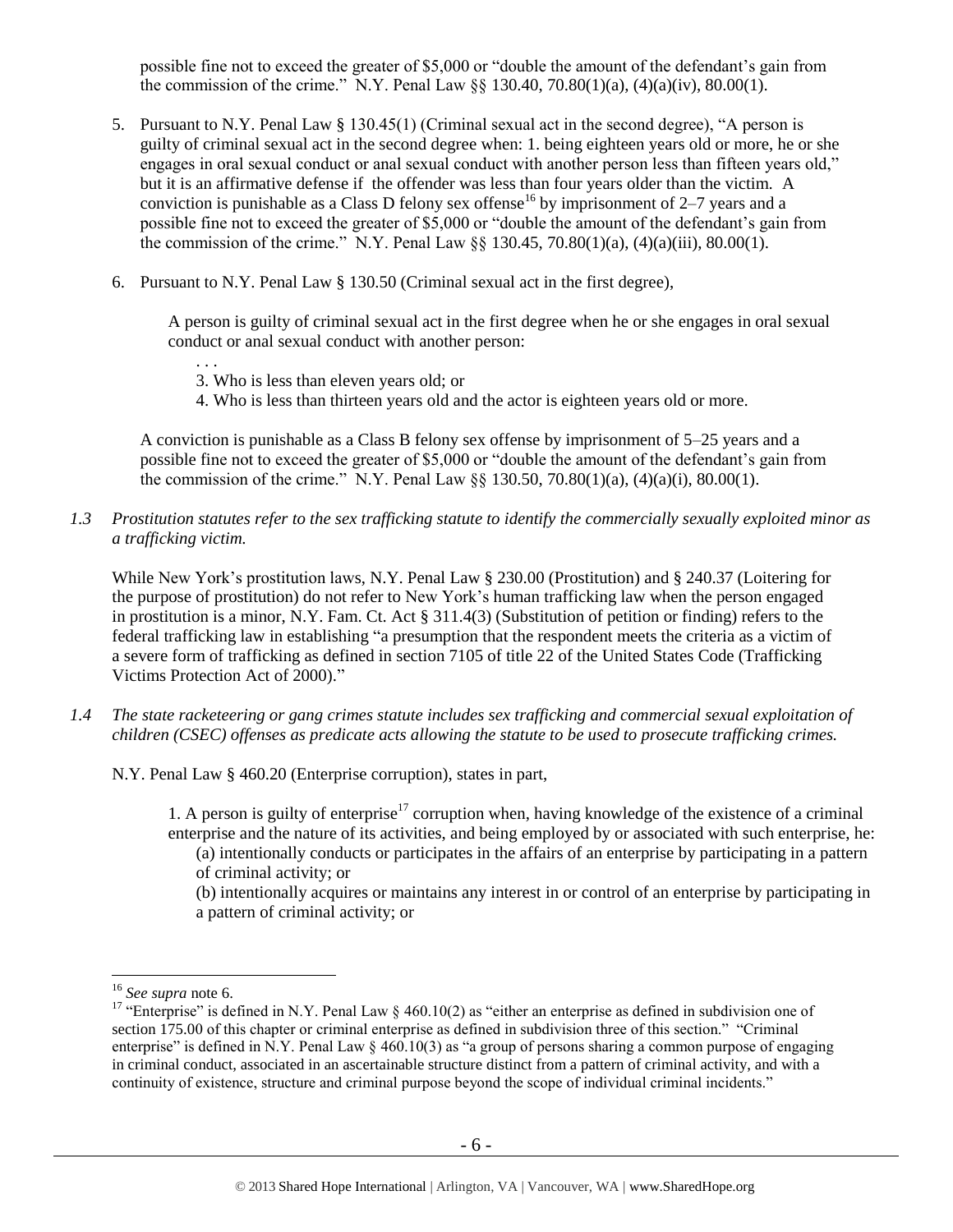(c) participates in a pattern of criminal activity and knowingly invests any proceeds derived from that conduct, or any proceeds derived from the investment or use of those proceeds, in an enterprise.

2. For purposes of this section, a person participates in a pattern of criminal activity when, with intent to participate in or advance the affairs of the criminal enterprise, he engages in conduct constituting, or, is criminally liable for pursuant to section 20.00 of this chapter, at least three of the criminal acts included in the pattern, provided that:

(a) Two of his acts are felonies other than conspiracy;

(b) Two of his acts, one of which is a felony, occurred within five years of the commencement of the criminal action; and

(c) Each of his acts occurred within three years of a prior act.

"Criminal act" is defined in N.Y. Penal Law  $\S$  460.10(1) as "conduct constituting . . . or conspiracy or attempt to commit" violations of, among other things, N.Y. Penal Law § 230.25 (Promoting prostitution in the third degree), § 230.30 (Promoting prostitution in the second degree), § 230.32 (Promoting prostitution in the first degree), § 230.34 (Sex trafficking), § 263.10 (Promoting an obscene sexual performance by a child), or § 263.15 (Promoting a sexual performance by a child).

"Pattern of criminal activity" is defined in N.Y. Penal Law § 460.10(4) as

conduct engaged in by persons charged in an enterprise corruption count constituting three or more criminal acts that:

(a) were committed within ten years of the commencement of the criminal action;

(b) are neither isolated incidents, nor so closely related and connected in point of time or circumstance of commission as to constitute a criminal offense or criminal transaction, as those terms are defined in section 40.10 of the criminal procedure law; and

(c) are either: (i) related to one another through a common scheme or plan or (ii) were committed, solicited, requested, importuned or intentionally aided by persons acting with the mental culpability required for the commission thereof and associated with or in the criminal enterprise.

A conviction under N.Y. Penal Law § 460.20 is punishable as a Class B felony by imprisonment of 1–25 years and a possible fine not to exceed the greater of \$5,000 or "double the amount of the defendant's gain from the commission of the crime." N.Y. Penal Law §§ 460.20, 70.00(2)(b), (3)(b), 80.00(1).

Those convicted of racketeering may be subject to additional financial penalties including enhanced fines and asset forfeiture. Pursuant to N.Y. Penal Law §460.30 (Enterprise corruption; forfeiture), "[a] ny person convicted of a violation of section 460.20 of this article through which he derived pecuniary value, or by which he caused personal injury or property damage or other loss, may be sentenced to pay a fine not in excess of three times the gross value he gained or three times the gross loss he caused, whichever is greater. Moneys so collected shall be paid as restitution to victims of the crime for medical expenses actually incurred, loss of earnings or property loss or damage caused thereby. Any excess after restitution shall be paid to the state treasury."

Pursuant to N.Y. Penal Law § 460.30(1) (Enterprise corruption; forfeiture),

Any person convicted of enterprise corruption may be required pursuant to this section to criminally forfeit to the state:

(a) any interest in, security of, claim against or property or contractual right of any kind affording a source of influence over any enterprise whose affairs he has controlled or in which he has participated in violation of subdivision one of section 460.20 [Enterprise corruption] of this article and for which he was convicted and the use of which interest, security, claim or right by him contributed directly and materially to the crime for which he was convicted unless such forfeiture is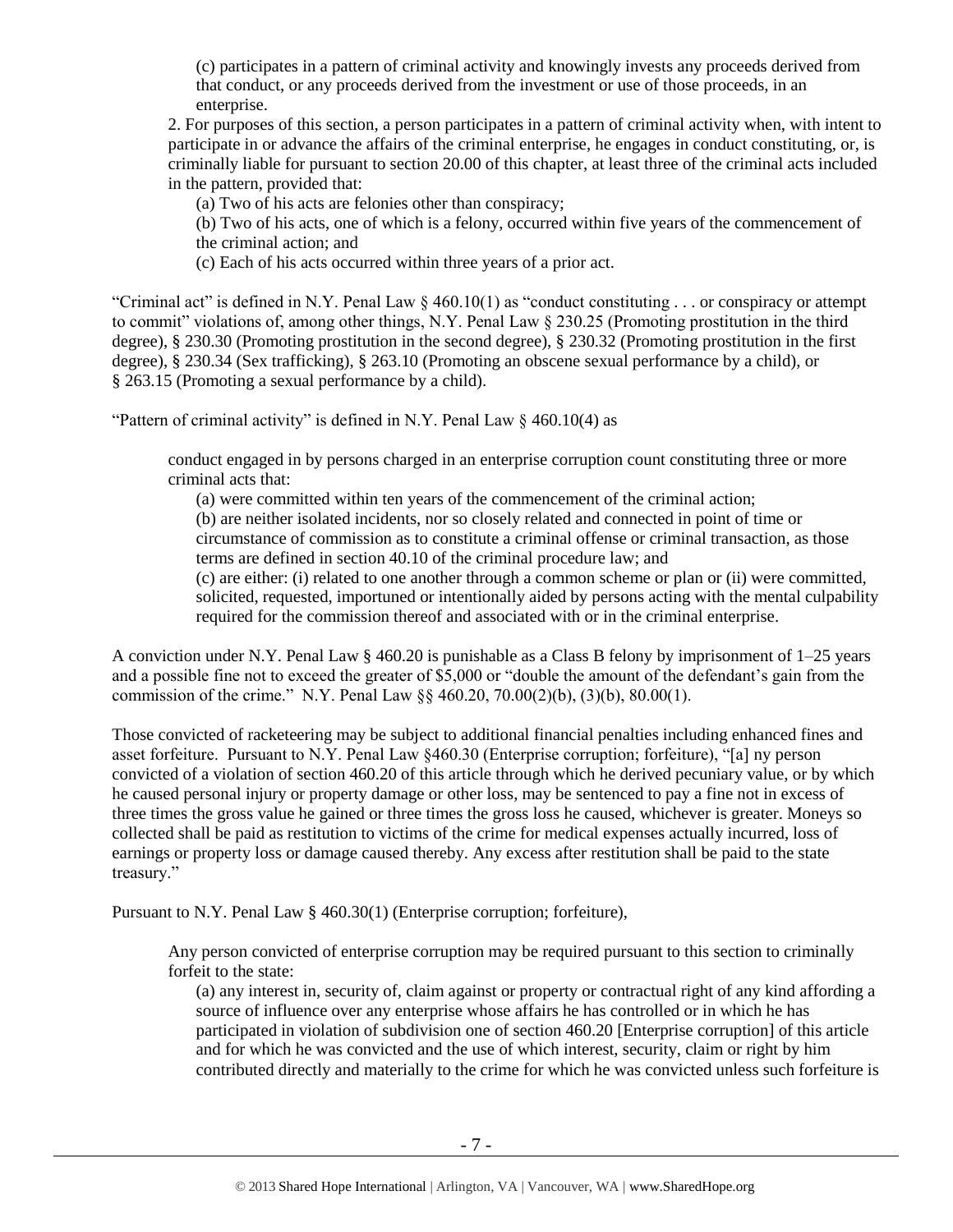disproportionate to the defendant's gain from his association or employment with the enterprise, in which event the jury may recommend forfeiture of a portion thereof;

(b) any interest, including proceeds, he has acquired or maintained in an enterprise in violation of subdivision one of section 460.20 of this article and for which he was convicted unless such forfeiture is disproportionate to the conduct he engaged in and on which the forfeiture is based, in which event the jury may recommend forfeiture of a portion thereof; or

(c) any interest, including proceeds he has derived from an investment of proceeds in an enterprise in violation of subdivision one of section 460.20 of this article and for which he was convicted unless such forfeiture is disproportionate to the conduct he engaged in and on which the forfeiture is based, in which event the jury may recommend forfeiture of a portion thereof.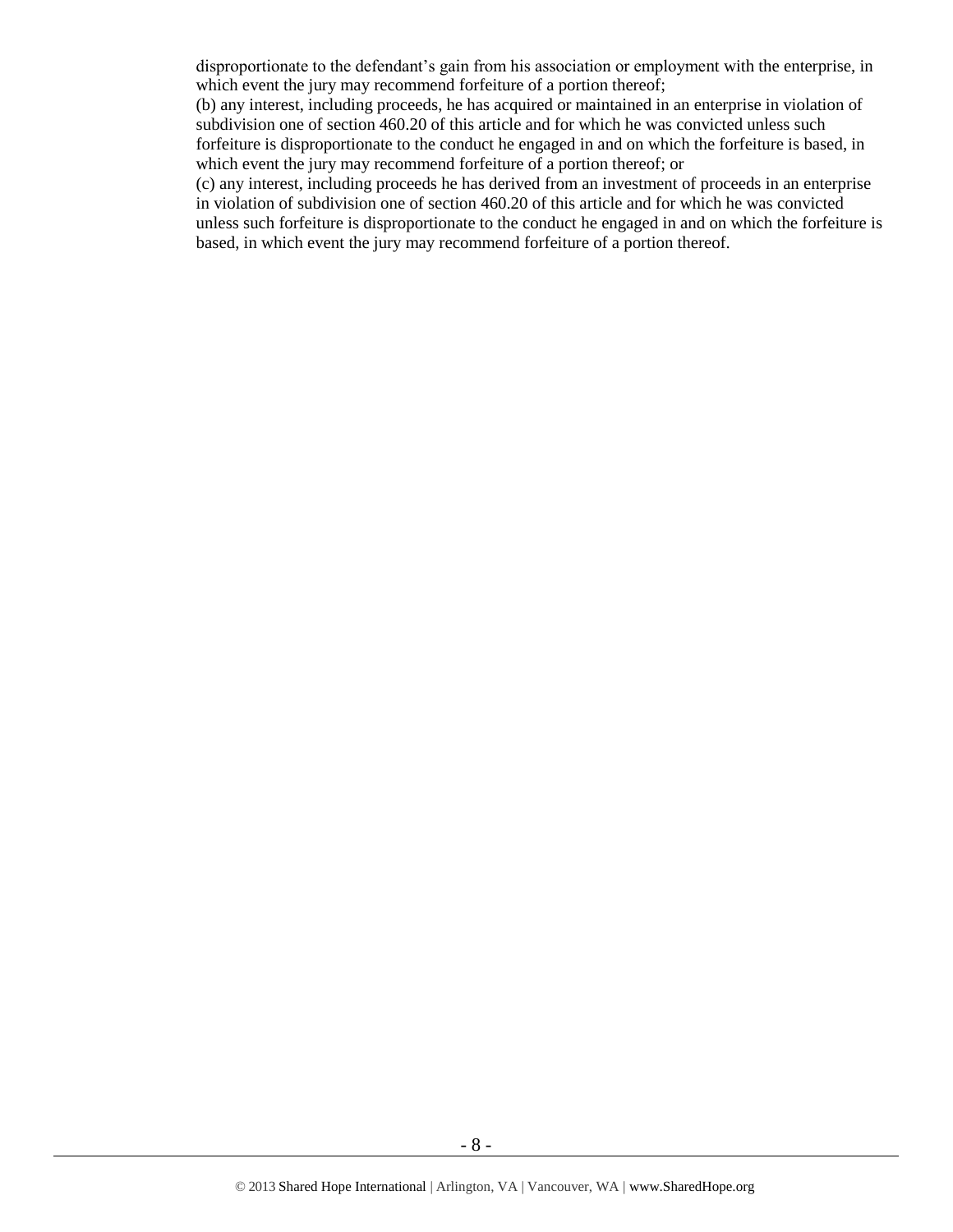#### **FRAMEWORK ISSUE 2: CRIMINAL PROVISIONS FOR DEMAND**

#### *Legal Components:*

- *2.1 The state sex trafficking law can be applied to the buyers of commercial sex acts with a victim of domestic minor sex trafficking.*
- *2.2 Buyers of commercial sex acts with a minor can be prosecuted under commercial sexual exploitation of children (CSEC) laws.*
- *2.3 Solicitation laws differentiate buying sex acts with an adult and buying sex acts with a minor under 18.*
- *2.4 Penalties for buyers of commercial sex acts with minors are as high as federal penalties.*
- *2.5 Using the Internet to lure, entice, or purchase, or attempt to lure, entice, or purchase commercial sex acts with a minor is a separate crime or results in an enhanced penalty for buyers.*
- *2.6 No age mistake defense is permitted for a buyer of commercial sex acts with any minor under 18.*
- *2.7 Base penalties for buying sex acts with a minor under 18 are sufficiently high and not reduced for older minors.*
- *2.8 Financial penalties for buyers of commercial sex acts with minors are sufficiently high to make it difficult for buyers to hide the crime.*
- *2.9 Buying and possessing child pornography carries penalties as high as similar federal offenses.*
- *2.10 Convicted buyers of commercial sex acts with minors and child pornography are required to register as sex offenders.*

\_\_\_\_\_\_\_\_\_\_\_\_\_\_\_\_\_\_\_\_\_\_\_\_\_\_\_\_\_\_\_\_\_\_\_\_\_\_\_\_\_\_\_\_\_\_\_\_\_\_\_\_\_\_\_\_\_\_\_\_\_\_\_\_\_\_\_\_\_\_\_\_\_\_\_\_\_\_\_\_\_\_\_\_\_\_\_\_\_\_\_\_\_\_

#### *Legal Analysis:*

*2.1 The state sex trafficking law can be applied to the buyers of commercial sex acts with a victim of domestic minor sex trafficking.*

N.Y. Penal Law § 230.34 (Sex trafficking) does not apply to buyers. N.Y. Penal Law § 230.34 only applies to one who "intentionally advances or profits from prostitution."

- 2.1.1 Recommendation: Amend N.Y. Penal Law § 230.34 (Sex trafficking) to make the statute clearly applicable to buyers of commercial sex acts induced through trafficking.
- *2.2 Buyers of commercial sex acts with a minor can be prosecuted under commercial sexual exploitation of children (CSEC) laws.*

New York's solicitation statutes distinguish between buying sex with an adult and buying sex with minors under 14. N.Y. Penal Law § 230.05 (Patronizing a prostitute in the second degree) states in part, "A person is guilty of patronizing a prostitute in the second degree when, being over eighteen years of age, he patronizes a prostitute and the person patronized is less than fourteen years of age." Similarly, N.Y. Penal Law § 230.06 (Patronizing a prostitute in the first degree) states in part, "A person is guilty of patronizing a prostitute in the first degree when he patronizes a prostitute and the person patronized is less than eleven years of age."

However, N.Y. Penal Law § 230.05 and § 230.06 do not apply to minors aged 14–18. Therefore, buyers of sex with these minors could only be prosecuted under N.Y. Penal Law § 230.04 (Patronizing a prostitute in the third degree), which states in part, "A person is guilty of patronizing a prostitute in the third degree when he or she patronizes a prostitute."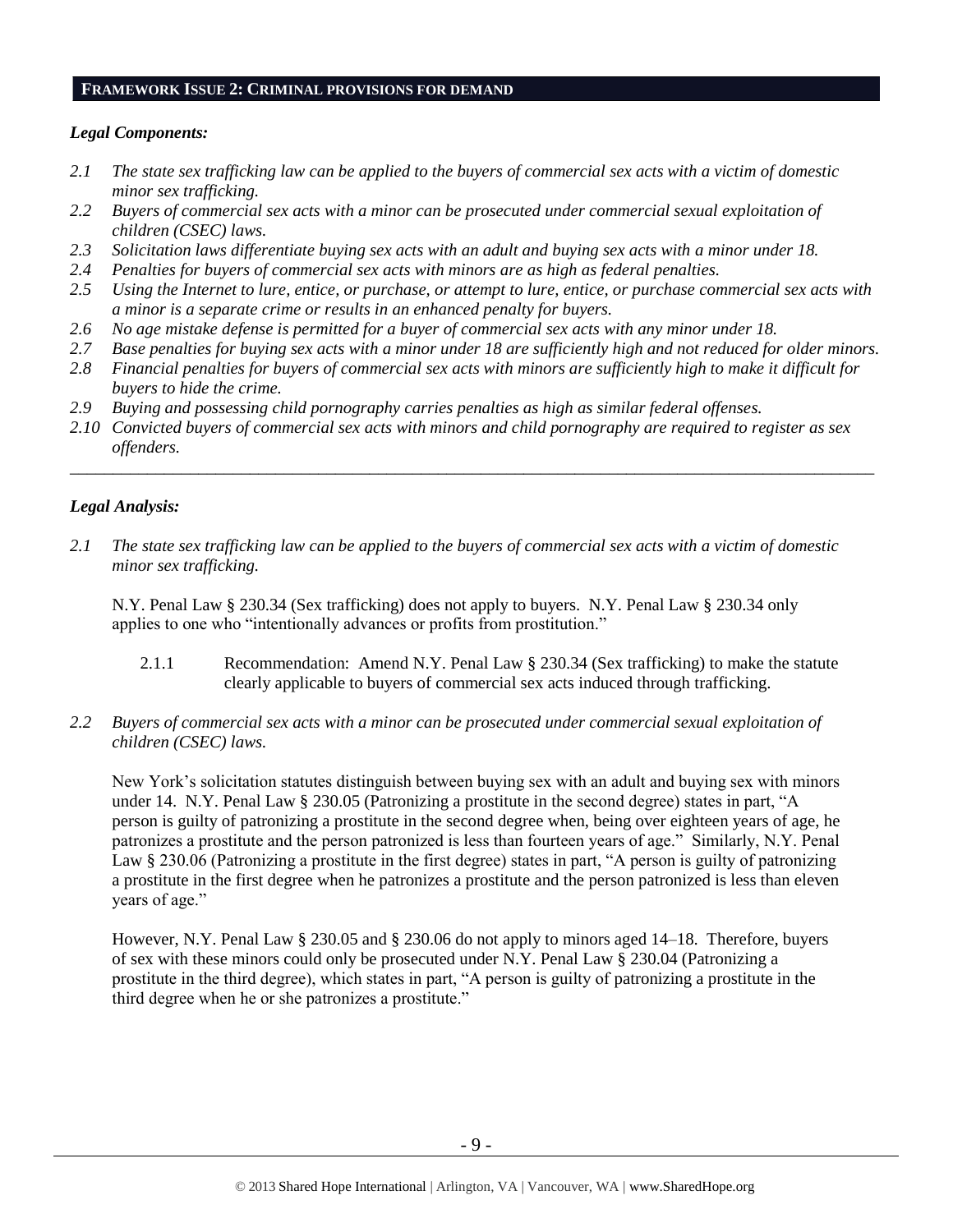# *2.3 Solicitation laws differentiate buying sex acts with an adult and buying sex acts with a minor under 18.*

New York's solicitation laws differentiate between buying sex with an adult and buying sex with a minor under the age of 14. A conviction for patronizing a prostitute is generally punishable as a Class A misdemeanor by imprisonment up to 1 year and a possible fine not to exceed \$1,000. N.Y. Penal Law §§ 230.04, 70.15(1), 80.05(1). If the offender is older than 18 years of age and the victim is a minor under the age of 14, however, patronizing a prostitute is punishable as a Class E felony by imprisonment up to 4 years, and if the victim is under the age of 11, it is punishable as a Class D felony sex offense by imprisonment for 2–7 years, both with a possible fine not to exceed the greater of \$5,000 or "double the amount of the defendant's gain from the commission of the crime."<sup>18</sup> N.Y. Penal Law §§ 230.05, 230.06, 70.80(1)(a), (4)(a)(iii), 70.00(2)(e), (3)(b), (4), 80.00(1). New York's solicitation laws do not, however, differentiate between buying sex with minors aged 14 or older and adults.

2.3.1 Recommendation: Amend N.Y. Penal Law § 230.05 (Patronizing a prostitute in the second degree) to raise the age from under 14 to under 18, making the crime of buying sex with any minor victim distinct from the crime of buying sex with an adult.

# *2.4 Penalties for buyers of commercial sex acts with minors are as high as federal penalties.*

A conviction under N.Y. Penal Law § 230.06 (Patronizing a prostitute in the first degree), which applies when the victim is under 11, is punishable as a Class D felony sex offense by imprisonment of 2–7 years and a possible fine not to exceed the greater of \$5,000 or "double the amount of the defendant's gain from the commission of the crime."<sup>19</sup> N.Y. Penal Law §§ 230.06, 70.80(1)(a), (4)(a)(iii), 80.00(1). A conviction under N.Y. Penal Law § 230.05 (Patronizing a prostitute in the second degree), which applies when the offender is over 18 and the victim is under 14, is punishable as a Class E felony punishable by imprisonment up to 4 years and a possible fine not to exceed the greater of \$5,000 or "double the amount of the defendant's gain from the commission of the crime." N.Y. Penal Law §§ 230.05, 70.00(2)(e), (3)(b), (4), 80.00(1). A convicted offender of patronizing a prostitute in the first or second degree is also subject to a possible fine not to exceed the greater of \$5,000 or "double the amount of the defendant's gain for commission of the felony from the commission of the crime." N.Y. Penal Law §§ 230.05, 230.06, 80.00(1).

A conviction under N.Y. Penal Law § 230.04 (Patronizing a prostitute in the third degree), which applies when the victim is 14 or older, is punishable as a Class A misdemeanor by up to 1 year imprisonment and a possible fine not to exceed \$1,000. N.Y. Penal Law §§ 230.04, 70.15(1), 80.05(1).

Several sexual offense laws could also be used to prosecute certain buyers of commercial sex acts with minors, but they do not specifically criminalize the commercial sexual exploitation of a child, nor do they refer to N.Y. Penal Law § 230.34 (Sex trafficking).<sup>20</sup>

<span id="page-9-0"></span>In comparison, if the victim is under the age of 14, a conviction under the Trafficking Victims Protection Act  $(TVPA)^{21}$  for child sex trafficking is punishable by 15 years to life imprisonment and a fine not to exceed \$250,000. 18 U.S.C.  $\S$  1591(b)(1), 3559(a)(1), 3571(b)(3). If the victim is between the ages of 14–17, a conviction is punishable by 10 years to life imprisonment and a fine not to exceed \$250,000. 18 U.S.C.  $\S$ § 1591(b)(2), 3559(a)(1), 3571(b)(3). A conviction is punishable by mandatory life imprisonment however, if the buyer has a prior conviction for a federal sex offense<sup>22</sup> against a minor. 18

<span id="page-9-1"></span><sup>18</sup> *See supra* note [6.](#page-2-0)

<sup>19</sup> *See supra* note [6.](#page-2-0)

<sup>&</sup>lt;sup>20</sup> See supra Section 1.2 for a full description of the sexual offense laws that may be used to prosecute certain buyers.

<sup>&</sup>lt;sup>21</sup> Trafficking Victims Protection Act (TVPA) of 2000, Pub. L. No. 106-386, 114 Stat. 1464, 1466 (codified in scattered sections of 18 and 22 U.S.C.).

<sup>&</sup>lt;sup>22</sup> Pursuant to 18 U.S.C. § 3559(e)(2), "federal sex offense" is defined as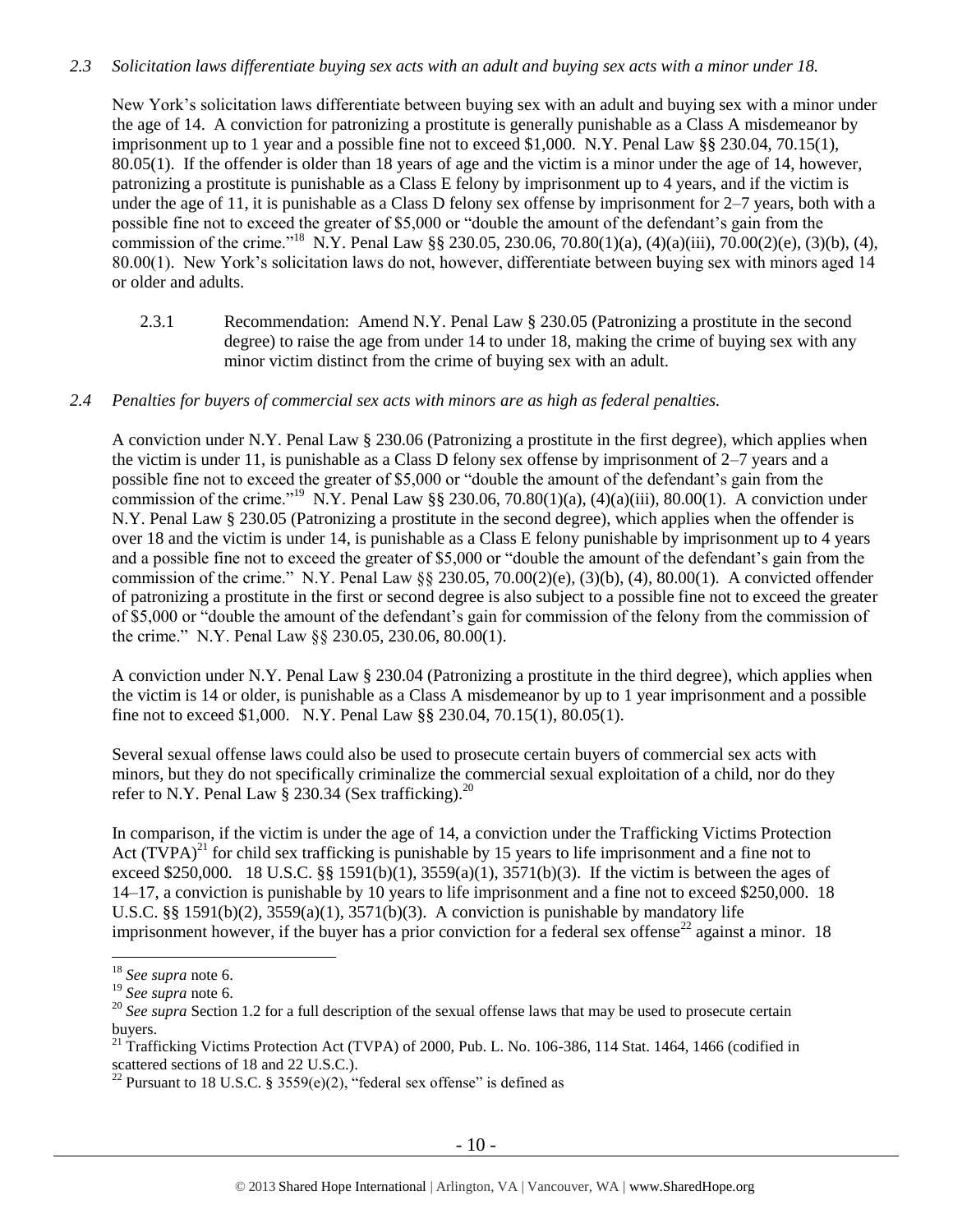U.S.C. § 3559(e)(1). To the extent buyers can be prosecuted under other federal CSEC laws,<sup>23</sup> a conviction is punishable by penalties ranging from a fine not to exceed \$250,000 to life imprisonment and a fine not to exceed  $$250,000.<sup>24</sup>$ 

- 2.4.1 Recommendation: Amend the definition of felony sex offense in N.Y. Penal Law § 70.80 (Sentences of imprisonment for conviction of a felony sex offense) to include all CSEC crimes so that all buyers are subjected to heightened penalties.
- *2.5 Using the Internet to lure, entice, or purchase, or attempt to lure, entice, or purchase commercial sex acts with a minor is a separate crime or results in an enhanced penalty for buyers.*

New York does not have a separate crime or enhanced penalties for using the Internet to lure, entice, recruit, or purchase commercial sex. However, buyers using the Internet to purchase commercial sex acts with minors may be prosecuted under N.Y. Penal Law § 235.22 (Disseminating indecent material to minors in the first degree), which is violated when a person

1. knowing the character and content of the communication which, in whole or in part, depicts or describes, either in words or images actual or simulated nudity, sexual conduct or sado-masochistic abuse, and which is harmful to minors, . . . intentionally uses any computer communication system allowing the input, output, examination or transfer, of computer data or computer programs from one computer to another, to initiate or engage in such communication with a person who is a minor; and 2. by means of such communication . . . importunes, invites or induces a minor to engage in sexual intercourse, oral sexual conduct or anal sexual conduct, or sexual contact with him, or to engage in a sexual performance, obscene sexual performance, or sexual conduct for his benefit.

For purposes of N.Y. Penal Law § 235.22, "minor" means "any person less than seventeen years old." N.Y. Penal Law § 235.20 (Disseminating indecent material to minors; definitions of terms). A conviction is punishable as a Class D felony by imprisonment not to exceed 7 years and a possible fine not to exceed the greater of \$5,000 or "double the amount of the defendant's gain from the commission of the crime." N.Y. Penal Law §§ 235.22,  $70.00(2)(d)$ ,  $(3)(b)$ ,  $(4)$ ,  $80.00(1)$ . If the offender commits this crime "for the purpose, in whole or substantial part, of his or her own direct sexual gratification," then the offense is sexually motivated, and a conviction is punishable as a Class D felony sex offense by imprisonment of 2–7 years and a possible fine not to exceed the greater of \$5,000 or "double the amount of the defendant's gain from the commission of the crime." N.Y. Penal Law §§ 130.91(1), 70.80(1)(a), (4)(a)(iii), 80.00(1).

an offense under section 1591 [18 USCS § 1591] (relating to sex trafficking of children), 2241 [18 USCS § 2241] (relating to aggravated sexual abuse), 2242 [18 USCS § 2242] (relating to sexual abuse),  $2244(a)(1)$  [18 USCS §  $2244(a)(1)$ ] (relating to abusive sexual contact),  $2245$  [18 USCS § 2245] (relating to sexual abuse resulting in death), 2251 [18 USCS § 2251] (relating to sexual exploitation of children), 2251A [18 USCS § 2251A] (relating to selling or buying of children), 2422(b) [18 USCS § 2422(b)] (relating to coercion and enticement of a minor into prostitution), or 2423(a) [18 USCS § 2423(a)] (relating to transportation of minors).

<sup>&</sup>lt;sup>23</sup> 18 U.S.C. §§ 2251A(b) (Selling or buying of children), 2251(a) (Sexual exploitation of children), 2423(a) (Transportation of a minor with intent for minor to engage in criminal sexual activity), 2422(a) (Coercion and enticement), 2252(a)(2), (a)(4) (Certain activities relating to material involving the sexual exploitation of minors). <sup>24</sup> 18 U.S.C. §§ 2251A(b) (conviction punishable by imprisonment for 30 years to life and a fine), 2251(e) (conviction punishable by imprisonment for 15–30 years and a fine), 2423(a) (conviction punishable by imprisonment for 10 years to life and a fine), 2422(a) (conviction punishable by a fine, imprisonment up to 20 years, or both),  $2252(a)(2)$ , (4) (stating that a conviction under subsection (a)(2) is punishable by imprisonment for 5–20 years and a fine, while a conviction under subsection (a)(4) is punishable by imprisonment up to 10 years, a fine, or both); *see also* 18 U.S.C. §§ 3559(a)(1) (classifying all of the above listed offenses as felonies), 3571(b)(3) (providing a fine up to \$250,000 for any felony conviction).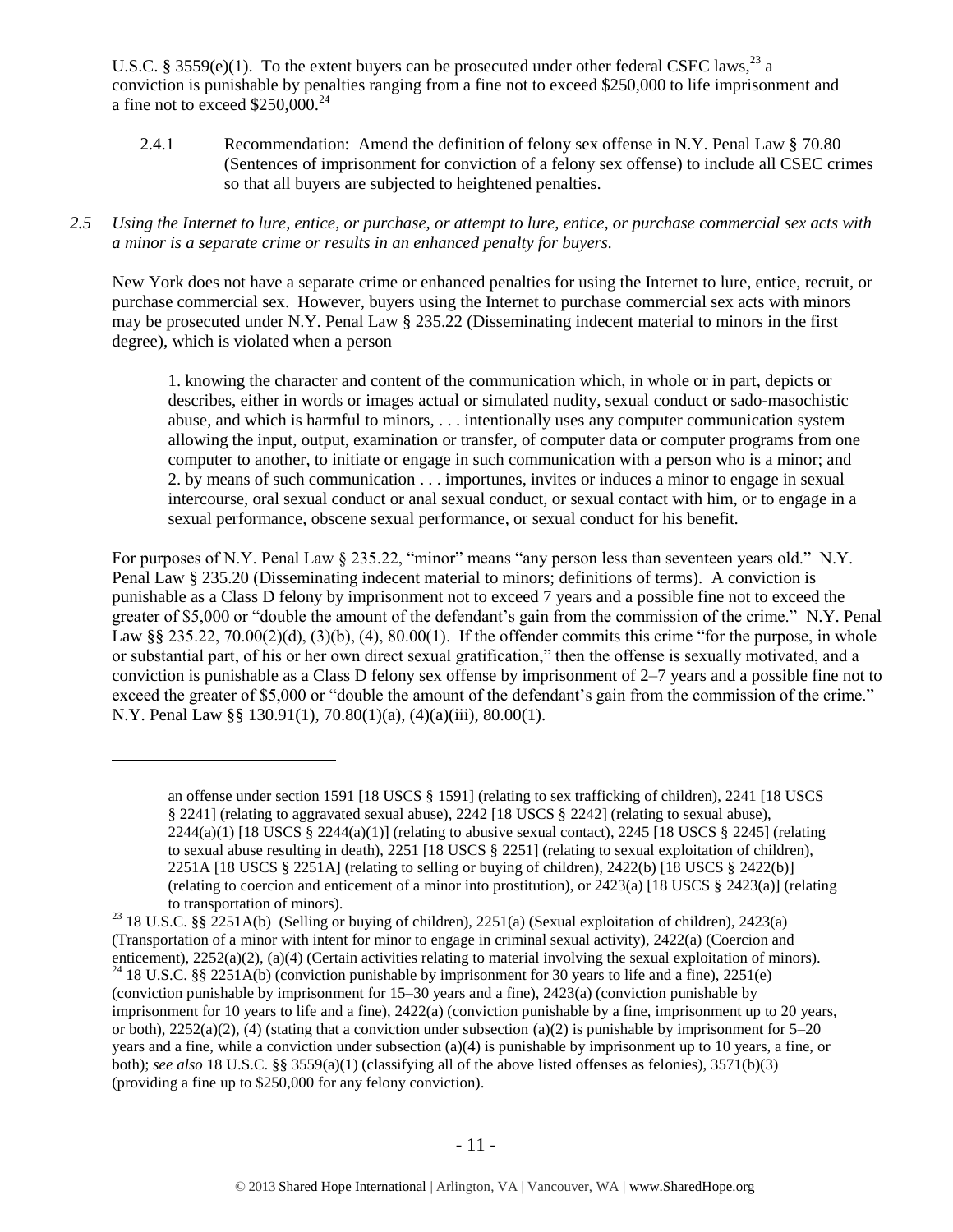2.5.1 Recommendation: Enact a law that addresses computer-facilitated luring, enticing, recruiting, or purchasing of commercial sex acts with a minor by providing a heightened penalty when the Internet is used to violate N.Y. Penal Law § 230.34 (Sex trafficking), § 230.05 (Patronizing a prostitute in the second degree), and § 230.06 (Patronizing a prostitute in the first degree).

# *2.6 No age mistake defense is permitted for a buyer of commercial sex acts with any minor under 18.*

New York permits a mistake of age defense for two of its prostitution statutes. Pursuant to N.Y. Penal Law § 230.07 (Patronizing a prostitute; defense), "In any prosecution for patronizing a prostitute in the first or second degrees, it is a defense that the defendant did not have reasonable grounds to believe that the person was less than the age specified."

- 2.6.1 Recommendation: Eliminate the age mistake defense allowed in N.Y. Penal Law § 230.07 (Patronizing a prostitute; defense) and expressly prohibit such a defense in all cases involving minors in § 230.05 (Patronizing a prostitute in the second degree) and § 230.06 (Patronizing a prostitute in the first degree.
- *2.7 Base penalties for buying sex acts with a minor under 18 are sufficiently high and not reduced for older minors.*

Penalties for convictions under New York's solicitation laws, including N.Y. Penal Law § 230.04 (Patronizing a prostitute in the third degree), § 230.05 (Patronizing a prostitute in the second degree), and § 230.06 (Patronizing a prostitute in the first degree), vary based on the age of the victim.

A conviction under N.Y. Penal Law § 230.06, which applies when the victim is under 11, is punishable as a Class D felony sex offense by imprisonment of 2–7 years and a possible fine not to exceed the greater of \$5,000 or "double the amount of the defendant's gain from the commission of the crime amount .<sup>25</sup> N.Y. Penal Law §§ 230.06, 70.80(1)(a), (4)(a)(iii), 80.00(1).

A conviction under N.Y. Penal Law § 230.05, which applies when the offender is over 18 and the minor is under 14, is punishable as a Class E felony by imprisonment up to 4 years and a possible fine not to exceed the greater of \$5,000 or "double the amount of the defendant's gain from the commission of the crime amount." N.Y. Penal Law §§ 230.05, 70.00(2)(e), (3)(b), (4), 80.00(1).

However, the laws do not differentiate between buying sex with 14–17 year-old minors and adults, and under N.Y. Penal Law § 230.04, a conviction when the victim is 14 or older is punishable as a Class A misdemeanor by up to 1 year imprisonment and a possible fine not to exceed \$1,000. N.Y. Penal Law §§ 230.04, 70.15(1),  $80.05(1)$ .

- 2.7.1 Recommendation: Amend N.Y. Penal Law §§ 230.05 and 230.06 to raise the age of a minor victim to under 18 to ensure protection under the statute for all minors.
- 2.7.2 Recommendation: Amend N.Y. Penal Law §§ 230.04 through 230.06 to eliminate the staggered penalties for minors and provide a sufficiently high base penalty for all minors under the age of 18 or amend N.Y. Penal Law §§ 230.04 to provide heightened penalties when the offense involves a minor victim.

 $\overline{a}$ <sup>25</sup> *See supra* note [6.](#page-2-0)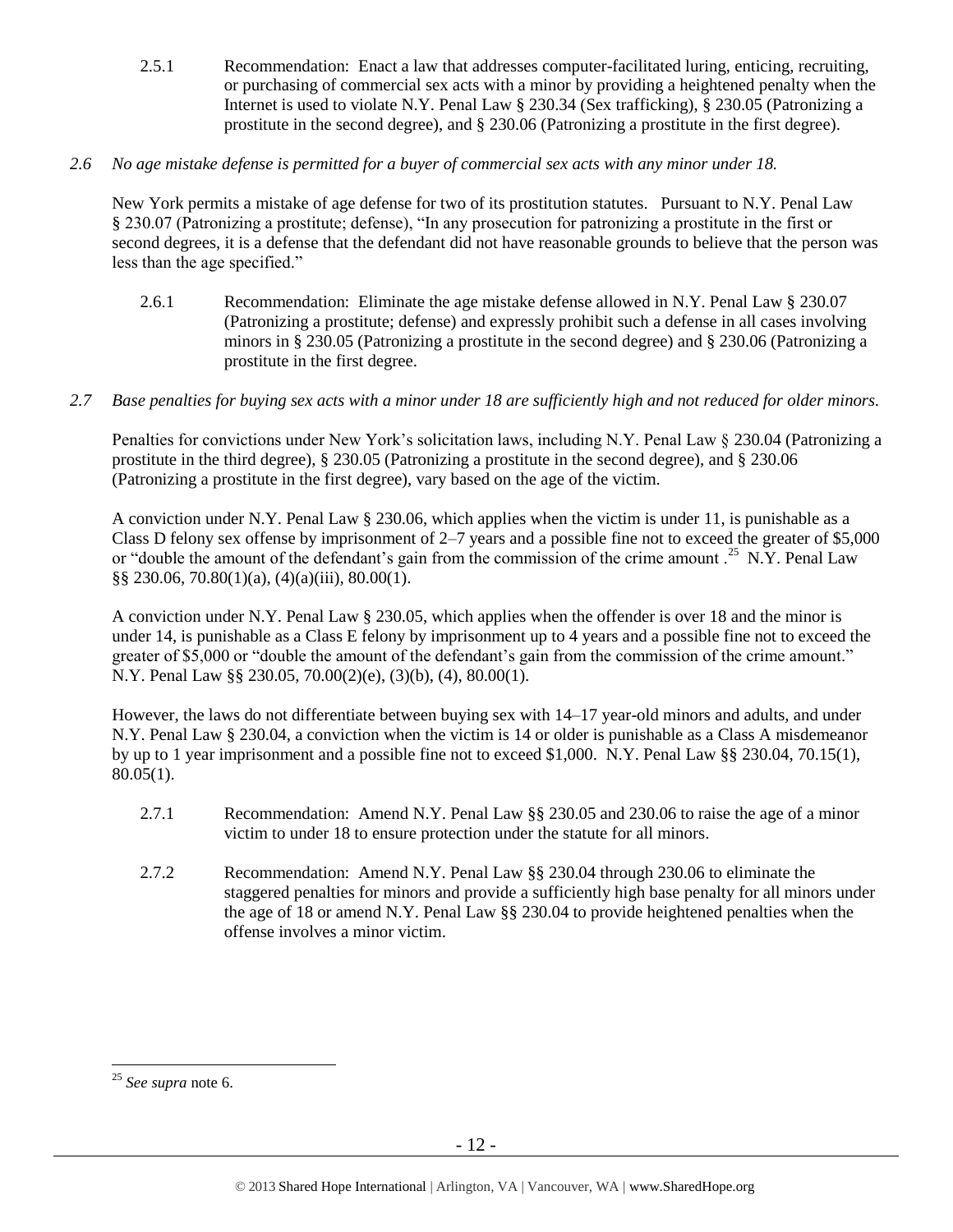*2.8 Financial penalties for buyers of commercial sex acts with minors are sufficiently high to make it difficult for buyers to hide the crime.* 

Buyers of commercial sex with minors are subject to various fines, restitution, and asset forfeiture. When the victim is under 14, a conviction under either N.Y. Penal Law § 230.06 (Patronizing a prostitute in the first degree) or § 230.05 (Patronizing a prostitute in the second degree) is punishable as a felony by a possible fine not to exceed the greater of \$5,000 or "double the amount of the defendant's gain for commission of the felony from the commission of the crime," which seems unlikely to apply in cases of buyers. N.Y. Penal Law §§ 230.05, 230.06, 80.00(1). A conviction under N.Y. Penal Law § 230.04 (Patronizing a prostitute in the third degree), which applies when the minor is 14 or older, is punishable as a Class A misdemeanor by a possible fine not to exceed \$1,000. N.Y. Penal Law §§ 230.04, 80.05(1).

Where a buyer is convicted of the above counts, the court must consider and may order restitution. Pursuant to N.Y. Penal Law § 60.27(1) (Restitution and reparation),

In addition to any of the dispositions authorized by this article, the court shall consider restitution or reparation to the victim of the crime and may require restitution or reparation as part of the sentence imposed upon a person convicted of an offense,<sup>26</sup> and after providing the district attorney with an opportunity to be heard in accordance with the provisions of this subdivision, require the defendant to make restitution of the fruits of his or her offense or reparation for the actual out-of-pocket loss caused thereby . . . .

Buyers are also subject to civil, discretionary asset forfeiture. N.Y.C.P.L. §1311(1) (Forfeiture actions) states, in relevant part,

A civil action may be commenced by the appropriate claiming authority against a criminal defendant to recover the property which constitutes the proceeds of a crime, the substituted proceeds of a crime, an instrumentality of a crime or the real property instrumentality of a crime or to recover a money judgment in an amount equivalent in value to the property which constitutes the proceeds of a crime, the substituted proceeds of a crime, an instrumentality of a crime, or the real property instrumentality of a crime.

Pursuant to N.Y.C.P.L. § 1311(1)(a), in proceedings following a conviction, a "court may not grant forfeiture until such conviction has occurred." A "post-conviction forfeiture crime" means "any felony defined in the penal law or any other chapter of the consolidated laws of the state." N.Y.C.P.L. § 1310(5).

N.Y. C.P.L. §§ 1320, 1321 and 1323 provide civil levy procedures for personal and real property. Disposal of forfeited property is governed by N.Y. C.P.L.§ 1349, which states that "[a]ny judgment or order of forfeiture issued pursuant to this article shall include provisions for the disposal of the property found to have been forfeited." However, if other provisions of law expressly govern the disposition of the property, that law shall be controlling. N.Y.C.P.L. § 1349(2).

2.8.1 Recommendation: Amend N.Y. Penal Law § 230.06 (Patronizing a prostitute in the first degree) and § 230.05 (Patronizing a prostitute in the second degree) to apply to all minors under 18 years of age.

<sup>&</sup>lt;sup>26</sup> "Offense" is defined in N.Y. Penal Law §  $60.27(4)(a)$  as "the offense for which a defendant was convicted, as well as any other offense that is part of the same criminal transaction or that is contained in any other accusatory instrument disposed of by any plea of guilty by the defendant to an offense."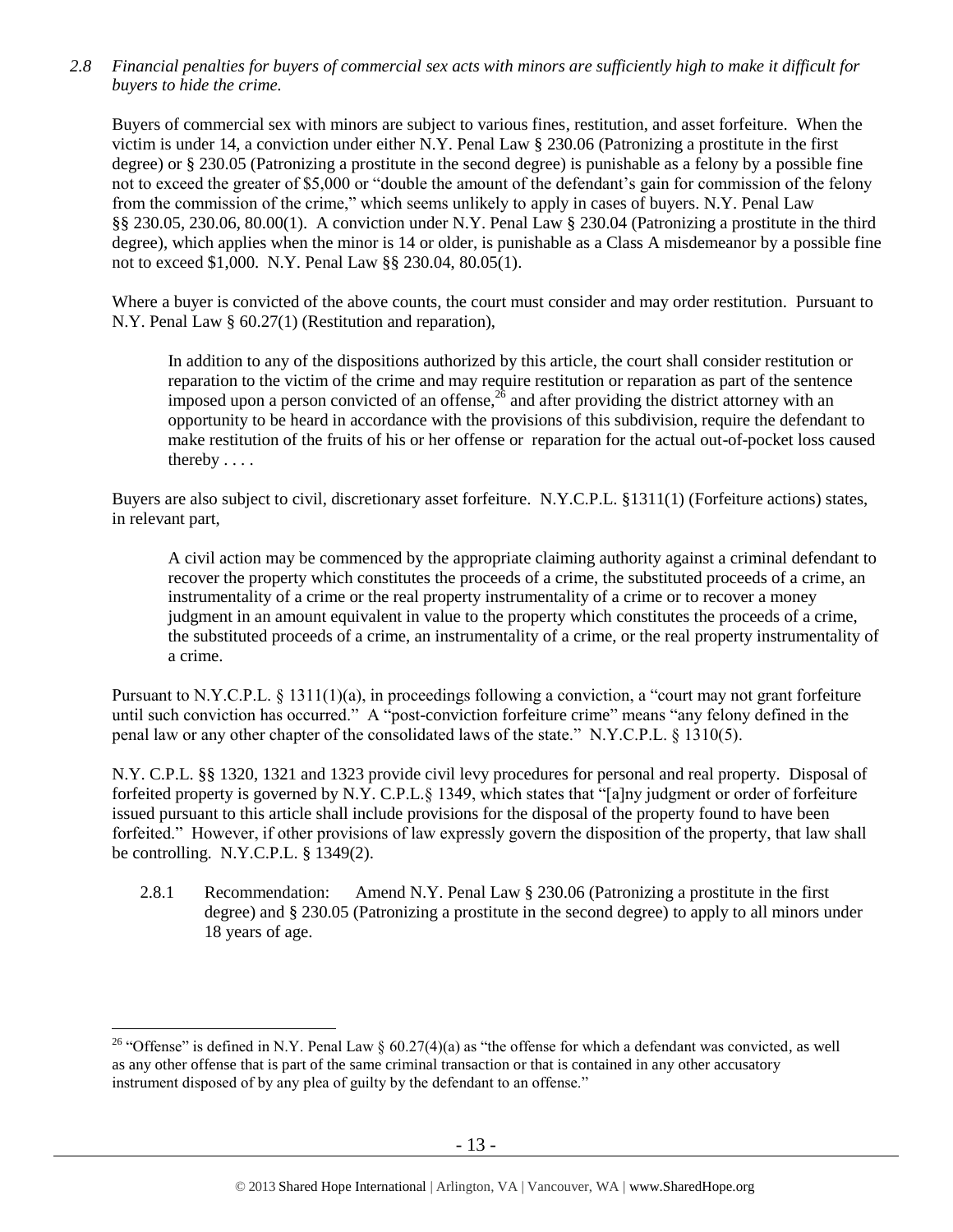# *2.9 Buying and possessing child pornography carries penalties as high as similar federal offenses.*

<span id="page-13-0"></span>Under N.Y. Penal Law § 263.11 (Possessing an obscene sexual performance by a child), "A person is guilty of possessing an obscene sexual performance<sup>27</sup> by a child when, knowing the character and content thereof, he knowingly has in his possession or control, or knowingly accesses with intent to view, any obscene performance which includes sexual conduct by a child less than sixteen years of age."

Pursuant to N.Y. Penal Law § 263.16 (Possessing a sexual performance by a child), "A person is guilty of possessing a sexual performance<sup>28</sup> by a child when, knowing the character and content thereof, he knowingly has in his possession or control, or knowingly accesses with intent to view, any performance which includes sexual conduct by a child less than sixteen years of age."

A conviction under either N.Y. Penal Law § 263.11 or § 263.16 is punishable as a Class E felony by imprisonment not to exceed 4 years and a possible fine not to exceed the greater of \$5,000 or "double the amount of the defendant's gain from the commission of the crime." NY Penal Law §§ 263.11, 263.16,  $70.00(2)(e)$ ,  $(3)(b)$ ,  $(4)$ ,  $80.00(1)$ .

In comparison, a federal conviction for possession of child pornography<sup>29</sup> is generally punishable by imprisonment for 5–20 years and a fine not to exceed \$250,000.<sup>30</sup> Subsequent convictions, however, are punishable by imprisonment up to 40 years and a fine not to exceed  $$250,000.<sup>31</sup>$ 

# 2.9.1 Recommendation: Enact a law that criminalizes the purchasing of child pornography.

# *2.10 Convicted buyers of commercial sex acts with minors and child pornography are required to register as sex offenders.*

Pursuant to N.Y. Correct. Law § 168-f(1) (Duty to register and to verify), "Any sex offender shall, (a) at least ten calendar days prior to discharge, parole, release . . . or, (b) at the time sentence is imposed for any sex offender released on probation or discharged . . . , register with the division on a form prepared by the division." N.Y. Correct. Law § 168-a(1) (Definitions) defines "sex offender" as "any person who is convicted of any of the offenses set forth in subdivision two or three of this section," which includes sex offenses and sexually violent offenses.

<sup>&</sup>lt;sup>27</sup> "Obscene sexual performance" is defined in N.Y. Penal Law § 263.00(2) as "any performance which . . . includes sexual conduct by a child less than sixteen years of age."

<sup>&</sup>lt;sup>28</sup> *See supra* note [11](#page-3-0) for the definition of "sexual performance."

<sup>&</sup>lt;sup>29</sup> 18 U.S.C. §§ 2252(a)(2), (a)(4) (Certain activities relating to material involving the sexual exploitation of minors),  $2252A(a)(2)$ –(3) (Certain activities relating to material constituting or containing child pornography), 1466A(a), (b) (Obscene visual representations of the sexual abuse of children).

 $30$  18 U.S.C. §§ 2252(b) (stating that a conviction under subsection (a)(2) is punishable by imprisonment for 5–20 years and a fine, while a conviction under subsection (a)(4) is punishable by imprisonment up to 10 years, a fine, or both),  $2252A(b)(1)$  (a conviction is punishable by imprisonment for  $5-20$  years and a fine),  $1466A(a)$ , (b) (stating that a conviction under subsection (a) is "subject to the penalties provided in section 2252A(b)(1)," imprisonment for 5–20 years and a fine, while a conviction under subsection (b) is "subject to the penalties provided in section 2252A(b)(2)," imprisonment up to 10 years, a fine, or both); *see also* 18 U.S.C. §§ 3559(a)(1) (classifying all of the above listed offenses as felonies), 3571(b)(3) (providing a fine up to \$250,000 for any felony conviction).

 $31$  18 U.S.C. §§ 2252(b) (stating if a person has a prior conviction under subsection (a)(2), or a list of other statutes, a conviction is punishable by a fine and imprisonment for 15–40 years, but if a person has a prior conviction under subsection (a)(4), or a list of other statutes, a conviction is punishable by a fine and imprisonment for  $10-20$  years),  $2252A(b)(1)$  (stating if a person has a prior conviction under subsection (a)(2), (a)(3), or a list of other statutes, a conviction is punishable by a fine and imprisonment for  $15-40$  years),  $1466A(a)$ , (b) (stating that the penalty scheme for section 2252A(b) applies); *see also* 18 U.S.C. §§ 3559(a)(1) (classifying all of the above listed offenses as felonies), 3571(b)(3) (providing a fine up to \$250,000 for any felony conviction).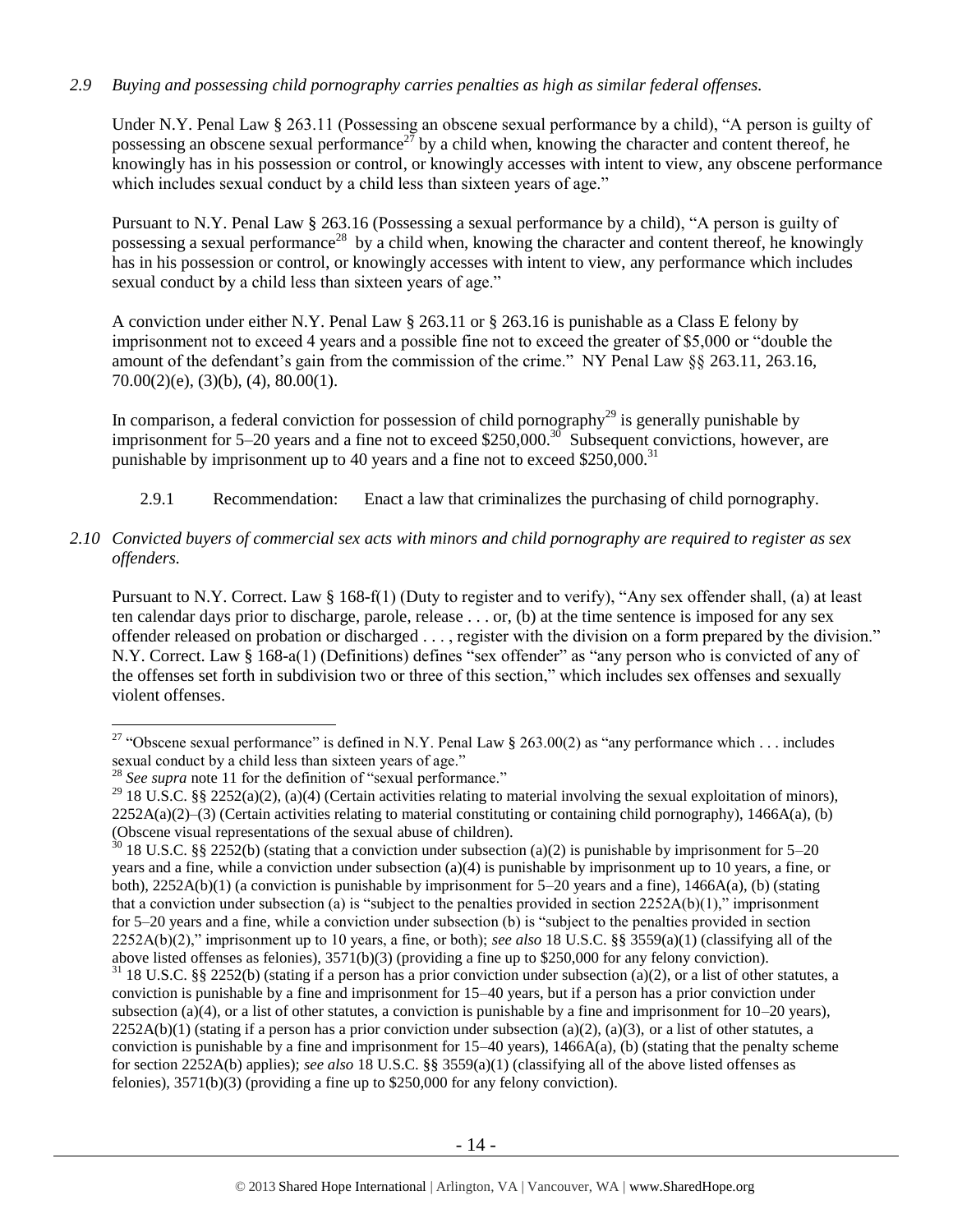Pursuant to N.Y. Correct. Law § 168-a(2), sex offenses relevant to buyers include convictions under N.Y. Penal Law § 120.70 (Luring a child), § 130.25 (Rape in the third degree), § 130.30 (Rape in the second degree), § 130.40 (Criminal sexual act in the third degree), § 130.45 (Criminal sexual act in the second degree) § 263.11 (Possessing an obscene sexual performance by a child), § 263.16 (Possessing a sexual performance by a child), § 230.04 (Patronizing a prostitute in the third degree, where the minor is under 17), § 230.05 (Patronizing a prostitute in the third degree), § 230.06 (Patronizing a prostitute in the first degree), § 235.22 (Disseminating indecent material to minors in the first degree), and § 130.55 (Sexual abuse in the third degree, where the minor is under 18). Pursuant to N.Y. Correct. Law § 168-a(2)(d)(iii), a sex offense also includes a conviction under any of the provisions of 18 U.S.C. 2251 [Sexual exploitation of children], 18 U.S.C. 2251A [Selling or buying of children], 18 U.S.C. 2252 [Certain activities relating to material involving the sexual exploitation of minors], 18 U.S.C. 2252A [Certain activities relating to material constituting or containing child pornography], 18 U.S.C. 2260 [Production of sexually explicit depictions of a minor for importation into the United States], 18 U.S.C. 2422(b) [Sexual abuse], 18 U.S.C. 2423 [Sexual abuse of a minor or ward], or 18 U.S.C. 2425 [Offenses resulting in death], provided that the elements of such crime of conviction are substantially the same as those which are a part of such offense as of the date on which this subparagraph takes effect.

2.10.1 Recommendation: Amend N.Y. Correct. Law § 168-a(2) (Definitions) to include a conviction under N.Y. Penal Law § 230.04 (Patronizing a prostitute in the third degree), where the person patronized is under 18, as a "sexual offense" for which registration is required.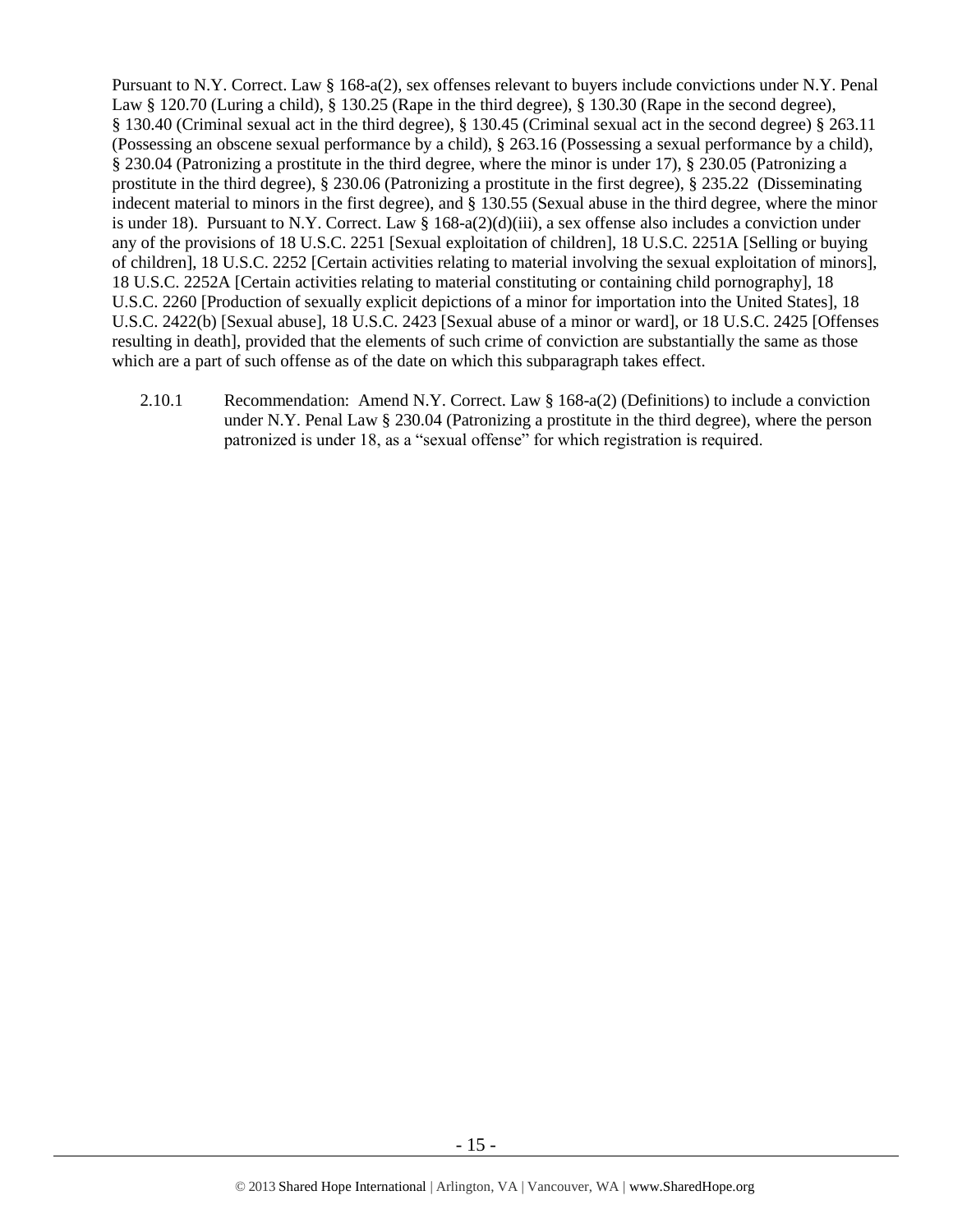#### **FRAMEWORK ISSUE 3: CRIMINAL PROVISIONS FOR TRAFFICKERS**

# *Legal Components:*

- *3.1 Penalties for trafficking a child for sexual exploitation are as high as federal penalties.*
- *3.2 Creating and distributing child pornography carries penalties as high as similar federal offenses.*
- *3.3 Using the Internet to lure, entice, recruit or sell commercial sex acts with a minor is a separate crime or results in an enhanced penalty for traffickers.*
- *3.4 Financial penalties for traffickers, including asset forfeiture, are sufficiently high.*
- *3.5 Convicted traffickers are required to register as sex offenders.*
- *3.6 Laws relating to termination of parental rights for certain offenses include sex trafficking or commercial sexual exploitation of children (CSEC) offenses in order to remove the children of traffickers from their control and potential exploitation.*

*\_\_\_\_\_\_\_\_\_\_\_\_\_\_\_\_\_\_\_\_\_\_\_\_\_\_\_\_\_\_\_\_\_\_\_\_\_\_\_\_\_\_\_\_\_\_\_\_\_\_\_\_\_\_\_\_\_\_\_\_\_\_\_\_\_\_\_\_\_\_\_\_\_\_\_\_\_\_\_\_\_\_\_\_\_\_\_\_\_\_\_\_\_\_*

# *Legal Analysis:*

*3.1 Penalties for trafficking a child for sexual exploitation are as high as federal penalties.* 

Convictions under N.Y. Penal Law § 230.34 (Sex trafficking), § 230.33 (Compelling prostitution), and § 230.32 (Promoting prostitution in the first degree) are all punishable as Class B felonies by imprisonment of 1–25 years and a possible fine not to exceed the greater of \$5,000 or "double the amount of the defendant's gain from the commission of the crime." N.Y. Penal Law §§ 230.34, 230.33, 230.32, 70.00(2)(b), (3)(b), 80.00(1). If the offender committed the offense "for the purpose, in whole or substantial part, of his or her own direct sexual gratification," a conviction under either N.Y. Penal Law § 230.33 or § 230.32 is punishable as a Class B felony sex offense by imprisonment of 5–25 years and a possible fine not to exceed the greater of \$5,000 or "double the amount of the defendant's gain from the commission of the crime." N.Y. Penal Law  $\S$  130.91(1), 70.80(1)(a), (4)(a)(i), 80.00(1).

A conviction under either N.Y. Penal Law § 230.30(2) (Promoting prostitution in the second degree) or § 263.05 (Use of a child in a sexual performance) is punishable as a Class C felony by imprisonment of 1–15 years and a possible fine not to exceed the greater of \$5,000 or "double the amount of the defendant's gain from the commission of the crime." N.Y. Penal Law §§ 230.30, 263.05, 70.00(2)(c), (3)(b), 80.00(1). If the offender commits either of these offenses "for the purpose, in whole or substantial part, of his or her own direct sexual gratification," then the offense is sexually motivated, and a conviction is punishable as a Class C felony sex offense by imprisonment of 3.5–15 years and a possible fine not to exceed the greater of \$5,000 or "double the amount of the defendant's gain from the commission of the crime." N.Y. Penal Law §§ 130.91(1), 70.80(1)(a),  $(4)(a)(ii)$ .

A conviction under N.Y. Penal Law § 230.25(2) (Promoting prostitution in the third degree) is punishable as a Class D felony by imprisonment not to exceed 7 years and a possible fine not to exceed the greater of \$5,000 or "double the amount of the defendant's gain from the commission of the crime." N.Y. Penal Law §§ 230.25,  $70.00(2)(d)$ ,  $(3)(b)$ ,  $(4)$ ,  $80.00(1)$ .

In comparison, if the victim is under the age of 14, a conviction under the Trafficking Victims Protection Act  $(TVPA)^{32}$  for child sex trafficking is punishable by 15 years to life imprisonment and a fine not to exceed \$250,000. 18 U.S.C. §§ 1591(b)(1), 3559(a)(1), 3571(b)(3). If the victim is between the ages of 14–17, a conviction is punishable by 10 years to life imprisonment and a fine not to exceed \$250,000. 18 U.S.C.

<sup>32</sup> *See supra* note [21.](#page-9-0)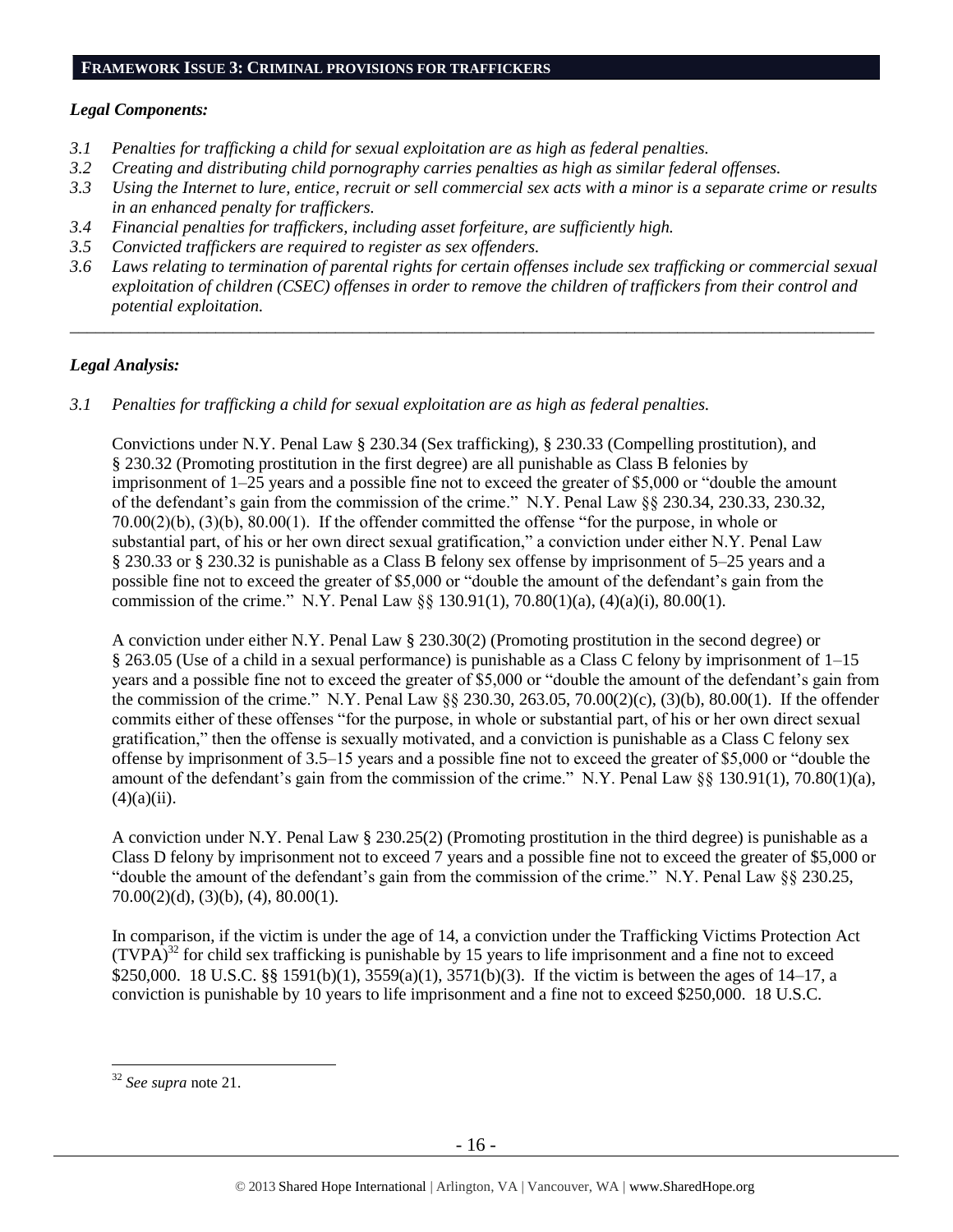§§ 1591(b)(2), 3559(a)(1), 3571(b)(3). A conviction is punishable by mandatory life imprisonment, however, if the trafficker has a prior conviction for a federal sex offense<sup>33</sup> against a minor.

# *3.2 Creating and distributing child pornography carries penalties as high as similar federal offenses.*

New York has multiple statutes dealing with creating and distributing child pornography. Pursuant to N.Y. Penal Law § 263.05 (Use of a child in a sexual performance),

A person is guilty of the use of a child in a sexual performance<sup>34</sup> if knowing the character and content thereof he employs, authorizes or induces a child less than seventeen years of age to engage in a sexual performance or being a parent, legal guardian or custodian of such child, he consents to the participation by such child in a sexual performance.

A conviction is punishable as a Class C felony by imprisonment of  $1-15$  years and a possible fine not to exceed the greater of \$5,000 or "double the amount of the defendant's gain from the commission of the crime." N.Y. Penal Law §§ 263.05, 70.00(2)(c), (3)(b), 80.00(1). If the offender commits this crime "for the purpose, in whole or substantial part, of his or her own direct sexual gratification," the offense is sexually motivated, and a conviction is punishable as a Class C felony sex offense by imprisonment of 3.5–15 years and a possible fine not to exceed the greater of \$5,000 or "double the amount of the defendant's gain from the commission of the crime." N.Y. Penal Law §§ 130.91(1), 70.80(1)(a), (4)(a)(ii), 80.00(1).

<span id="page-16-0"></span>Similarly, promoting child pornography is a crime under N.Y. Penal Law § 263.10 (Promoting an obscene sexual performance by a child) and § 263.15 (Promoting a sexual performance by a child). Pursuant to N.Y. Penal Law § 263.10, "A person is guilty of promoting<sup>35</sup> an obscene sexual performance<sup>36</sup> by a child when, knowing the character and content thereof, he produces, directs or promotes any obscene performance which includes sexual conduct<sup>37</sup> by a child less than seventeen years of age."

Under N.Y. Penal Law § 263.15, "A person is guilty of promoting a sexual performance by a child when, knowing the character and content thereof, he produces, directs or promotes any performance which includes sexual conduct by a child less than seventeen years of age."

A conviction under either statute is punishable as a Class D felony by imprisonment not to exceed 7 years and a possible fine not to exceed the greater of \$5,000 or "double the amount of the defendant's gain from the commission of the crime." N.Y. Penal Law §§ 263.10, 263.15, 70.00(2)(d), (3)(b), (4), 80.00(1) If the trafficker uses a controlled substance, penalties are heightened. Pursuant to N.Y. Penal Law § 263.30 (Facilitating a sexual performance by a child with a controlled substance or alcohol), a person is subject to heightened penalties if he knowingly administers a controlled substance<sup>38</sup> to a minor under 17 with the minor's consent for the purpose of committing conduct defined in N.Y. Penal Law § 263.05, § 263.10, or § 263.15 if the person actually commits the conduct or attempts to do so. A conviction is punishable as a Class B felony by imprisonment of 1–25 years and a possible fine not to exceed the greater of \$5,000 or "double the amount of the defendant's gain from the commission of the crime." N.Y. Penal Law §§ 263.30, 70.00(2)(b), (3)(b), 80.00(1).

 $\overline{a}$ 

. . . .

<sup>&</sup>lt;sup>33</sup> See supra note [22](#page-9-1) for the definition of "federal sex offense."

<sup>&</sup>lt;sup>34</sup> See supra note [11](#page-3-0) for the definition of "sexual performance."

<sup>&</sup>lt;sup>35</sup> N.Y. Penal Law § 263.00(5) states, "'Promote' means to procure, manufacture, issue, sell, give, provide, lend, mail, deliver, transfer, transmute, publish, distribute, circulate, disseminate, present, exhibit or advertise, or to offer or agree to do the same."

<sup>36</sup> *See supra* note [27.](#page-13-0)

<sup>37</sup> *See supra* note [11.](#page-3-0)

<sup>&</sup>lt;sup>38</sup> "Controlled substance" is defined in N.Y. Penal Law § 263.30 as "any substance or preparation, compound, mixture, salt, or isomer of any substance defined in section thirty-three hundred six of the public health law."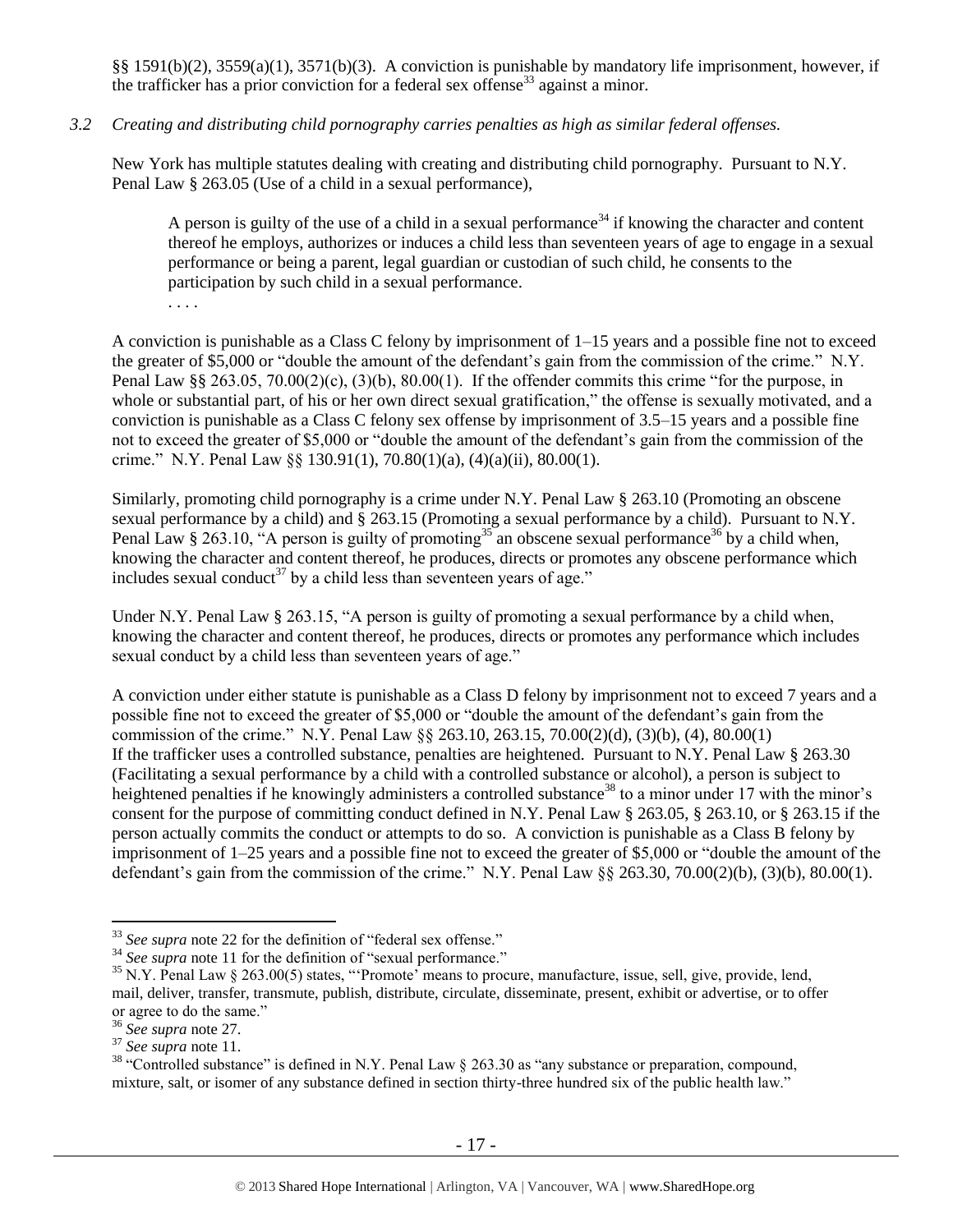In comparison, if the victim is under the age of 14, a conviction under the TVPA for child sex trafficking is punishable by 15 years to life imprisonment and a fine not to exceed \$250,000. 18 U.S.C. §§ 1591(b)(1),  $3559(a)(1)$ ,  $3571(b)(3)$ . If the victim is between the ages of  $14-17$ , a conviction is punishable by 10 years to life imprisonment and a fine not to exceed \$250,000. 18 U.S.C. §§ 1591(b)(2), 3559(a)(1), 3571(b)(3). A conviction is punishable by mandatory life imprisonment, however, if the trafficker has a prior conviction for a federal sex offense<sup>39</sup> against a minor. Additionally, a federal conviction for distribution of child pornography<sup>40</sup> is generally punishable by imprisonment for  $5-20$  years and a fine not to exceed \$250,000.<sup>41</sup> Subsequent convictions, however, are punishable by imprisonment up to 40 years and a fine not to exceed \$250,000.<sup>42</sup>

*3.3 Using the Internet to lure, entice, recruit or sell commercial sex acts with a minor is a separate crime or results in an enhanced penalty for traffickers.*

New York does not have a separate crime or enhanced penalties for using the Internet to lure, entice, recruit, or sell commercial sex. Traffickers may, however, be prosecuted under N.Y. Penal Law § 235.22 (Disseminating indecent material to minors in the first degree), which is violated when a person

1. knowing the character and content of the communication which, in whole or in part, depicts or describes, either in words or images actual or simulated nudity, sexual conduct or sado-masochistic abuse, and which is harmful to minors, . . . intentionally uses any computer communication system allowing the input, output, examination or transfer, of computer data or computer programs from one computer to another, to initiate or engage in such communication with a person who is a minor; and 2. by means of such communication . . . importunes, invites or induces a minor to engage in sexual intercourse, oral sexual conduct or anal sexual conduct, or sexual contact with him, or to engage in a sexual performance, obscene sexual performance, or sexual conduct for his benefit.

A conviction is punishable as a Class D felony by imprisonment not to exceed 7 years and a possible fine not to exceed the greater of \$5,000 or "double the amount of the defendant's gain from the commission of the crime." N.Y. Penal Law §§ 235.22, 70.00(2)(d), (3)(b), (4), 80.00(1). If the offender commits this crime "for the purpose, in whole or substantial part, of his or her own direct sexual gratification," then the offense is sexually motivated, and a conviction is punishable as a Class D felony sex offense by imprisonment of 2–7 years and a possible fine not to exceed the greater of \$5,000 or "double the amount of the defendant's gain from the commission of the crime." N.Y. Penal Law §§ 130.91(1), 70.80(1)(a), (4)(a)(iii), 80.00(1).

3.3.1 Recommendation: Enact a law that addresses computer-facilitated recruitment of a minor to perform commercial sex acts by providing heightened penalties when the Internet is used to commit violations of New York's sex trafficking and CSEC laws.

<sup>39</sup> *See supra* note [22](#page-9-1) for the definition of "federal sex offense."

<sup>&</sup>lt;sup>40</sup> 18 U.S.C. §§ 2252(a)(1), (a)(2), (a)(3) (Certain activities relating to material involving the sexual exploitation of minors), 2252A(a)(2), (a)(3) (Certain activities relating to material constituting or containing child pornography), 1466A(a) (Obscene visual representations of the sexual abuse of children).

<sup>&</sup>lt;sup>41</sup> 18 U.S.C. §§ 2252(b) (stating that a conviction under subsection (a)(1), (a)(2), or (a)(3) is punishable by imprisonment for 5–20 years and a fine), 2252A(b)(1) (a conviction is punishable by imprisonment for 5–20 years and a fine),  $1466A(a)$ , (b) (stating that a conviction under subsection (a) is "subject to the penalties provided in section 2252A(b)(1)," imprisonment for 5–20 years and a fine, while a conviction under subsection (b) is "subject to the penalties provided in section 2252A(b)(2)," imprisonment up to 10 years, a fine, or both); *see also* 18 U.S.C. §§ 3559(a)(1) (classifying all of the above listed offenses as felonies),  $3571(b)(3)$  (providing a fine up to \$250,000 for any felony conviction).

<sup>&</sup>lt;sup>42</sup> 18 U.S.C. §§ 2252(b) (stating if a person has a prior conviction under subsection (a)(1), (a)(2), or (a)(3) or a list of other statutes, a conviction is punishable by a fine and imprisonment for 15–40 years), 2252A(b)(1) (stating if a person has a prior conviction under subsection (a)(2), (a)(3), or a list of other statutes, a conviction is punishable by a fine and imprisonment for  $15-40$  years),  $1466A(a)$ , (b) (stating that the penalty scheme for section  $2252A(b)$ applies); *see also* 18 U.S.C. §§ 3559(a)(1) (classifying all of the above listed offenses as felonies), 3571(b)(3) (providing a fine up to \$250,000 for any felony conviction).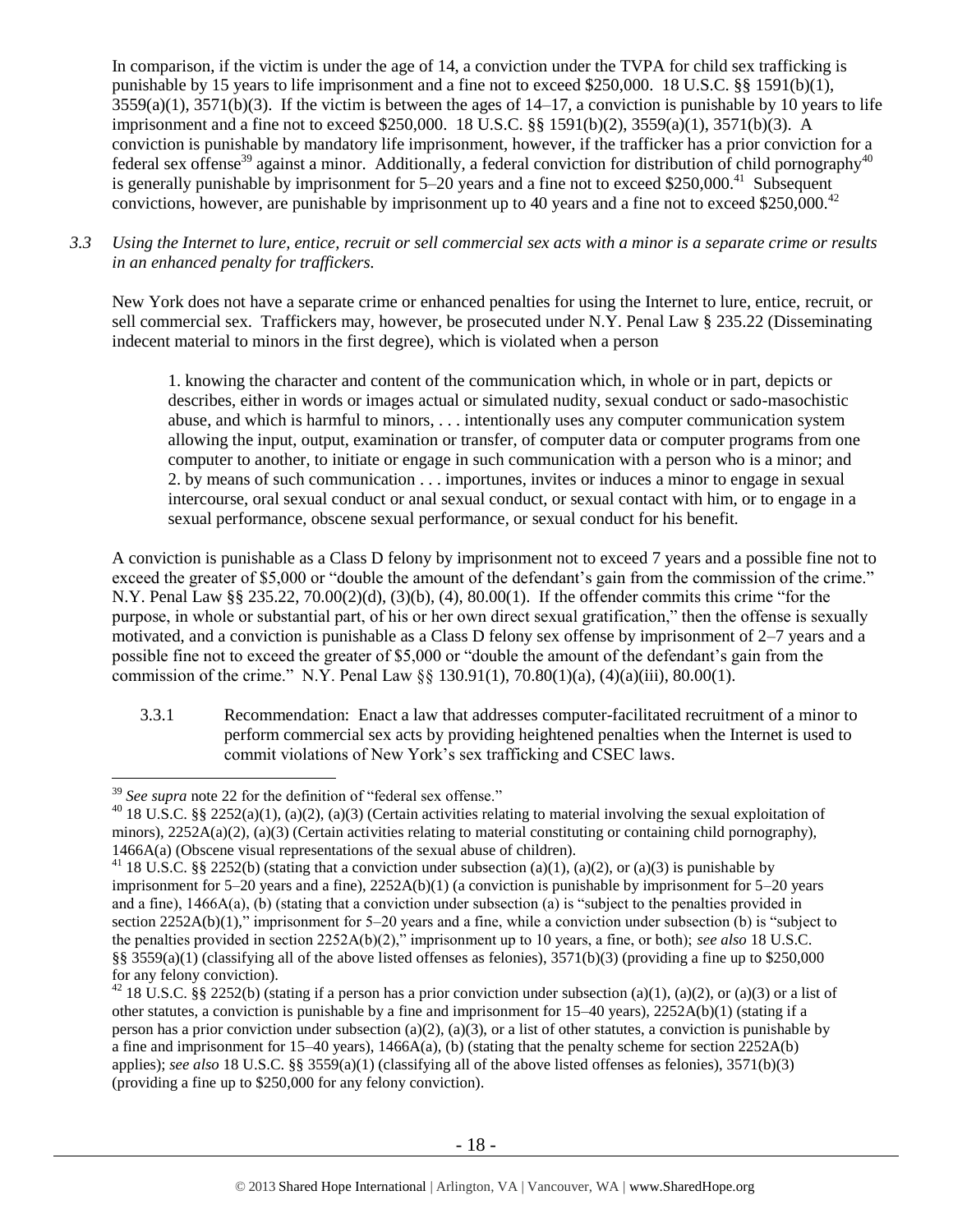# *3.4 Financial penalties for traffickers, including asset forfeiture, are sufficiently high.*

All applicable felonies are subject to possible fines in an amount not to exceed the greater of \$5,000 or "double the amount of the defendant's gain from the commission of the crime." N.Y. Penal Law  $\S$  80.00(1).

Traffickers may also be subject to asset forfeiture. Such proceedings are discretionary and civil in nature. Pursuant to N.Y. C.P.L.R. Law § 1311(1) (Forfeiture actions),

<span id="page-18-4"></span><span id="page-18-3"></span><span id="page-18-2"></span><span id="page-18-1"></span><span id="page-18-0"></span>A civil action may be commenced by the appropriate claiming authority against a criminal defendant to recover the property<sup>43</sup> which constitutes the proceeds of a crime,<sup>44</sup> the substituted proceeds of a crime,<sup>4</sup> an instrumentality of a crime<sup>46</sup> or the real property instrumentality of a crime or to recover a money judgment in an amount equivalent in value to the property which constitutes the proceeds of a crime, the substituted proceeds of a crime, an instrumentality of a crime, or the real property instrumentality of a crime.<sup>47</sup> A civil action may be commenced against a non-criminal defendant to recover the property which constitutes the proceeds of a crime, the substituted proceeds of a crime, an instrumentality of a crime, or the real property instrumentality of a crime provided, however, that a judgment of forfeiture predicated upon clause (A) of subparagraph (iv) of paragraph (b) of subdivision three hereof shall be limited to the amount of the proceeds of the crime. Any action under this article must be commenced within five years of the commission of the crime and shall be civil, remedial, and in personam in nature and shall not be deemed to be a penalty or criminal forfeiture for any purpose. . . .

N.Y.C.P.L. §§1320, 1321 and 1323 provide civil levy procedures for personal and real property. Disposal of forfeited property is governed by N.Y. C.P.L.§ 1349, which states that "[a]ny judgment or order of forfeiture issued pursuant to this article shall include provisions for the disposal of the property found to have been forfeited." However, if other provisions of law expressly govern the disposition of the property, that law shall be controlling. N.Y.C.P.L. § 1349(2).

Additionally, traffickers who produce pornography are subject to mandatory criminal forfeiture of the equipment used. Under N.Y. Penal Law § 410.00(1) (Seizure and forfeiture of equipment used in photographing, filming, producing, manufacturing, projecting or distributing pornographic still or motion pictures),

Any peace officer, acting pursuant to his special duties, or police officer of this state may seize any equipment used in the photographing, filming, printing, producing, manufacturing or projecting of pornographic still or motion pictures and may seize any vehicle or other means of transportation, other than a vehicle or other means of transportation used by any person as a common carrier in the transaction of business as such common carrier, used in the distribution of such obscene prints and articles and such equipment or vehicle or other means of transportation shall be subject to forfeiture . . . .

<sup>&</sup>lt;sup>43</sup> "Property" is defined in N.Y. C.P.L.R. § 1310(1) (Definitions) as "real property, personal property, money, negotiable instruments, securities, or anything of value or any interest in a thing of value."

<sup>&</sup>lt;sup>44</sup> "Proceeds of a crime" is defined in N.Y. C.P.L.R. Law § 1310(2) as "any property obtained through the commission of a felony crime defined in subdivisions five and six hereof, and includes any appreciation in value of such property."

<sup>&</sup>lt;sup>45</sup> "Substituted proceeds of a crime" is defined in N.Y. C.P.L.R. Law § 1310(3) as "any property obtained by the sale or exchange of proceeds of a crime, and any gain realized by such sale or exchange."

<sup>&</sup>lt;sup>46</sup> "Instrumentality of a crime" is defined in N.Y. C.P.L.R. Law  $\S$  1310(4) as "any property, other than real property and any buildings, fixtures, appurtenances, and improvements thereon, whose use contributes directly and materially to the commission of a crime defined in subdivisions five and six hereof."

<sup>&</sup>lt;sup>47</sup> "Real property instrumentality of a crime" is defined in N.Y. C.P.L.R. Law § 1310(4-a) as "an interest in real property the use of which contributes directly and materially to the commission of a specified felony offense."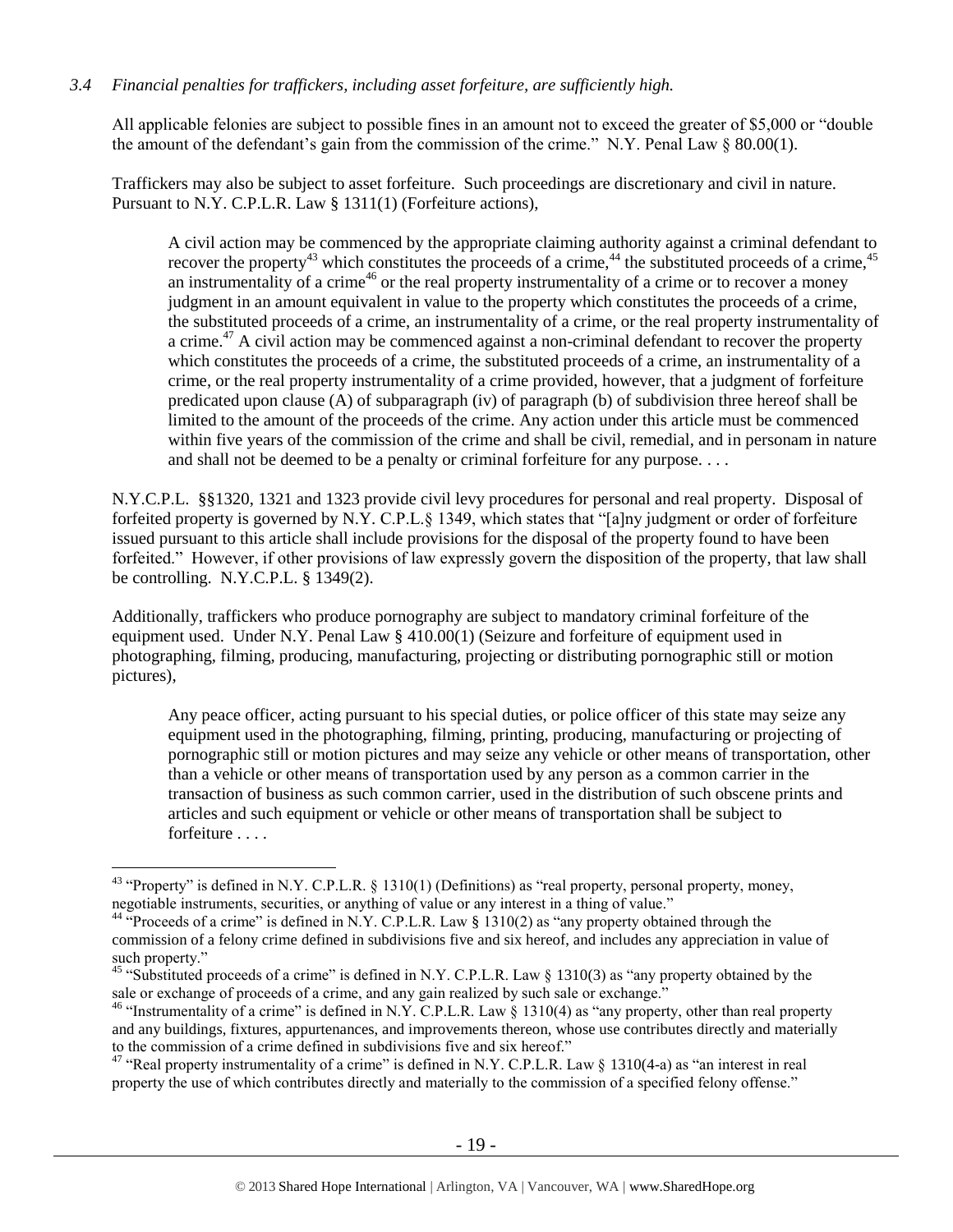Restitution must be considered by the court and may be available, pursuant to N.Y. Penal Law  $\S$  60.27(1) (Restitution and reparation), which states,

<span id="page-19-0"></span>In addition to any of the dispositions authorized by this article, the court shall consider restitution or reparation to the victim of the crime and may require restitution or reparation as part of the sentence imposed upon a person convicted of an offense,  $48$  and after providing the district attorney with an opportunity to be heard in accordance with the provisions of this subdivision, require the defendant to make restitution of the fruits of his or her offense or reparation for the actual out-of-pocket loss caused thereby . . . .

# *3.5 Convicted traffickers are required to register as sex offenders.*

Pursuant to N.Y. Correct. Law § 168-f(1) (Duty to register and to verify), "Any sex offender shall, (a) at least ten calendar days prior to discharge, parole, release . . . or, (b) at the time sentence is imposed for any sex offender released on probation or discharged . . . , register with the division on a form prepared by the division." N.Y. Correct. Law § 168-a(1) (Definitions) defines "sex offender" as "any person who is convicted of any of the offenses set forth in subdivision two or three of this section," which includes sex offenses and sexually violent offenses.

Pursuant to N.Y. Correct. Law § 168-a(2), sex offenses relevant to traffickers include convictions under N.Y. Penal Law § 120.70 (Luring a child), § 230.34 (Sex trafficking), § 263.05–.16 (Crimes involving a sexual performance by a child), § 230.30(2) (Promoting prostitution in the second degree), § 230.32 (Promoting prostitution in the first degree), § 230.33 (Compelling prostitution), or § 235.22 (Disseminating indecent material to minors in the first degree). Pursuant to N.Y. Correct. Law  $\S$  168-a(2)(d)(iii), a sex offense also includes a conviction under

any of the provisions of 18 U.S.C. 2251 [Sexual exploitation of children], 18 U.S.C. 2251A [Selling or buying of children], 18 U.S.C. 2252 [Certain activities relating to material involving the sexual exploitation of minors], 18 U.S.C. 2252A [Certain activities relating to material constituting or containing child pornography], 18 U.S.C. 2260 [Production of sexually explicit depictions of a minor for importation into the United States], 18 U.S.C. 2422(b) [Sexual abuse], 18 U.S.C. 2423 [Sexual abuse of a minor or ward], or 18 U.S.C. 2425 [Offenses resulting in death], provided that the elements of such crime of conviction are substantially the same as those which are a part of such offense as of the date on which this subparagraph takes effect.

*3.6 Laws relating to termination of parental rights for certain offenses include sex trafficking or commercial sexual exploitation of children (CSEC) offenses in order to remove the children of traffickers from their control and potential exploitation.* 

New York will terminate parental rights only for certain crimes and convictions. CSEC crimes are not expressly listed as grounds for termination of parental rights. However, pursuant to NY Soc. Serv. Law § 384  $b(4)(e)$ ,

4. An order committing the guardianship and custody of a child pursuant to this section shall be granted only upon one or more of the following grounds:

<sup>. . .</sup>

<sup>&</sup>lt;sup>48</sup> "Offense" is defined in N.Y. Penal Law §  $60.27(4)(a)$  as "the offense for which a defendant was convicted, as well as any other offense that is part of the same criminal transaction or that is contained in any other accusatory instrument disposed of by any plea of guilty by the defendant to an offense."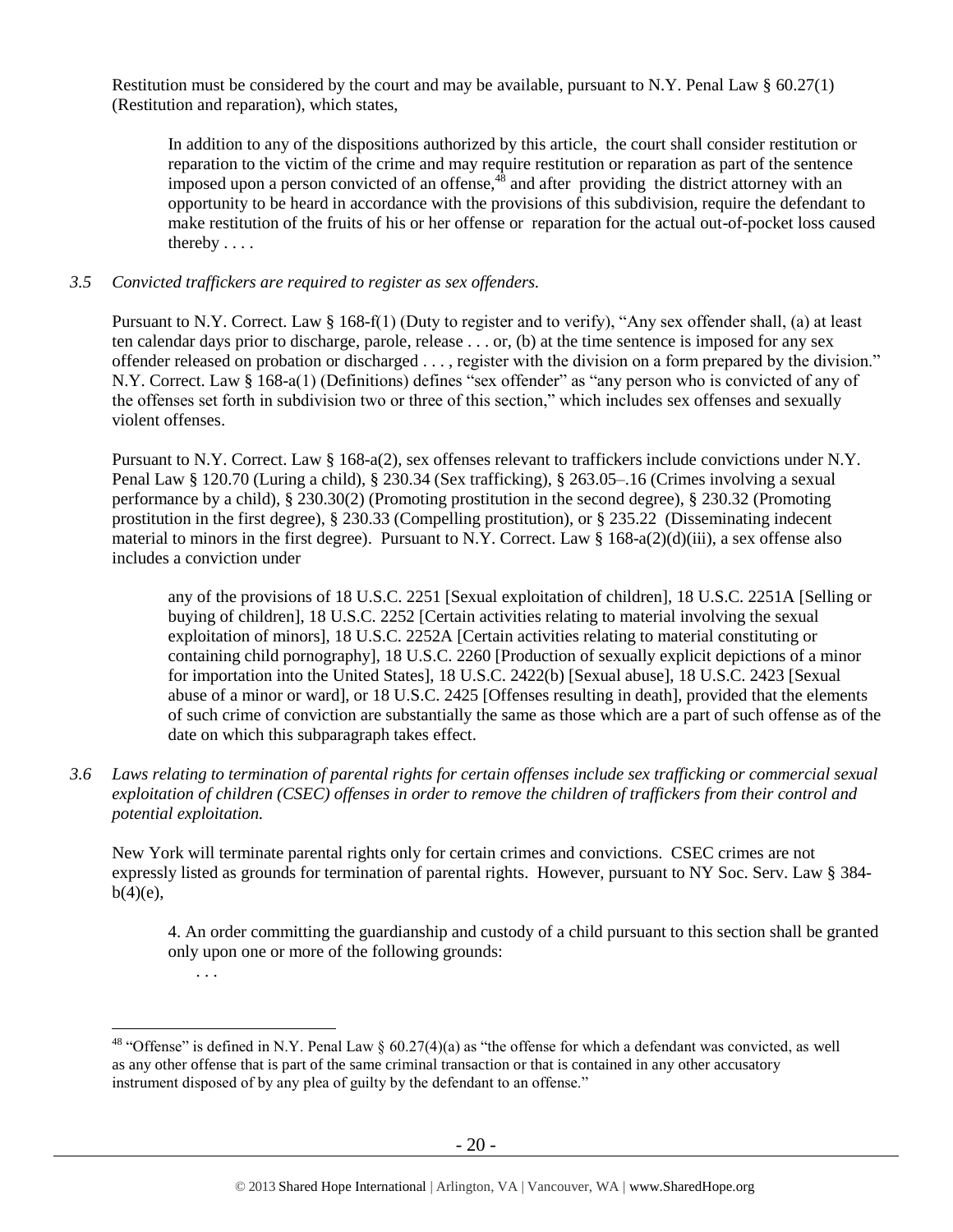(e) The parent or parents, whose consent to the adoption of the child would otherwise be required in accordance with section one hundred eleven of the domestic relations law, severely or repeatedly abused such child. Where a court has determined that reasonable efforts to reunite the child with his or her parent are not required, pursuant to the family court act or this chapter, a petition to terminate parental rights on the ground of severe abuse as set forth in subparagraph (iii) of paragraph (a) of subdivision eight of this section may be filed immediately upon such determination.

Under NY Soc. Serv. Law § 384-b(8)(a),

(a) For the purposes of this section a child is "severely abused" by his or her parent if

. . . (ii) the child has been found to be an abused child, as defined in paragraph (iii) of subdivision (e) of section ten hundred twelve of the family court act, as a result of such parent's acts; provided, however, the respondent must have committed or knowingly allowed to be committed a felony sex offense as defined in sections 130.25, 130.30, 130.35, 130.40, 130.45, 130.50, 130.65, 130.67, 130.70, 130.75 and 130.80 of the penal law and, for the purposes of this section the corroboration requirements contained in the penal law shall not apply to proceedings under this section; or (iii) (A) the parent of such child has been convicted of murder in the first degree as defined in

section 125.27, murder in the second degree as defined in section 125.25, manslaughter in the first degree as defined in section 125.20, or manslaughter in the second degree as defined in section 125.15, and the victim of any such crime was another child of the parent or another child for whose care such parent is or has been legally responsible as defined in subdivision (g) of section one thousand twelve of the family court act, or another parent of the child, unless the convicted parent was a victim of physical, sexual or psychological abuse by the decedent parent and such abuse was a factor in causing the homicide; or has been convicted of an attempt to commit any of the foregoing crimes, and the victim or intended victim was the child or another child of the parent or another child for whose care such parent is or has been legally responsible as defined in subdivision (g) of section one thousand twelve of the family court act, or another parent of the child, unless the convicted parent was a victim of physical, sexual or psychological abuse by the decedent parent and such abuse was a factor in causing the attempted homicide;

(B) the parent of such child has been convicted of criminal solicitation as defined in article one hundred, conspiracy as defined in article one hundred five or criminal facilitation as defined in article one hundred fifteen of the penal law for conspiring, soliciting or facilitating any of the foregoing crimes, and the victim or intended victim was the child or another child of the parent or another child for whose care such parent is or has been legally responsible;

(C) the parent of such child has been convicted of assault in the second degree as defined in section 120.05, assault in the first degree as defined in section 120.10 or aggravated assault upon a person less than eleven years old as defined in [section 120.12 of the penal law,](https://www.lexis.com/research/buttonTFLink?_m=e880d9483f99e364b375ae20ab05207e&_xfercite=%3ccite%20cc%3d%22USA%22%3e%3c%21%5bCDATA%5bNY%20CLS%20Soc%20Serv%20%a7%20384-b%5d%5d%3e%3c%2fcite%3e&_butType=4&_butStat=0&_butNum=6&_butInline=1&_butinfo=NY%20PEN%20120.12&_fmtstr=FULL&docnum=1&_startdoc=1&wchp=dGLbVzV-zSkAz&_md5=dc269850153f9d3d11851ede72a40a24) and the victim of any such crime was the child or another child of the parent or another child for whose care such parent is or has been legally responsible; or has been convicted of an attempt to commit any of the foregoing crimes, and the victim or intended victim was the child or another child of the parent or another child for whose care such parent is or has been legally responsible; or

(D) the parent of such child has been convicted under the law in any other jurisdiction of an offense which includes all of the essential elements of any crime specified in clause (A), (B) or (C) of this subparagraph; and

(iv) the agency has made diligent efforts to encourage and strengthen the parental relationship, including efforts to rehabilitate the respondent, when such efforts will not be detrimental to the best interests of the child, and such efforts have been unsuccessful and are unlikely to be successful in the foreseeable future. Where a court has previously determined in accordance with this chapter or the family court act that reasonable efforts to make it possible for the child to return safely to his or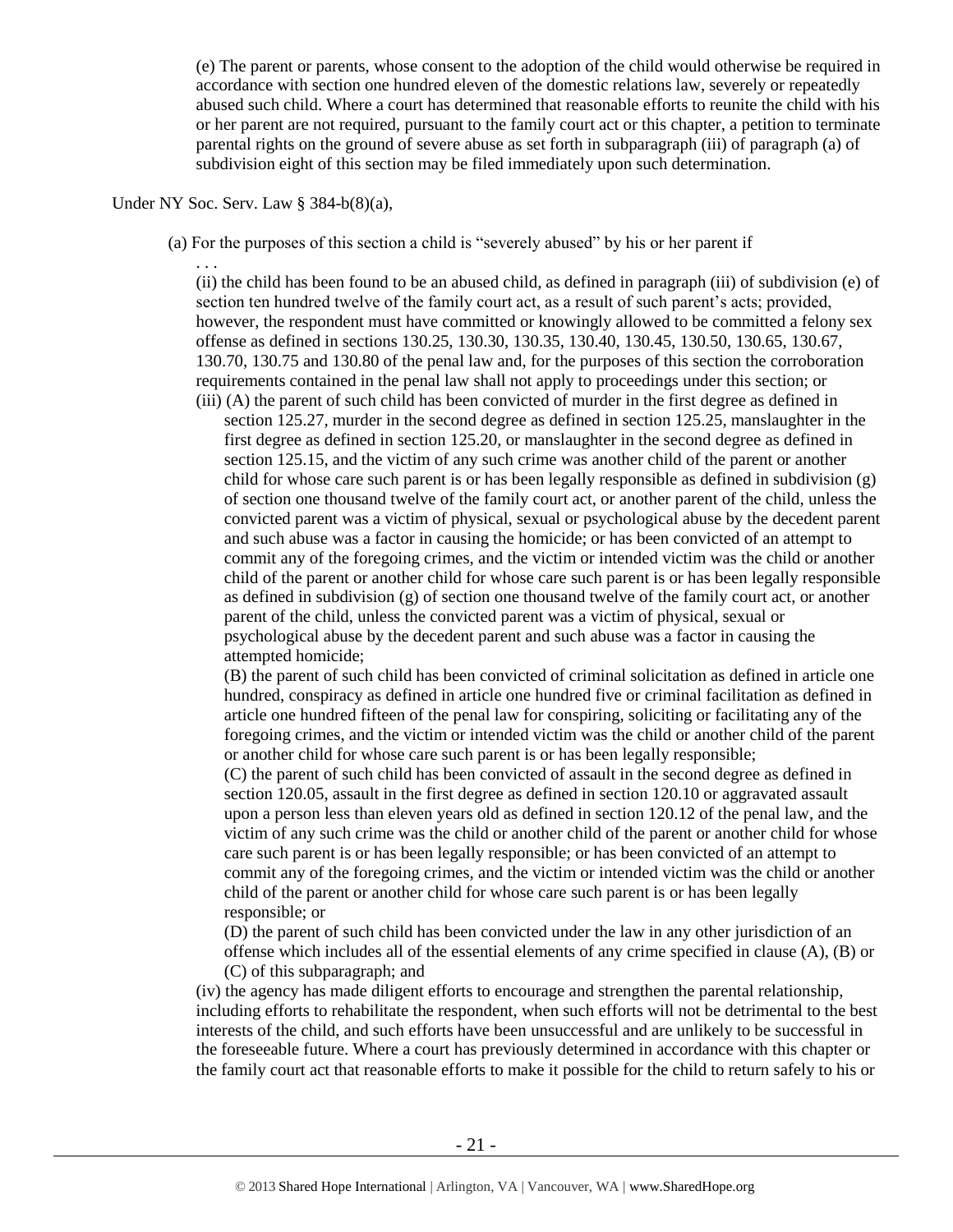her home are not required, the agency shall not be required to demonstrate diligent efforts as set forth in this section.

Pursuant to N.Y. Fam. Ct. Act § 1012(e)(iii),

"Abused child" means a child less than eighteen years of age whose parent or other person legally responsible for his care

. . .

(iii) commits, or allows to be committed an offense against such child defined in article one hundred thirty of the penal law; allows, permits or encourages such child to engage in any act described in sections 230.25 [Promoting prostitution in the third degree], 230.30 [Promoting prostitution in the second degree] and 230.32 [Promoting prostitution in the first degree] of the penal law; . . . or allows such child to engage in acts or conduct described in article two hundred sixty-three [Sexual performance by a child] of the penal law provided, however, that (a) the corroboration requirements contained in the penal law and (b) the age requirement for the application of article two hundred sixty-three of such law shall not apply to proceedings under this article.

3.6.1 Recommendation: Amend N.Y. Soc. Serv. Law § 384-b(8) to include convictions under N.Y. Penal Law § 230.34 (Sex trafficking) when the victim is a minor as grounds for termination of parental rights.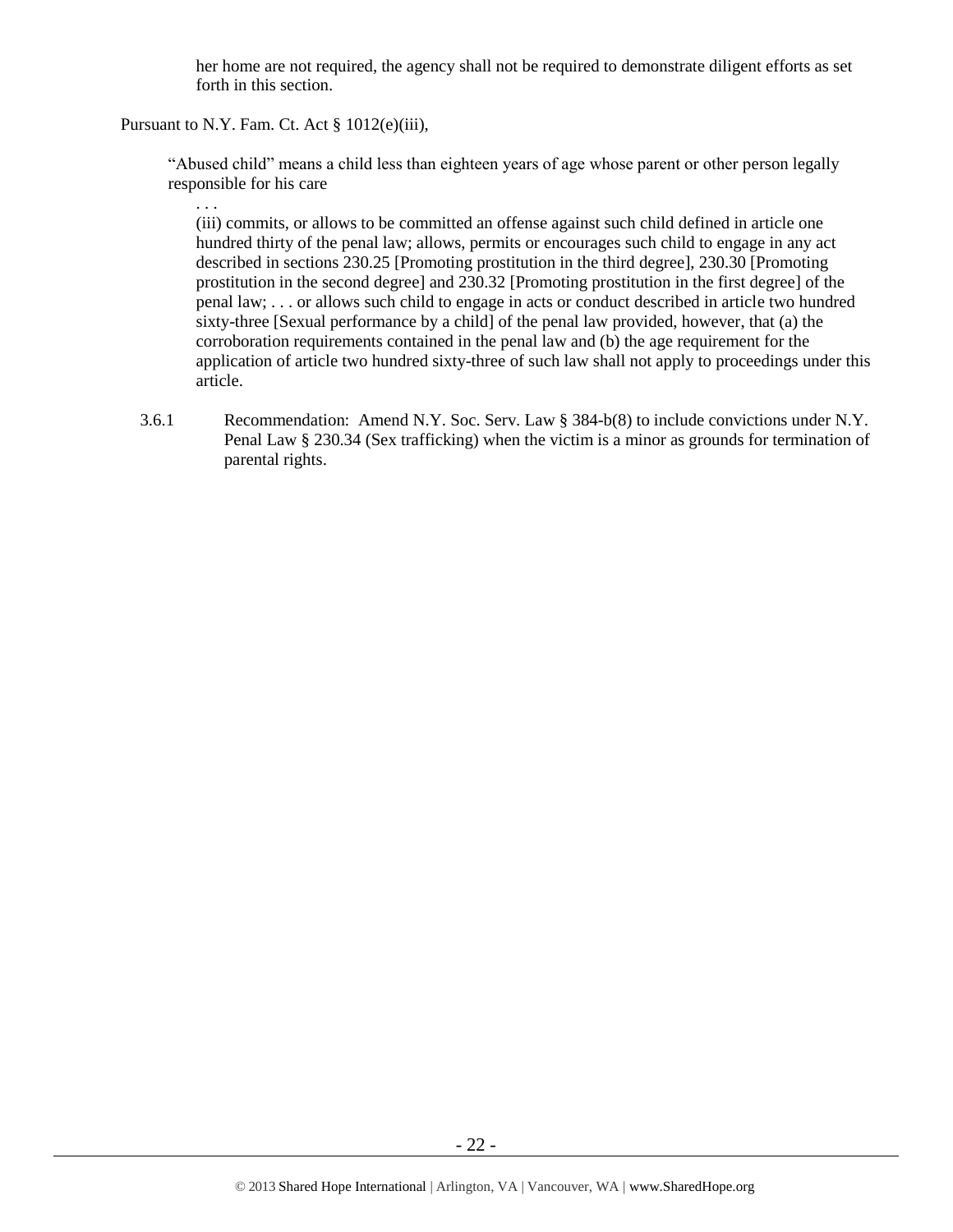#### **FRAMEWORK ISSUE 4: CRIMINAL PROVISIONS FOR FACILITATORS**

#### *Legal Components:*

- *4.1 The acts of assisting, enabling, or financially benefitting from child sex trafficking are included as criminal offenses in the state sex trafficking statute.*
- *4.2 Financial penalties, including asset forfeiture laws, are in place for those who benefit financially from or aid and assist in committing domestic minor sex trafficking.*

*\_\_\_\_\_\_\_\_\_\_\_\_\_\_\_\_\_\_\_\_\_\_\_\_\_\_\_\_\_\_\_\_\_\_\_\_\_\_\_\_\_\_\_\_\_\_\_\_\_\_\_\_\_\_\_\_\_\_\_\_\_\_\_\_\_\_\_\_\_\_\_\_\_\_\_\_\_\_\_\_\_\_\_\_\_\_\_\_\_\_\_\_\_\_*

- *4.3 Promoting and selling child sex tourism is illegal.*
- *4.4 Promoting and selling child pornography is illegal.*

# *Legal Analysis:*

*4.1 The acts of assisting, enabling, or financially benefitting from child sex trafficking are included as criminal offenses in the state sex trafficking statute.*

It is unlikely that N.Y. Penal Law § 230.34 (Sex trafficking) could apply to a facilitator and only applies when one "intentionally advances<sup>49</sup> or profits<sup>50</sup> from prostitution by" various means of force, fraud, or coercion.<sup>51</sup> A conviction is punishable as a Class B felony by imprisonment of 1–25 years and a possible fine not to exceed the greater of \$5,000 or "double the amount of the defendant's gain from the commission of the crime." N.Y. Penal Law §§ 230.34, 70.00(2)(b), (3)(b), 80.00(1).

A facilitator could, however, commit the offenses of promoting prostitution through advancing or profiting from prostitution. A conviction for promoting prostitution of a minor under 19, pursuant to N.Y. Penal Law § 230.25(2), is punishable as a Class D felony by imprisonment not to exceed 7 years and a possible fine not to exceed the greater of \$5,000 or "double the amount of the defendant's gain from the commission of the crime." N.Y. Penal Law §§ 230.25, 70.00(2)(d), (3)(b), (4), 80.00(1). A conviction for promoting prostitution of a minor under 16 years of age, under N.Y. Penal Law § 230.30(2), is punishable as a Class C felony by imprisonment of 1–15 years and a possible fine not to exceed the greater of \$5,000 or "double the amount of the defendant's gain from the commission of the crime." N.Y. Penal Law  $\S$  230.30, 70.00(2)(c), (3)(b), 80.00(1). A conviction for promoting prostitution of a minor under 11 years of age, under N.Y. Penal Law § 230.32, is punishable as a Class B felony by imprisonment of 1–25 years and a possible fine not to exceed the greater of \$5,000 or "double the amount of the defendant's gain from the commission of the crime." N.Y. Penal Law §§ 230.32, 70.00(2)(b), (3)(b), 80.00(1).

*4.2 Financial penalties, including asset forfeiture laws, are in place for those who benefit financially from or aid and assist in committing domestic minor sex trafficking.*

All applicable felonies are subject to fines in an amount not to exceed the greater of \$5,000 or "double the amount of the defendant's gain from the commission of the crime." N.Y. Penal Law § 80.00(1).

Facilitators are also subject to civil discretionary asset forfeiture. Pursuant to N.Y. C.P.L.R. Law § 1311(1) (Forfeiture actions),

A civil action may be commenced by the appropriate claiming authority against a criminal defendant to recover the property<sup>52</sup> which constitutes the proceeds of a crime,  $^{53}$  the substituted proceeds of a crime,  $^{54}$  an

<sup>49</sup> *See supra* note [9](#page-2-1) for the definition of "advances prostitution."

<sup>&</sup>lt;sup>50</sup> See supra note [10](#page-2-2) for the definition of "profits from prostitution."

<sup>51</sup> *See supra* Section 1.1.

<sup>52</sup> *See supra* note [43](#page-18-0) for the definition of "property."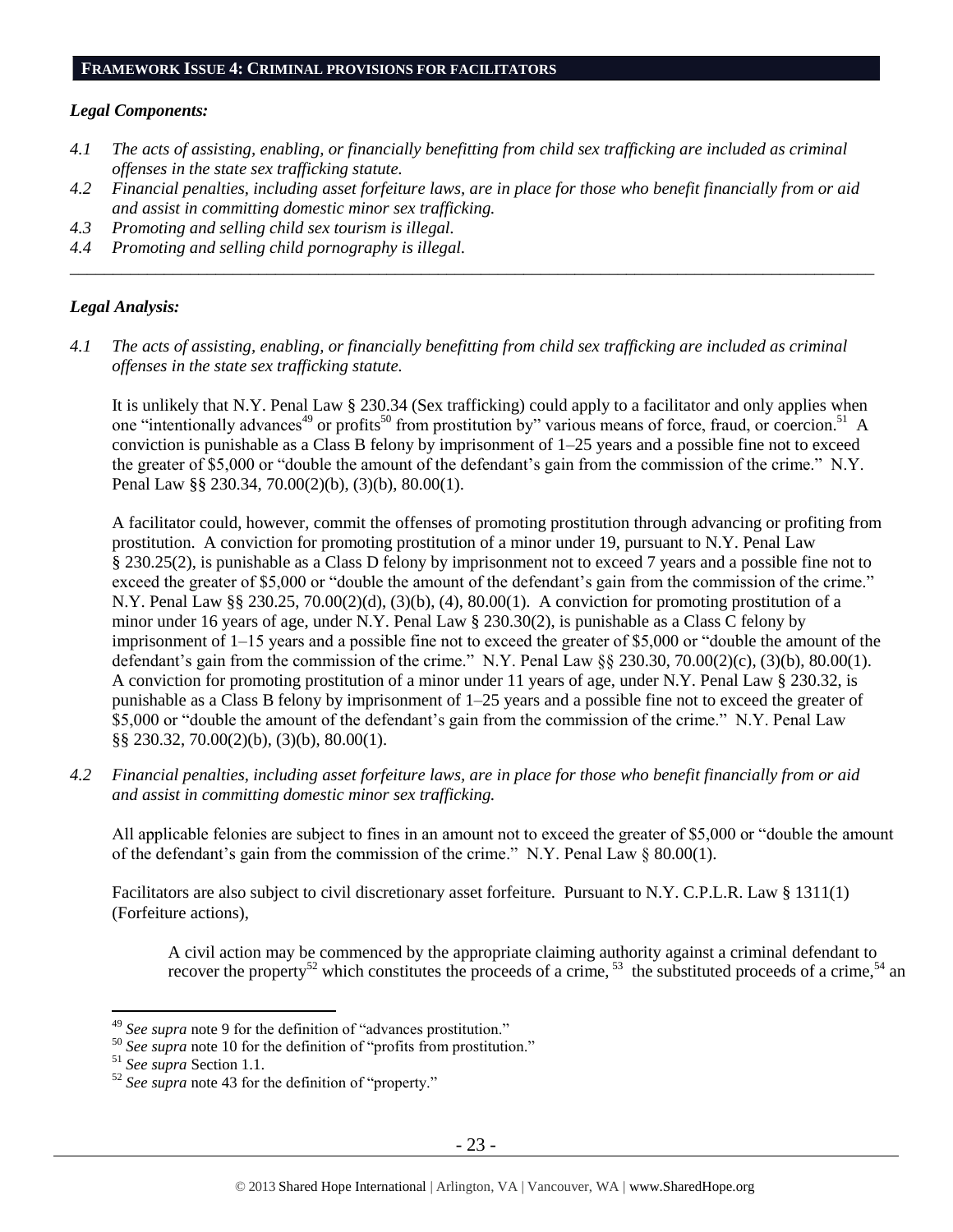instrumentality of a crime<sup>55</sup> or the real property instrumentality of a crime or to recover a money judgment in an amount equivalent in value to the property which constitutes the proceeds of a crime, the substituted proceeds of a crime, an instrumentality of a crime, or the real property instrumentality of a crime.<sup>56</sup> A civil action may be commenced against a non-criminal defendant to recover the property which constitutes the proceeds of a crime, the substituted proceeds of a crime, an instrumentality of a crime, or the real property instrumentality of a crime provided, however, that a judgment of forfeiture predicated upon clause (A) of subparagraph (iv) of paragraph (b) of subdivision three hereof shall be limited to the amount of the proceeds of the crime. Any action under this article must be commenced within five years of the commission of the crime and shall be civil, remedial, and in personam in nature and shall not be deemed to be a penalty or criminal forfeiture for any purpose. . . .

N.Y. C.P.L. §§1320, 1321 and 1323 provide civil levy procedures for personal and real property. Disposal of forfeited property is governed by N.Y. C.P.L.§ 1349, which states that "[a]ny judgment or order of forfeiture issued pursuant to this article shall include provisions for the disposal of the property found to have been forfeited." However, if other provisions of law expressly govern the disposition of the property, that law shall be controlling. N.Y.C.P.L. § 1349(2).

Additionally, facilitators may be subject to mandatory criminal asset forfeiture of any equipment used to produce pornography. Under N.Y. Penal Law § 410.00(1) (Seizure and forfeiture of equipment used in photographing, filming, producing, manufacturing, projecting or distributing pornographic still or motion pictures),

Any peace officer, acting pursuant to his special duties, or police officer of this state may seize any equipment used in the photographing, filming, printing, producing, manufacturing or projecting of pornographic still or motion pictures and may seize any vehicle or other means of transportation, other than a vehicle or other means of transportation used by any person as a common carrier in the transaction of business as such common carrier, used in the distribution of such obscene prints and articles and such equipment or vehicle or other means of transportation shall be subject to forfeiture . . . .

Restitution must be considered by the court and may be available to victims, pursuant to N.Y. Penal Law § 60.27(1) (Restitution and reparation), which states,

In addition to any of the dispositions authorized by this article, the court shall consider restitution or reparation to the victim of the crime and may require restitution or reparation as part of the sentence imposed upon a person convicted of an offense,<sup>57</sup> and after providing the district attorney with an opportunity to be heard in accordance with the provisions of this subdivision, require the defendant to make restitution of the fruits of his or her offense or reparation for the actual out-of-pocket loss caused thereby . . . .

# *4.3 Promoting and selling child sex tourism is illegal.*

N.Y. Penal Law § 230.25(1) (Promoting prostitution in the third degree) includes sex tourism, stating,

A person is guilty of promoting prostitution in the third degree when he knowingly:

1. Advances or profits from prostitution by managing, supervising, controlling or owning, either alone or in association with others, a house of prostitution or a prostitution business or enterprise involving prostitution activity by two or more prostitutes, or a business that sells travel-related

 $\overline{a}$ <sup>53</sup> *See supra* note [44](#page-18-1) for the definition of "proceeds of a crime."

<sup>&</sup>lt;sup>54</sup> See supra note [45](#page-18-2) for the definition of "substituted proceeds of a crime."

<sup>&</sup>lt;sup>55</sup> See supra note [46](#page-18-3) for the definition of "instrumentality of a crime."

<sup>&</sup>lt;sup>56</sup> See supra note [47](#page-18-4) for the definition of "real property instrumentality of a crime."

<sup>57</sup> *See supra* note [48](#page-19-0) for the definition of "offense."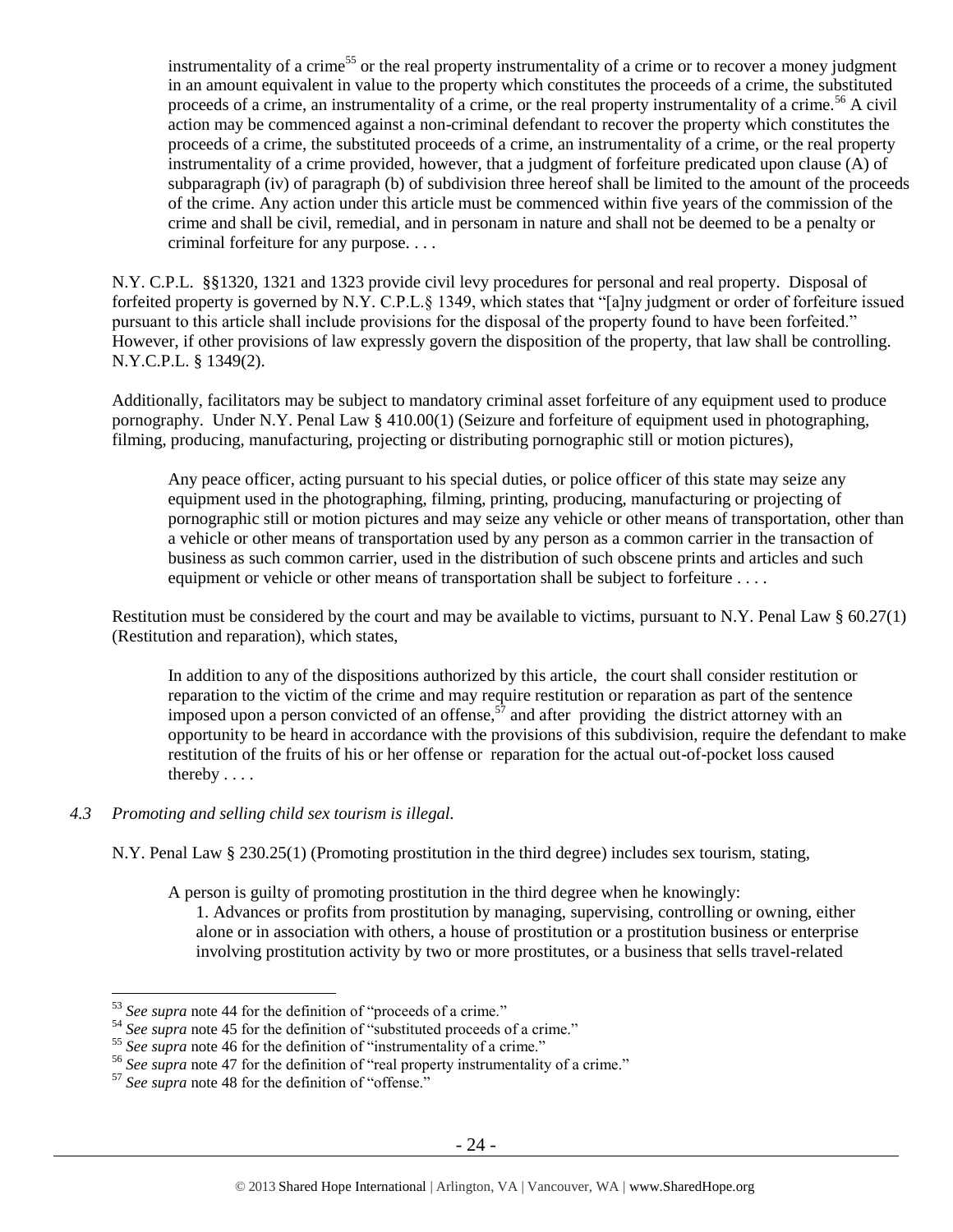services knowing that such services include or are intended to facilitate travel for the purpose of patronizing a prostitute, including to a foreign jurisdiction and regardless of the legality of prostitution in said foreign jurisdiction . . .

A conviction is punishable as a Class D felony by imprisonment not to exceed 7 years and a possible fine not to exceed the greater of \$5,000 or "double the amount of the defendant's gain from the commission of the crime." N.Y. Penal Law §§ 230.25, 70.00(2)(d), (3)(b), (4), 80.00(1).

# *4.4 Promoting and selling child pornography is illegal.*

Promoting child pornography is a crime under N.Y. Penal Law § 263.10 (Promoting an obscene sexual performance by a child) and § 263.15 (Promoting a sexual performance by a child). Pursuant to N.Y. Penal Law § 263.10, "A person is guilty of promoting<sup>58</sup> an obscene sexual performance<sup>59</sup> by a child when, knowing the character and content thereof, he produces, directs or promotes any obscene performance which includes sexual conduct<sup>60</sup> by a child less than seventeen years of age."

Under N.Y. Penal Law § 263.15, "A person is guilty of promoting a sexual performance by a child when, knowing the character and content thereof, he produces, directs or promotes any performance which includes sexual conduct by a child less than seventeen years of age."

A conviction under either statute is punishable as a Class D felony by imprisonment not to exceed 7 years and a possible fine not to exceed the greater of \$5,000 or "double the amount of the defendant's gain from the commission of the crime." N.Y. Penal Law §§ 263.10, 263.15, 70.00(2)(d), (3)(b), (4), 80.00(1)

<sup>58</sup> *See supra* note [35.](#page-16-0)

<sup>59</sup> *See supra* note [27.](#page-13-0)

<sup>60</sup> *See supra* note [11.](#page-3-0)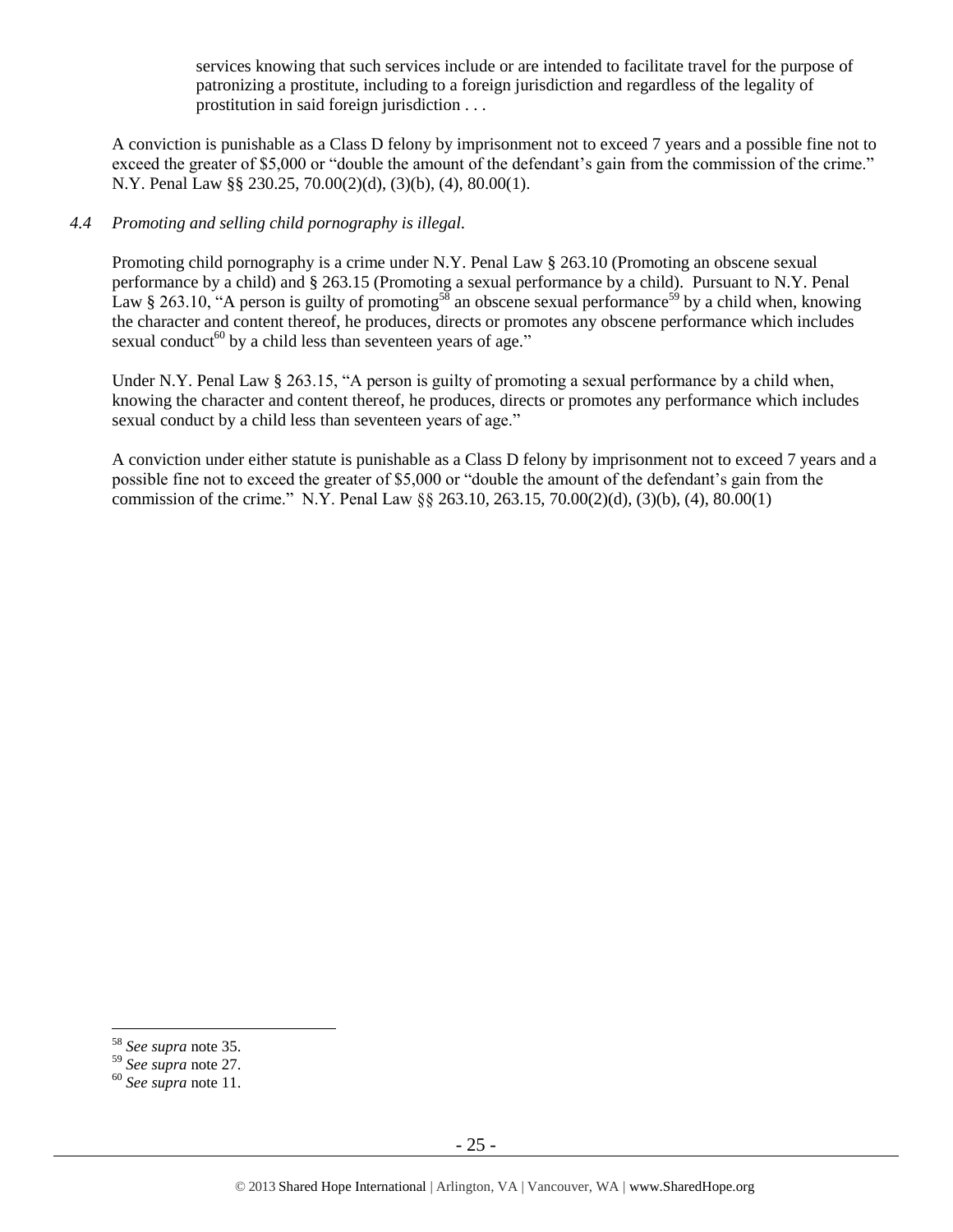#### **FRAMEWORK ISSUE 5: PROTECTIVE PROVISIONS FOR THE CHILD VICTIMS**

# *Legal Components:*

- *5.1 Statutorily-mandated victim services define "victim" to specifically include victims of domestic minor sex trafficking or commercial sexual exploitation of children (CSEC) to ensure prompt identification and access to victims' rights and services.*
- *5.2 The state sex trafficking statute expressly prohibits a defendant from raising consent of the minor to the commercial sex acts as a defense.*
- *5.3 Prostitution laws apply only to adults, making minors under 18 specifically immune from this offense.*
- *5.4 Child victims of sex trafficking or commercial sexual exploitation are provided with a child protection response, including specialized shelter and services, and are not detained in juvenile detention facilities.*
- *5.5 Commercial sexual exploitation is identified as a type of abuse and neglect within child protection statutes.*
- *5.6 The definition of "caregiver" (or similar term) in the child welfare statutes is broad enough to include a trafficker who has custody or control of a child in order to bring a trafficked child into protection of child protective services.*
- *5.7 Crime victims' compensation is specifically available to a child victim of sex trafficking or commercial sexual exploitation of children (CSEC) without regard to ineligibility factors.*
- *5.8 Victim-friendly procedures and protections are provided in the trial process for minors under 18.*
- *5.9 Expungement or sealing of juvenile delinquency records resulting from arrests or adjudications for prostitution-related offenses committed as a result of, or in the course of, the commercial sexual exploitation of a minor is available within a reasonable time after turning 18.*
- *5.10 Victim restitution and civil remedies for victims of domestic minor sex trafficking or commercial sexual exploitation of children (CSEC) are authorized by law.*
- *5.11 Statutes of limitations for civil and criminal actions for child sex trafficking or commercial sexual exploitation of children (CSEC) offenses are eliminated or lengthened sufficiently to allow prosecutors and victims a realistic opportunity to pursue criminal action and legal remedies.*

*\_\_\_\_\_\_\_\_\_\_\_\_\_\_\_\_\_\_\_\_\_\_\_\_\_\_\_\_\_\_\_\_\_\_\_\_\_\_\_\_\_\_\_\_\_\_\_\_\_\_\_\_\_\_\_\_\_\_\_\_\_\_\_\_\_\_\_\_\_\_\_\_\_\_\_\_\_\_\_\_\_\_\_\_\_\_\_\_\_\_\_\_\_\_*

# *Legal Analysis:*

 $\overline{a}$ 

*5.1 Statutorily-mandated victim services define "victim" to specifically include victims of domestic minor sex trafficking or commercial sexual exploitation of children (CSEC) to ensure prompt identification and access to victims' rights and services.* 

N.Y. Soc. Serv. Law § 447-a(1) (Definitions), part of the "Safe Harbour for Exploited Children Act,"<sup>61</sup> states,

The term "sexually exploited child" means any person under the age of eighteen who has been subject to sexual exploitation because he or she:

- (a) is the victim of the crime of sex trafficking as defined in section 230.34 of the penal law;
- (b) engages in any act as defined in section 230.00 [Prostitution offenses] of the penal law;

(c) is a victim of the crime of compelling prostitution as defined in section 230.33 of the penal law; (d) engages in acts or conduct described in article two hundred sixty-three [Sexual performance by a child] or section 240.37 [Loitering for the purpose of engaging in a prostitution offense] of the penal law.

Similarly, pursuant to N.Y. Fam. Ct. Act § 311.4(3) (Substitution of petition or finding),

3. In any proceeding under this article [Juvenile delinquency] based upon an arrest for an act of prostitution, there is a presumption that the respondent meets the criteria as a victim of a severe form of

<sup>61</sup> N.Y. Soc. Serv. Law, Article 6, Title 8-A, § 447-A *et seq*.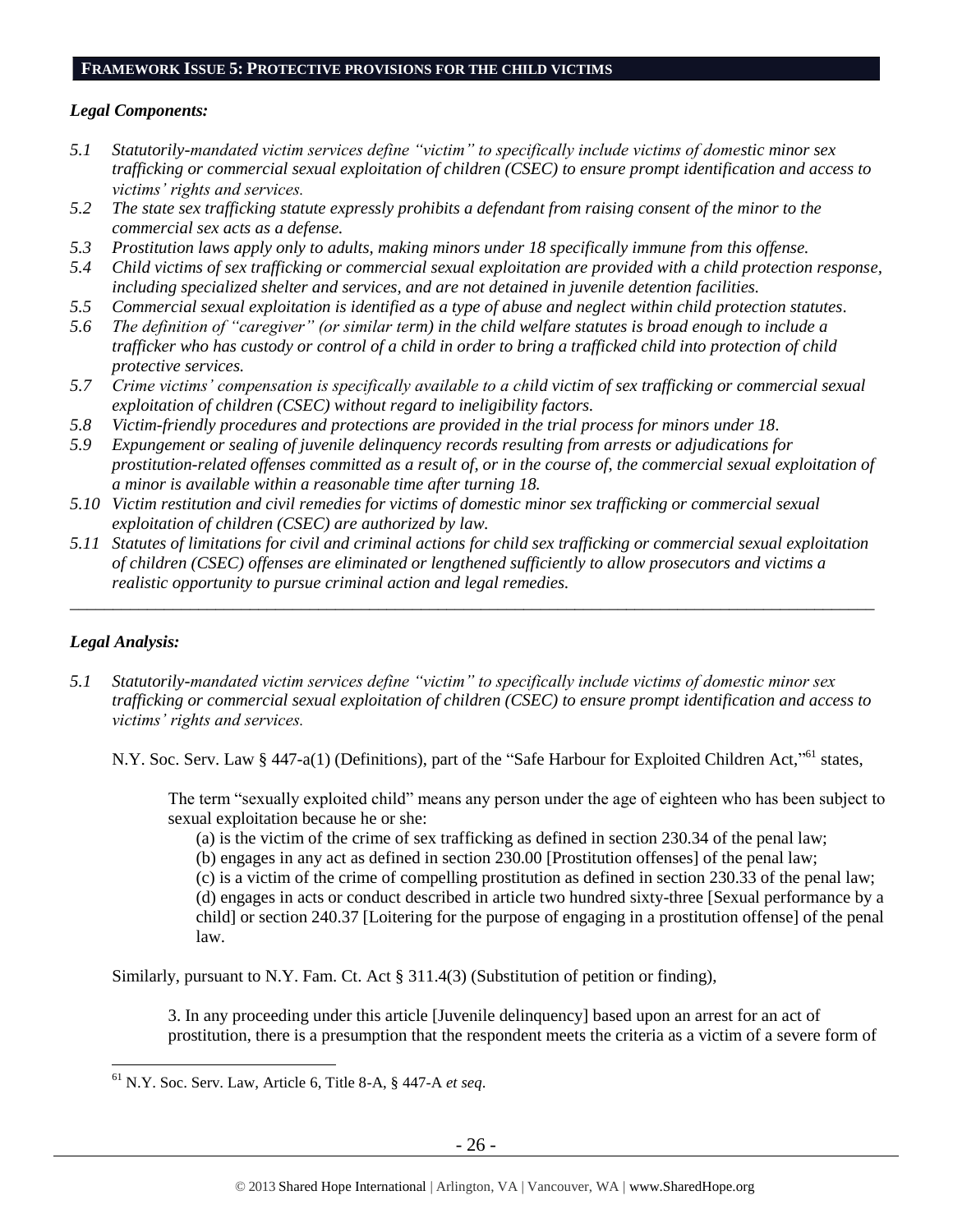trafficking as defined in section 7105 of title 22 of the United States Code (Trafficking Victims Protection Act of 2000). . . .

For purposes of victim compensation, under Article 22 (Office of Victim Services) of the N.Y. Exec. Laws, "victim" is defined under N.Y. Exec. Law § 621(5) as "(a) a person who suffers personal physical injury as a direct result of a crime; . . . or (5) sex trafficking as defined in section 230.34 of the penal law; or a person who has had a frivolous lawsuit filed against them." N.Y. Exec. Law §  $621(5)(a)(5)$ . Additionally, "child victim" is defined in N.Y. Exec. Law § 621(11) as "a person less than eighteen years of age who suffers physical, mental or emotional injury, or loss or damage, as a direct result of a crime or as a result of witnessing a crime."

For purposes of restitution and reparation, N.Y. Penal Law § 60.27(4)(b) broadly states that "the term 'victim' shall include the victim of the offense . . . ."

Pursuant to N.Y. Soc. Serv. Law § 483-aa(a),<sup>62</sup> "Human trafficking victim' means a person who is a victim of sex trafficking as defined in section 230.34 of the penal law or a victim of labor trafficking as defined in section 135.35 of the penal law."

*5.2 The state sex trafficking statute expressly prohibits a defendant from raising consent of the minor to the commercial sex acts as a defense.*

The statutory language of CSEC laws do not expressly prohibit a defense based upon consent. However, a minor under 17 will not be considered an accomplice to sex trafficking or certain other CSEC crimes.

Pursuant to N.Y. Penal Law § 230.35 (Promoting or compelling prostitution; accomplice), "In a prosecution for promoting prostitution or compelling prostitution, a person less than seventeen years of age from whose prostitution activity another person is alleged to have advanced or attempted to advance or profited or attempted to profit shall not be deemed to be an accomplice."

Similarly, pursuant to N.Y. Penal Law § 230.36 (Sex trafficking; accomplice), "In a prosecution for sex trafficking, a person from whose prostitution activity another person is alleged to have advanced or attempted to advance or profited or attempted to profit shall not be deemed to be an accomplice."

- 5.2.1 Recommendation: Amend N.Y. Penal Law § 230.34 (Sex trafficking), § 230.05 (Patronizing a prostitute in the second degree), § 230.06 (Patronizing a prostitute in the first degree), § 230.25(2) (Promoting prostitution in the third degree), § 230.30(2) (Promoting prostitution in the second degree), § 230.32 (Promoting prostitution in the first degree), § 230.33 (Compelling prostitution), and § 263.05 (Use of a child in a sexual performance) to expressly prohibit a defense based upon the consent of the victim if the victim is a minor under 18.
- *5.3 Prostitution laws apply only to adults, making minors under 18 specifically immune from this offense.*

Prostitution laws apply to both adults and minors, specifying no difference in crime based on age. Neither N.Y. Penal Law § 230.00 (Prostitution) nor § 240.37 (Loitering for the purpose of prostitution) makes minors immune from prosecution for prostitution-related offenses.

However, upon an arrest for prostitution, there is a presumption that a minor under the age of 16 is a victim, and upon first arrest for such an offense should receive services if cooperative. Pursuant to N.Y. Fam. Ct. Act § 311.4(3) (Substitution of petition or finding),

 $62$  This provision is scheduled for repeal on September 1, 2013.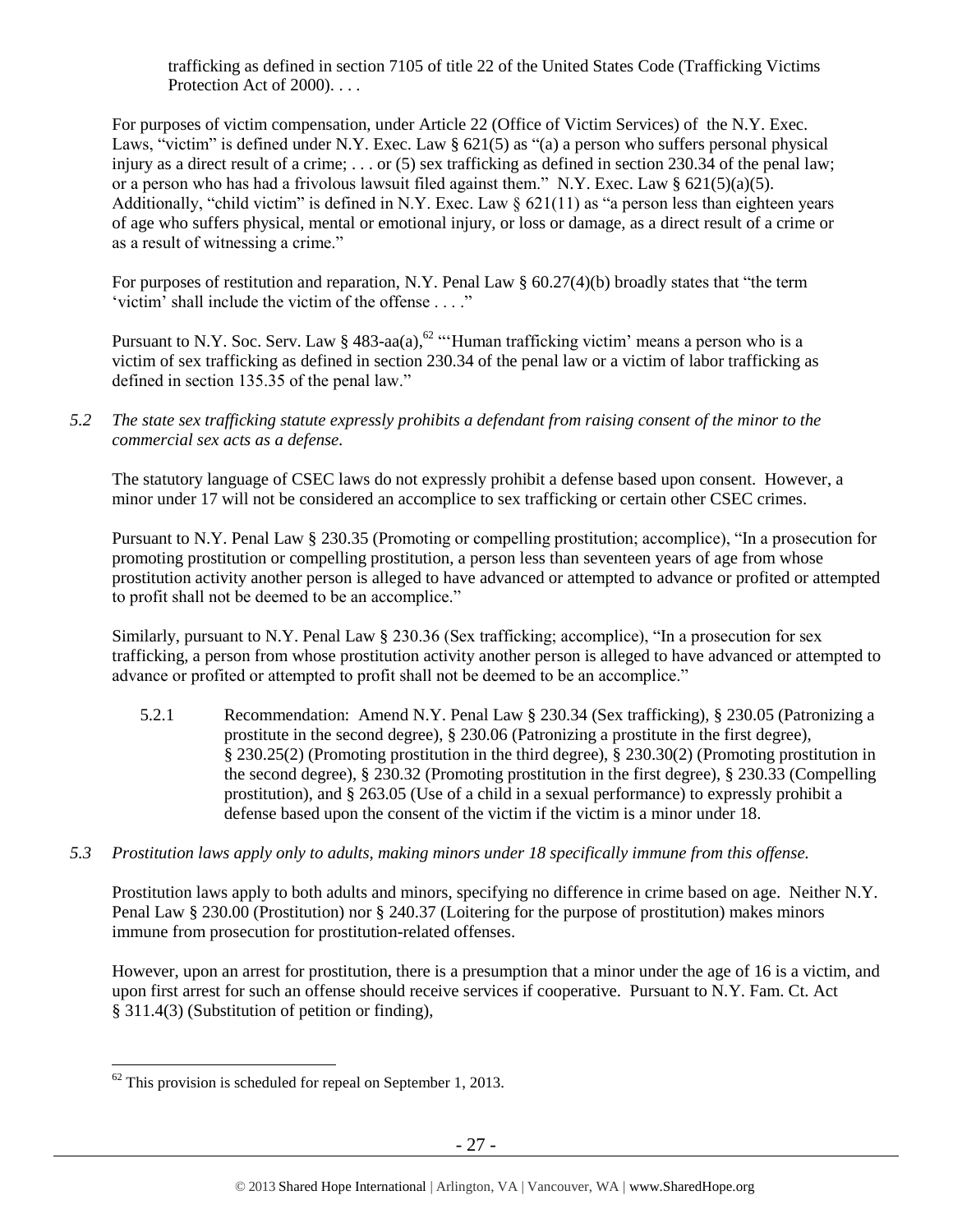In any proceeding under this article [Juvenile delinquency] based upon an arrest for an act of prostitution, there is a presumption that the respondent meets the criteria as a victim of a severe form of trafficking as defined in section 7105 of title 22 of the United States Code (Trafficking Victims Protection Act of 2000). Upon the motion of the respondent, without the consent of the presentment agency, a petition alleging that the respondent is in need of supervision shall be substituted for the delinquency petition. If, however, the respondent has been previously adjudicated as a juvenile delinquent under this article for an act which would be a crime pursuant to article two hundred thirty [Prostitution offenses] of the penal law, if the respondent was an adult, or expresses a current unwillingness to cooperate with specialized services for sexually exploited youth, continuing with the delinquency proceeding shall be within the court's discretion....

- 5.3.1 Recommendation: Amend N.Y. Penal Law § 230.00 (Prostitution) and § 240.37 (Loitering for the purpose of prostitution) to specify that these offenses are inapplicable to minors under 18 years of age. Alternatively, amend N.Y. Fam. Ct. Act § 311.4(3) (Substitution of petition or finding) to remove the exception for minors with a prior juvenile delinquency adjudication.
- *5.4 Child victims of sex trafficking or commercial sexual exploitation are provided with a child protection response, including specialized shelter and services, and are not detained in juvenile detention facilities.*

# **Child Identified as Abused/Neglected**

Pursuant to N.Y. Fam. Ct. Act § 1012(e)(iii)<sup>63</sup>, a sexually exploited child is likely to be identified as an "abused child"; however, pursuant to N.Y. Soc. Serv. Law § 371(4-b)(iii) a sexually exploited child is not explicitly included in the definition of "abused child". New York provides a variety of victim services specifically for sexually exploited children and victims of human trafficking. Since N.Y. Fam. Ct. Act  $\S 1012(g)^{64}$  defines "person legally responsible" to include "any person continually or at regular intervals found in the same household as the child when the conduct of such person causes or contributes to the abuse or neglect of the child," the Office of Child and Family Services may engage in investigations where the a child is in the custody or control of a non-family trafficker.

Under N.Y. Soc. Serv. Law § 483-cc (a) (Confirmation as a victim of human trafficking),

(a) As soon as practicable after a first encounter with a person who reasonably appears to a law enforcement agency or a district attorney's office to be a human trafficking victim, that agency or office shall notify the office of temporary and disability assistance and the division of criminal justice services that such person may be eligible for services under this article.

After the initial identification as a possible victim, N.Y. Soc. Serv. Law § 483-cc (Confirmation as a victim of human trafficking) requires the division of criminal justice services to initiate an investigation to assess the child's status as a victim. N.Y. Soc. Serv. Law § 483-cc(b) (Confirmation as a victim of human trafficking) states,

(b) Upon receipt of such a notification, the division of criminal justice services, in consultation with the office of temporary and disability assistance and the referring agency or office, shall make a preliminary assessment of whether such victim or possible victim appears to meet the criteria for certification as a victim of a severe form of trafficking in persons as defined in section 7105 of title 22 of the United States Code (Trafficking Victims Protection)<sup>65</sup> or appears to be

<sup>&</sup>lt;sup>63</sup> See *infra* section 5.5 for a full analysis of the definition of "abuse" as it relates to identification of sexually exploited children.

 $64$  See *infra* section 5.6 for a full analysis of the definition of "caregiver."

 $^{65}$  However, reference to the federal definition of "severe forms of trafficking" in 22 U.S.C. § 7105, combined with the term "certification" in N.Y. Soc. Serv. Law  $\S$  483-cc could prove problematic in application of this presumption. 22 U.S.C § 7105(b)(1)(C), which applies to victims in the U.S., provides a definition of victim of a severe form of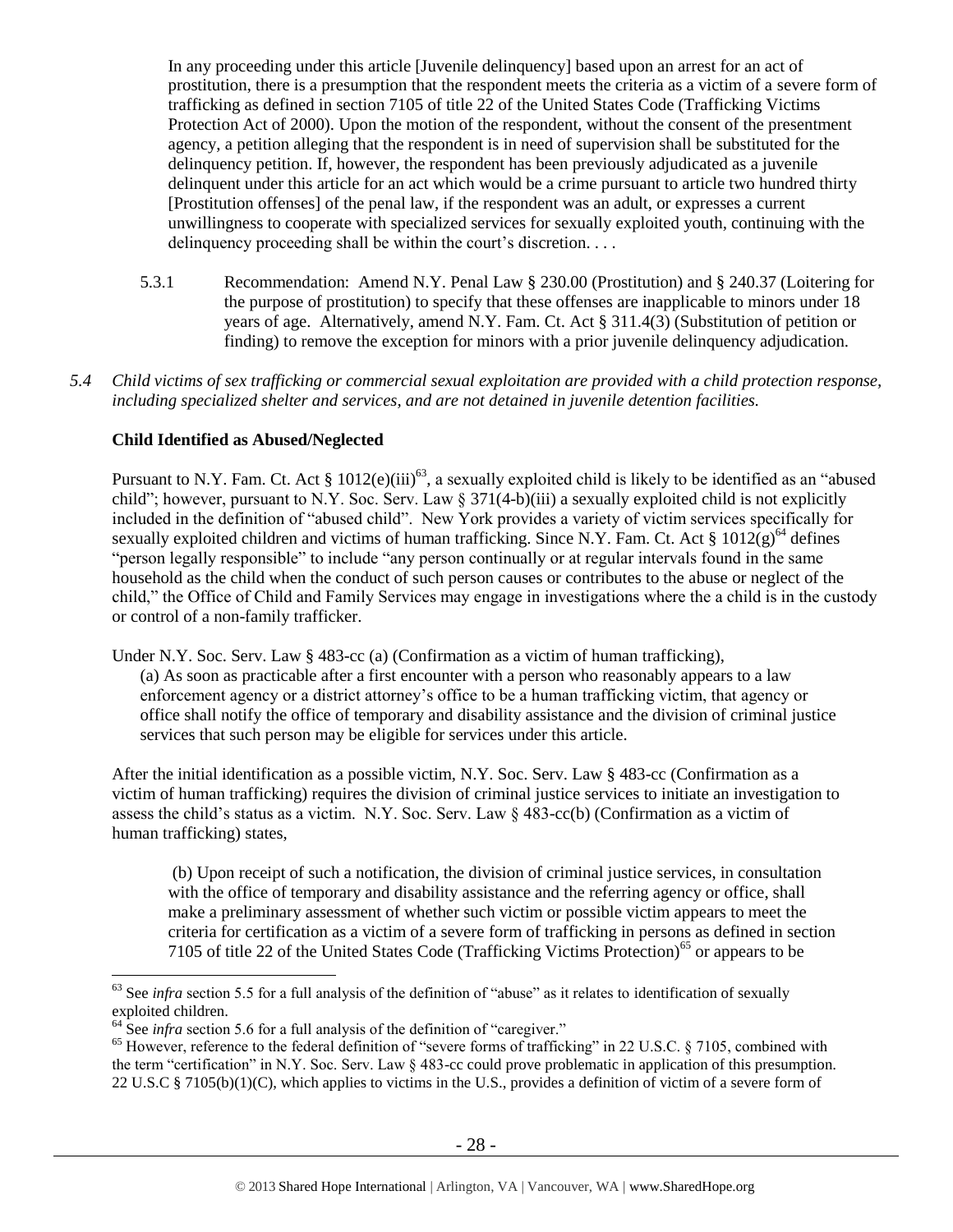otherwise eligible for any federal, state or local benefits and services. If it is determined that the victim appears to meet such criteria, the office of temporary and disability assistance shall report the finding to the victim, and to the referring law enforcement agency or district attorney's office, and may assist that agency or office in having such victim receive services from a case management provider who may be under contract with the office of temporary and disability assistance, or from any other available source. If the victim or possible victim is under the age of eighteen, the office of temporary and disability assistance also shall notify the local department of social services in the county where the child was found.

If the child enters the child protective proceedings as an abused child,<sup>66</sup> the child may receive one of several different placements. Pursuant to N.Y. Fam. Ct. Act § 1052 (Disposition on adjudication), after a dispositional hearing, the court may, among other things, place the child in accordance with N.Y. Fam. Ct. Act § 1055 (Placement), which states that the court may place the child with a "relative or other suitable person,"<sup>67</sup> with the local commissioner of social services, or with a suitable authorized association or agency.

Furthermore, under the "Safe Harbour for Exploited Children Act,"<sup>68</sup> New York establishes some specialized services for domestic minor sex trafficking victims and sexually exploited children,<sup>69</sup> including placing such children in safe houses with specialized advocates trained to work with sexually exploited children and providing necessary services such as "housing, assessment, case management, medical care, legal, mental health and substance and alcohol abuse services," and "[w]here appropriate . . . counseling and therapeutic services, educational services including life skills services and planning services to successfully transition residents back to the community." N.Y. Soc. Serv. Law  $\S$ § 447-a(4), 447-b(1).

Pursuant to N.Y. Soc. Serv. Law § 447-b(1) (Services for exploited children),

1. Notwithstanding any inconsistent provision of law, pursuant to regulations of the office of children and family services, every local social services district shall as a component of the district's multi-year consolidated services child welfare services plan address the child welfare services needs of sexually exploited children and to the extent that funds are available specifically therefor ensure that a short-term safe house<sup>70</sup> or another short-term safe placement<sup>71</sup> such as an

 $\overline{a}$ 

 $71$  N.Y. Soc. Serv. Law § 447-b(5) states in part,

To the extent funds are specifically appropriated therefore, the office of children and family services shall contract with an appropriate not-for-profit agency with experience working with sexually exploited

trafficking to include a person "subjected to an act or practice" defined in 22 U.S.C. § 7102(8) who is a minor or subject to certification under (E). Subsection (E) requires the person to be willing to assist in the investigation and prosecution of the trafficker and to have made an application for a T visa that has not been denied or be "a person whose continued presence in the United States the Secretary of Homeland Security is ensuring in order to effectuate prosecution of traffickers in persons." Clarification that "certification" is not required by amending N.Y. Soc. Serv. Law § 483-cc to refer solely to domestic minors as victims of severe forms of trafficking is needed. <sup>66</sup> See infra Section 5.6 for the definition of "abused child."

 $67$  In order for a relative or other suitable person who seeks to become a foster parent to gain custody of the child, the local commissioner of social services must investigate the person's home within 24 hours to ensure that the person is qualified. If not, the commissioner must report this to the court so that it may order alternative placement. N.Y. Fam. Ct. Act § 1055(a)(i).

<sup>68</sup> N.Y. Soc. Serv. Law §§ 447-a to -b.

<sup>&</sup>lt;sup>69</sup> See supra Section 5.1 for the definition of "sexually exploited child."

<sup>&</sup>lt;sup>70</sup> "Short-term safe house" is defined in N.Y. Soc. Serv. Law § 447-a(2) as "a residential facility . . . that provides emergency shelter, services and care to sexually exploited children including food, shelter, clothing, medical care, counseling and appropriate crisis intervention services at the time they are taken into custody by law enforcement and for the duration of any legal proceeding or proceedings in which they are either the complaining witness or the subject child."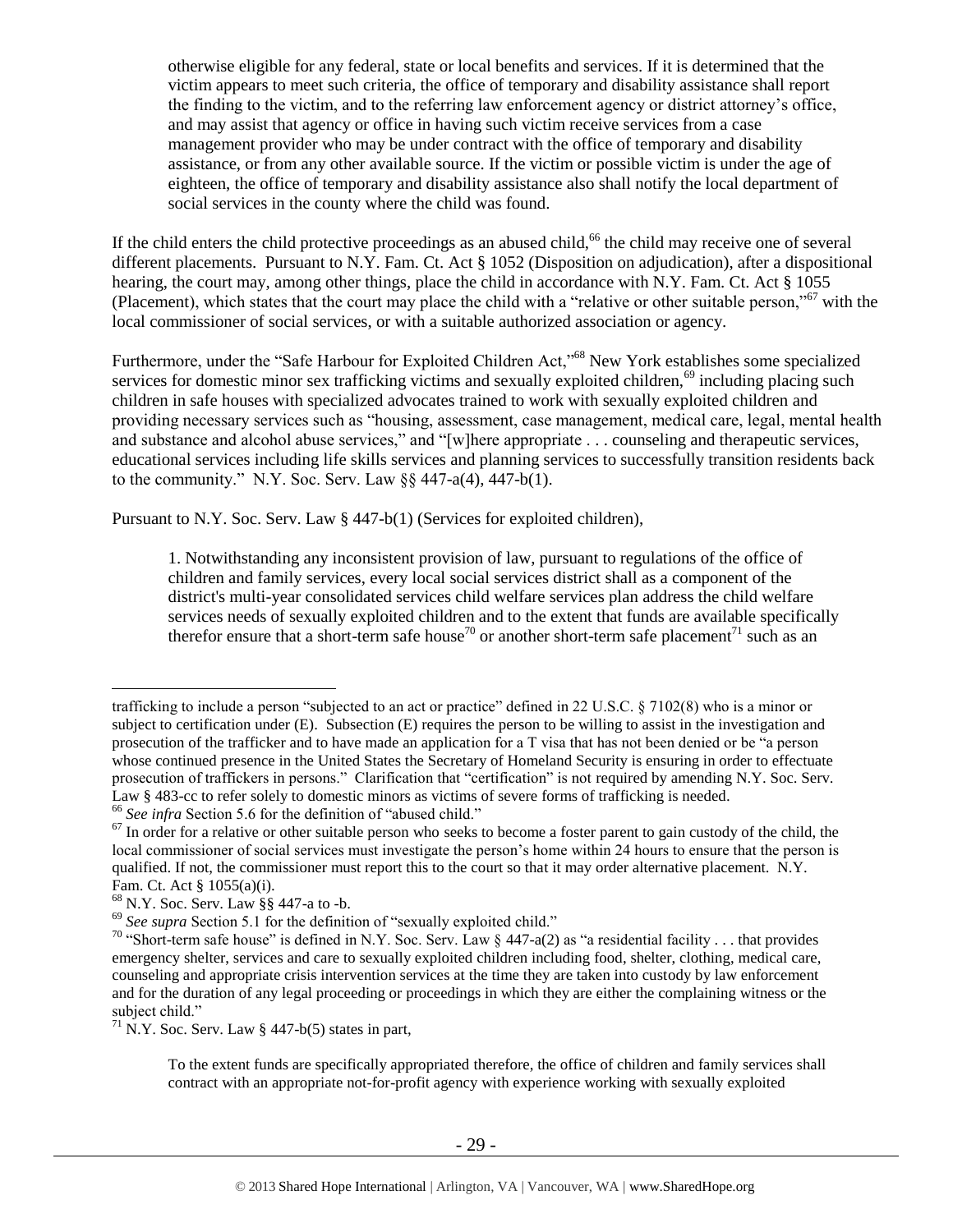approved runaway and homeless youth program,<sup>72</sup> approved respite or crisis program providing crisis intervention or respite services or community-based program to serve sexually exploited children is available to children residing in such district. . . .

Existing youth programs may also be utilized for this purpose, so long as the staff has received training on child sexual exploitation. N.Y. Soc. Serv. Law § 447-b(1).

In addition to provisions focusing on sexually exploited youth, a domestic minor sex trafficking victim may receive services pursuant to N.Y. Soc. Serv. Law § 483-bb (Services for victims of human trafficking), $^{73}$  which states,

(a) The office of temporary and disability assistance may coordinate with and assist law enforcement agencies and district attorney's offices to access appropriate services for human trafficking victims. $74$ 

(b) In providing such assistance, the office of temporary and disability assistance may enter into contracts with non-government organizations for providing services to pre-certified victims of human trafficking<sup>75</sup> as defined in subdivision (b) of section four hundred eighty-three-aa of this article, insofar as funds are available for that purpose. Such services may include, but are not limited to, case management, emergency temporary housing, health care, mental health counseling, drug addiction screening and treatment, language interpretation and translation services, English language instruction, job training and placement assistance, post-employment services for job retention, and services to assist the individual and any of his or her family members to establish a permanent residence in New York state or the United States. Nothing in this section shall preclude the office of temporary and disability assistance, or any local social services district, from providing human trafficking victims who are United States citizens or human trafficking victims who meet the criteria pursuant to section one hundred twenty-two of this chapter with any benefits or services for which they otherwise may be eligible.

# **Child Identified as Person in Need of Supervision**

 $\overline{a}$ 

A child may also be taken into custody as a "person in need of supervision," which is defined in part in N.Y. Fam. Ct. Act § 712 (Definitions) as someone "less than eighteen years of age who . . . appears to be a sexually exploited child as defined in paragraph (a), (c) or (d) of subdivision one of section four hundred forty-seven-a of the social services law, but only if the child consents to the filing of a petition under this article."

children to operate at least one long-term safe house . . . which shall provide safe and secure long term housing and specialized services for sexually exploited children throughout the state....

<sup>72</sup> "Approved runaway program" is defined in N.Y. Exec. Law § 532-a(4) (Definitions) in part as a program "established and operated to provide services to runaway and homeless youth in accordance with the regulations of the office of temporary and disability assistance and the office of children and family services. Such programs may also provide non-residential crisis intervention and residential respite services . . . ." Residential facilities for homeless or runaway youth that operate as "transitional independent living support programs" are directed to provide shelter, assist in the provision of necessities, and "provide practical assistance in achieving independence." N.Y. Exec. Law § 532-d.

 $73$  This provision is scheduled for repeal on September 1, 2013.

<sup>74</sup> "Human trafficking victim" is defined in N.Y. Soc. Serv. Law § 483-aa(a) (Definitions) as "a person who is a victim of sex trafficking as defined in section 230.34 of the penal law or a victim of labor trafficking as defined in section 135.35 of the penal law."

<sup>&</sup>lt;sup>75</sup> "Pre-certified victim of human trafficking" is defined in N.Y. Soc. Serv. Law § 483-aa(b) as "a person who has a pending application for federal certification as a victim of a severe form of trafficking in persons as defined in section 7105 of title 22 of the United States Code (Trafficking Victims Protection) but has not yet obtained such certification, or a person who has reported a crime to law enforcement and it reasonably appears to law enforcement that the person is such a victim."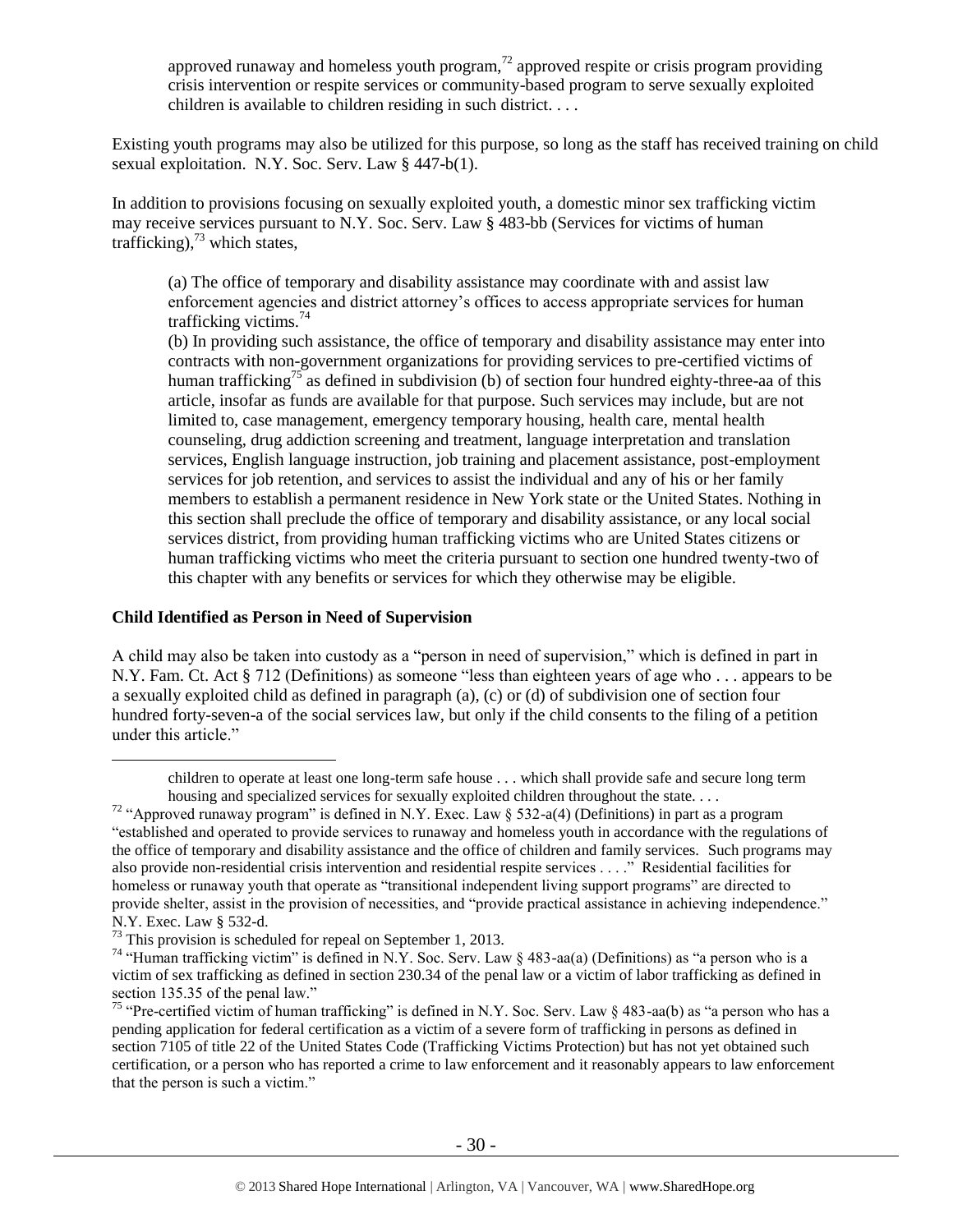A child taken into custody as a person in need of supervision, pursuant to N.Y. Fam. Ct. Act § 720 (Detention), "shall not be directed under any of the provisions of this article," but should instead be placed in a foster care program, a family boarding home, or a non-secure detention facility. In order to be held in detention, the court shall first determine that there "is no substantial likelihood that the youth and his or her family will continue to benefit from diversion services and that all available alternatives to detention have been exhausted," and if the child is 16 or older, the court must demonstrate the existence of special circumstances in order to detain the child. N.Y. Fam. Ct. Act § 720(5). Pursuant to N.Y. Fam. Ct. Act § 720(5)(c), "If the respondent may be a sexually exploited child as defined in subdivision one of section four hundred forty-seven-a of the social services law, the court may direct the respondent to an available short-term safe house as defined in subdivision two of section four hundred forty-seven-a of the social services law as an alternative to detention."

Pursuant to N.Y. Fam. Ct. Act § 739 (Release or detention after filing of petition and prior to order of disposition),

(a) After the filing of a petition under section seven hundred thirty-two of this part, the court in its discretion may release the respondent or direct his or her detention. If the respondent may be a sexually exploited child as defined in subdivision one of section four hundred forty-seven-a of the social services law, the court may direct the respondent to an available short-term safe house as an alternative to detention. However, the court shall not direct detention unless it finds and states the facts and reasons for so finding that unless the respondent is detained there is a substantial probability that the respondent will not appear in court on the return date and all available alternatives to detention have been exhausted.

(b) Unless the respondent waives a determination that probable cause exists to believe that he is a person in need of supervision, no detention under this section may last more than three days

- (i) unless the court finds, pursuant to the evidentiary standards applicable to a hearing on a felony complaint in a criminal court, that such probable cause exists, or (ii) unless special circumstances exist, in which cases such detention may be extended not
- more than an additional three days exclusive of Saturdays, Sundays and public holidays.
- (c) Upon a finding of facts and reasons which support a detention order pursuant to subdivision
- (a) of this section, the court shall also determine and state in any order directing detention: (i) whether continuation of the respondent in the respondent's home would be contrary to the best interests of the respondent based upon, and limited to, the facts and circumstance available to the court at the time of the court's determination in accordance with this section; and

(ii) where appropriate, whether reasonable efforts were made prior to the date of the court order directing detention in accordance with this section, to prevent or eliminate the need for removal of the respondent from his or her home or, if the respondent had been removed from his or her home prior to the court appearance pursuant to this section, where appropriate, whether reasonable efforts were made to make it possible for the respondent to safely return home.

#### N.Y. Fam. Ct. Act § 732(a)–(b) states,

 $\overline{a}$ 

A proceeding to adjudicate a person to be in need of supervision is originated by the filing of a petition, alleging:

(a) (i) the respondent . . . has been the victim of sexual exploitation as defined in subdivision one of section four hundred forty-seven-a of the social services law,  $\frac{76}{10}$  and specifying the acts on which the allegations are based and the time and place they allegedly occurred. . . .

<sup>76</sup> *See supra* Section 5.1 for relevant definition of "sexually exploited child."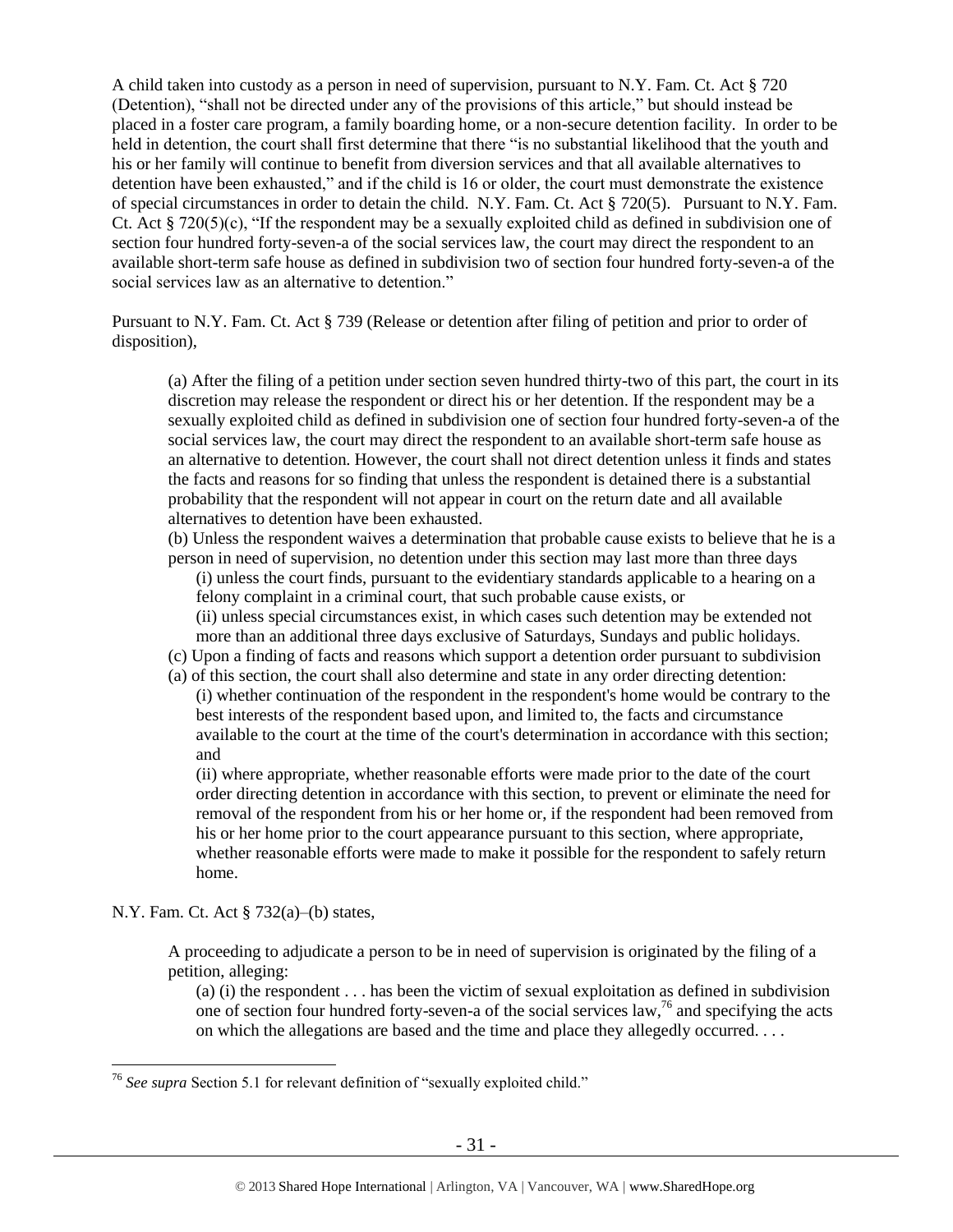(ii) the respondent was under eighteen years of age at the time of the specified acts;

(iii) the respondent requires supervision or treatment; and

(iv) the petitioner has complied with the provisions of section seven hundred thirty-five of this article [Preliminary procedure; diversion services]; or

(b) the respondent appears to be a sexually exploited child as defined in paragraph (a), (c) or (d) of subdivision one of section four hundred forty-seven-a of the social services law but only if the child consents to the filing of a petition under this article.

If the minor is adjudicated a person in need of supervision, the minor may be discharged with a warning, have the judgment suspended, placed on probation, placed in his/her home, placed in the custody of a relative, placed in the custody of an "other suitable private person or a commissioner of social services," or, under certain circumstances, may be ordered to complete an "education reform program." N.Y. Fam. Ct. Act §§ 754(1),<sup>77</sup> 756(a)(i). Additionally, pursuant to N.Y. Fam. Ct. Act § 756(a)(ii),

(ii) Where the child is placed with the commissioner of the local social services district, the court may direct the commissioner to place the child with an authorized agency or class of authorized agencies, including, if the court finds that the respondent is a sexually exploited child as defined in subdivision one of section four hundred forty-seven-a of the social services law, an available long-term safe house. . . .

# **Child Identified as Delinquent**

A child victim of commercial sexual exploitation or trafficking may also enter the juvenile justice system under the juvenile delinquency provisions. A "juvenile delinquent" is defined as "a person over seven and less than sixteen years of age, who, having committed an act that would constitute a crime if committed by an adult, (a) is not criminally responsible for such conduct by reason of infancy, or (b) is the defendant in an action ordered removed from a criminal court to the family court pursuant to article seven hundred twenty-five of the criminal procedure law." N.Y. Fam. Ct. Act § 301.2 If the minor enters the juvenile justice system under the juvenile delinquency provisions several dispositions may occur.

- *I. Initial Custody:* 
	- a. Authority for initial custody

Pursuant to N.Y. Fam. Ct. Act  $\S 305.2(2)$ , "An officer may take a child under the age of sixteen into custody without a warrant in cases in which he may arrest a person for a crime under article one hundred forty of the criminal procedure law."

*b.* Placement:

 $\overline{a}$ 

When an officer takes a child under 16 into custody without a warrant, he must notify the parents and subsequently take the child to his parents, to the county family court, to a place for questioning, to a juvenile detention facility, or, if the child has been taken into custody under N.Y. Fam. Ct. Act  $\S 305.1^{78}$ 

 $77$  The text of N.Y. Fam. Ct. Act § 754 included here and elsewhere in this report includes amendments made by the passage of Senate Bill 6255, 235th Leg. 2012 Sess. (N.Y. 2012) (effective November 25, 2012).  $78$  Under N.Y. Fam. Ct. Act § 305.1,

<sup>1.</sup> A private person may take a child under the age of sixteen into custody in cases in which he may arrest an adult for a crime under section 140.30 of the criminal procedure law.

<sup>2.</sup> Before taking such child under the age of sixteen into custody, a private person must inform the child of the cause thereof and require him to submit, except when he is taken into custody on pursuit immediately after the commission of a crime.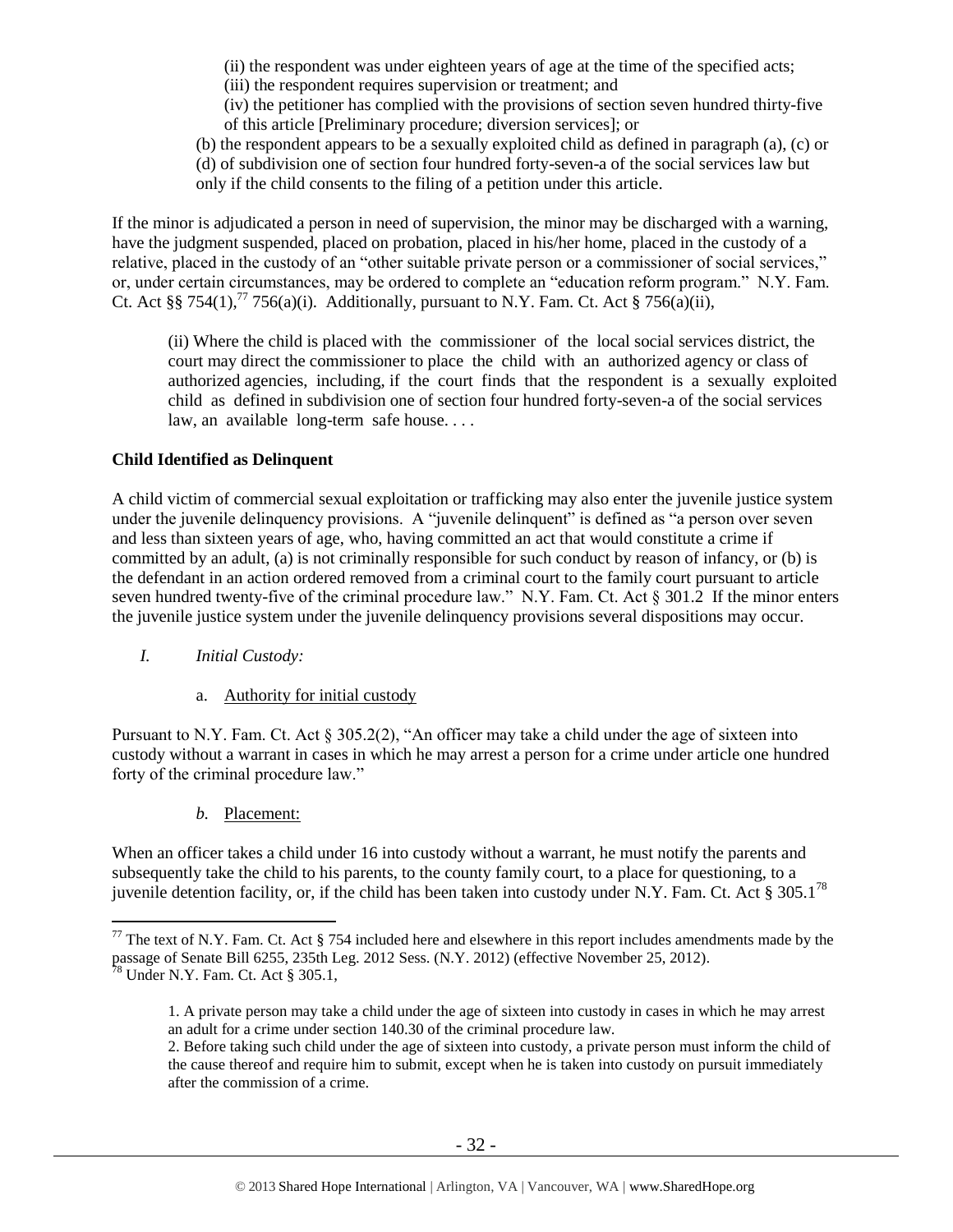for committing prostitution to a short-term safe house if the child so consents. N.Y. Fam. Ct. Act § 305.2(3), (4).

Pursuant to N.Y. Fam. Ct. Act § 311.4(3) (Substitution of petition or finding),

In any proceeding under this article [Juvenile delinquency] based upon an arrest for an act of prostitution, there is a presumption that the respondent meets the criteria as a victim of a severe form of trafficking as defined in section 7105 of title 22 of the United States Code (Trafficking Victims Protection Act of 2000). Upon the motion of the respondent, without the consent of the presentment agency, a petition alleging that the respondent is in need of supervision shall be substituted for the delinquency petition. If, however, the respondent has been previously adjudicated as a juvenile delinquent under this article for an act which would be a crime pursuant to article two hundred thirty [Prostitution offenses] of the penal law, if the respondent was an adult, or expresses a current unwillingness to cooperate with specialized services for sexually exploited youth, continuing with the delinquency proceeding shall be within the court's discretion. . . .

After a criminal procedures probable cause hearing, a fact-finding hearing, and a dispositional hearing, pursuant to N.Y. Fam. Ct. Act  $\S 352.2(2)^{79}$  (Order of disposition), the court must "consider the needs and best interests of the respondent as well as the need for protection of the community" and decide whether to, among other things, conditionally discharge the juvenile, place the child on probation, or continue with the proceedings and place the child as specified in N.Y. Fam. Ct. Act § 353.3<sup>80</sup> (Placement), which states,

1. In accordance with section 352.2 of this part, the court may place the respondent in his or her own home or in the custody of a suitable relative or other suitable private person or the commissioner of the local social services district or the office of children and family services . . . .

2. Where the respondent is placed with the commissioner of the local social services district, the court may

(i) In a social services district operating an approved Juvenile Justice Services Close to Home Initiative pursuant to section four hundred four of the social services law [Juvenile justice services close to home initiative] direct the commissioner to provide services necessary to meet the needs of the respondent, provided that such services are authorized or required to be made available pursuant to the approved plan to implement a Juvenile Justice Close to Home Initiative then in effect . . .; or

(ii) In a social services district that is not operating an approved Juvenile Justice Services Close to Home Initiative . . ., direct the commissioner to place him or her with an authorized agency or class of authorized agencies; and if the court finds that the respondent placed with a social services district pursuant to this subdivision is a sexually exploited child as defined in subdivision one of section four hundred forty-seven-a of the social services law [Safe harbour for exploited children act), the court may place such respondent in an available longterm safe house.<sup>81</sup>...

<sup>3.</sup> After taking such child into custody, a private person must take the child, without unnecessary delay, to the child's home, to a family court, or to a police officer or peace officer.

 $79$  The text of N.Y. Fam. Ct. Act § 352.2 included here and elsewhere in this report includes amendments made by the passage of Assembly Bill 9057, 235th Leg. 2012 Sess. (N.Y. 2012) (effective April 1, 2012).

<sup>&</sup>lt;sup>80</sup> The text of N.Y. Fam. Ct. Act § 353.3 included here and elsewhere in this report includes amendments made by the passage of Assembly Bill 9057, 235th Leg. 2012 Sess. (N.Y. 2012) (effective April 1, 2012). <sup>81</sup> "Safe house" is defined in N.Y. Soc. Serv. Law  $\S$  447-a(4) as

a residential facility operated by an authorized agency as defined in subdivision ten of section three hundred seventy-one of this article including a residential facility operating as part of an approved runaway program as defined in subdivision four of section five hundred thirty-two-a of the executive law or a not-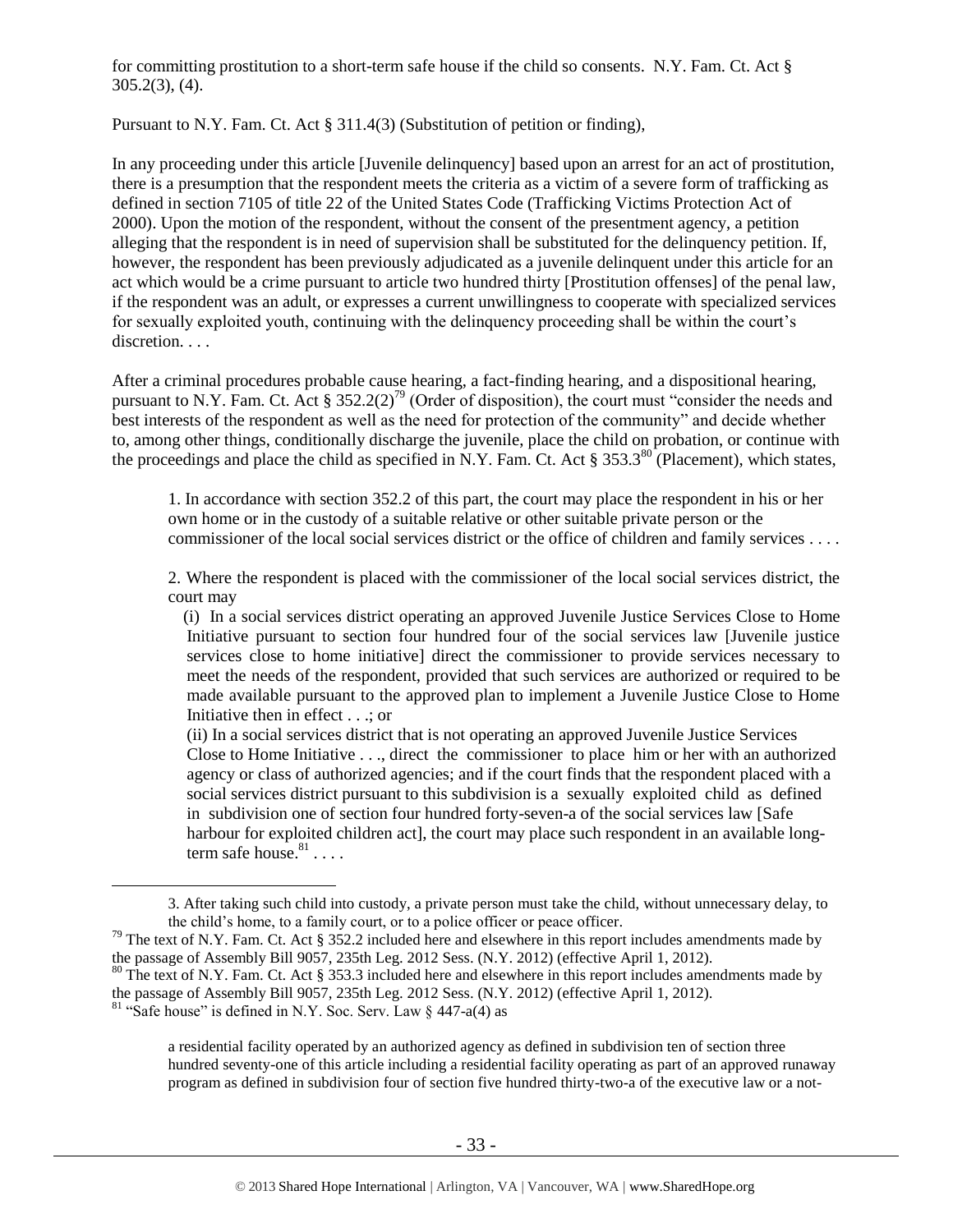2-A. Notwithstanding any inconsistent provision of law to the contrary, and pursuant to subdivision two of this section in a district operating an approved Juvenile Justice Services Close to Home Initiative . . . :

(A) Beginning on the effective date of the District's approved plan that only covers juvenile delinquents placed in non-secure settings, the court may only place the respondent:

(I) In the custody of the commissioner of the local social services district for placement in a non-secure level of care; or

(II) In the custody of the commissioner of the Office of Children and Family Services for placement in a limited secure or secure level of care; and

(B) Beginning on the effective date of the district's approved plan to implement programs for youth placed in limited secure settings, the court may only place the respondent:

(I) In the custody of the commissioner of the local social services district for placement in:

(A) A non-secure level of care;

 $\overline{a}$ 

(B) A limited secure level of care; or

(C) Either a non-secure or limited secure level of care, as determined by such commissioner; or

(II) In the custody of the commissioner of the Officer of Children and Family Services for placement in a secure level of care.

3. Where the respondent is placed with the office of children and family services, the court shall, unless it directs the office to place him or her with an authorized agency or class of authorized agencies, including if the court finds that the respondent is a sexually exploited child . . . , authorize the office to do one of the following:

(a) place the respondent in a secure facility without a further hearing at any time or from time to time during the first sixty days of residency in office of children and family services facilities. Notwithstanding the discretion of the office to place the respondent in a secure facility at any time during the first sixty days of residency in a[n] office of children and family services facility, the respondent may be placed in a non-secure facility. In the event that the office desires to transfer a respondent to a secure facility at any time after the first sixty days of residency in office facilities, a hearing shall be held . . . ; or

(b) place the respondent in a limited secure facility. The respondent may be transferred by the office to a secure facility after a hearing is held . . . ; provided, however, that during the first twenty days of residency in office facilities, the respondent shall not be transferred to a secure facility unless the respondent has committed an act or acts which are exceptionally dangerous to the respondent or to others; or

(c) place the respondent in a non-secure facility. No respondent placed pursuant to this paragraph may be transferred by the office of children and family services to a secure facility.

4. Where the respondent is placed with the office of children and family services, the court may direct the office to place the respondent with an authorized agency or class of authorized agencies,

for-profit agency with experience in providing services to sexually exploited youth and approved in accordance with the regulations of the office of children and family services that provides shelter for sexually exploited children. A safe house serving sexually exploited children as defined in this title shall provide or assist in securing necessary services for such sexually exploited children either through direct provision of services, or through written agreements with other community and public agencies for the provision of services including but not limited to housing, assessment, case management, medical care, legal, mental health and substance and alcohol abuse services. Where appropriate such safe house in accordance with a service plan for such sexually exploited child may also provide counseling and therapeutic services, educational services including life skills services and planning services to successfully transition residents back to the community. . . .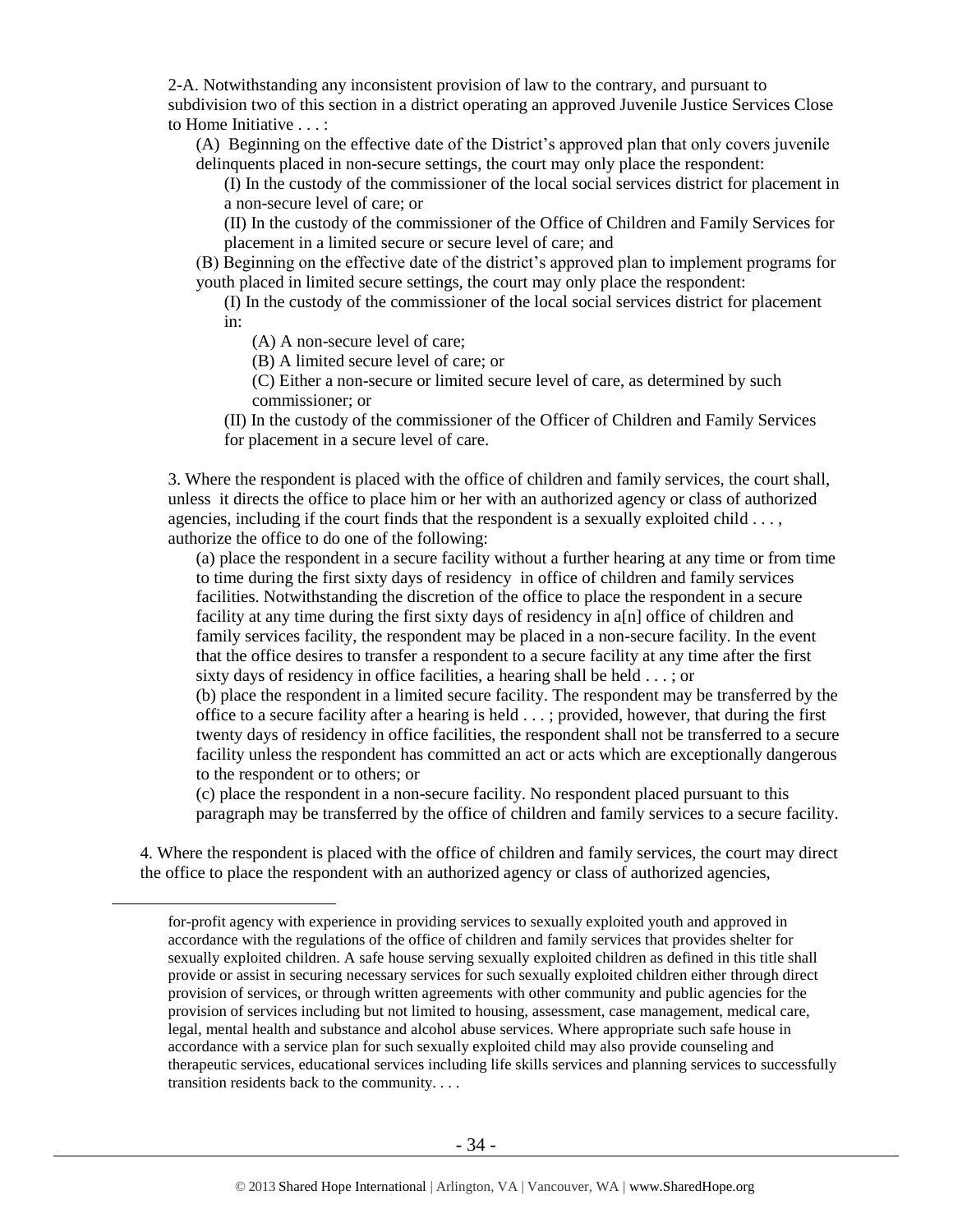including, if the court finds that the respondent is a sexually exploited child  $\dots$ , an available longterm safe house, and in the event the office is unable to so place the respondent or, discontinues the placement with the authorized agency, the respondent shall be deemed to have been placed with the office pursuant to paragraph (b) or (c) of subdivision three of this section.  $\dots$ 

# *5.5 Commercial sexual exploitation is identified as a type of abuse and neglect within child protection statutes.*

"Abused child" is defined in N.Y. Fam. Ct. Act § 1012(e) (Definitions) as

a child less than eighteen years of age whose parent or other person legally responsible for his care

. . . (iii) commits, or allows to be committed an offense against such child defined in article one hundred thirty [Sexual offenses] of the penal law; allows, permits or encourages such child to engage in any act described in sections 230.25 [Promoting prostitution in the third degree], 230.30 [Promoting prostitution in the second degree] and 230.32 [Promoting prostitution in the first degree] of the penal law; . . . or allows such child to engage in acts or conduct described in article two hundred sixty-three [Sexual performance by a child] of the penal law provided, however, that (a) the corroboration requirements contained in the penal law and (b) the age requirement for the application of article two hundred sixty-three of such law shall not apply to proceedings under this article.

For purposes of the section on "care and protection of children" in the Social Services Laws, a sexually exploited child is not expressly included in the definitions of abuse or neglect. "Abused child" is defined in N.Y. Soc. Serv. Law § 371(4-b)(iii) (Definitions) as "a child less than eighteen years of age whose parent or other person legally responsible for his care . . . commits, or allows to be committed, an act of sexual abuse against such child as defined in the penal law."

- 5.5.1 Recommendation: Amend N.Y. Soc. Serv. Law § 371(4-b) (Definitions) to parallel N.Y. Fam. Ct. Act  $\S 1012(e)(iii)$  by clarifying that allowing, permitting, or encouraging a child to engage in prostitution or any of the acts listed in Article 263 (Sexual performance by a child) constitutes a form of abuse.
- *5.6 The definition of "caregiver" (or similar term) in the child welfare statutes is broad enough to include a trafficker who has custody or control of a child in order to bring a trafficked child into protection of child protective services.*

New York utilizes the term "person legally responsible" in the Family Court Act and defines it in as "the child's custodian, guardian, or any other person responsible for the child's care at the relevant time. Custodian may include any person continually or at regular intervals found in the same household as the child when the conduct of such person causes or contributes to the abuse or neglect of the child."

*5.7 Crime victims' compensation is specifically available to a child victim of sex trafficking or commercial sexual exploitation of children (CSEC) without regard to ineligibility factors.*

For the purposes of crime victims' compensation, victims of N.Y. Penal Law § 230.34 (Sex trafficking) are expressly eligible for compensation and other victims may be eligible. N.Y. Exec. Law  $\S 621(5)(b)(5)$ . "Victim" is defined in N.Y. Exec. Law  $\S 621(5)$  (Definitions) as "(a) a person who suffers personal physical injury as a direct result of a crime; (b) a person who is the victim of . . . sex trafficking as defined in section 230.34 of the penal law."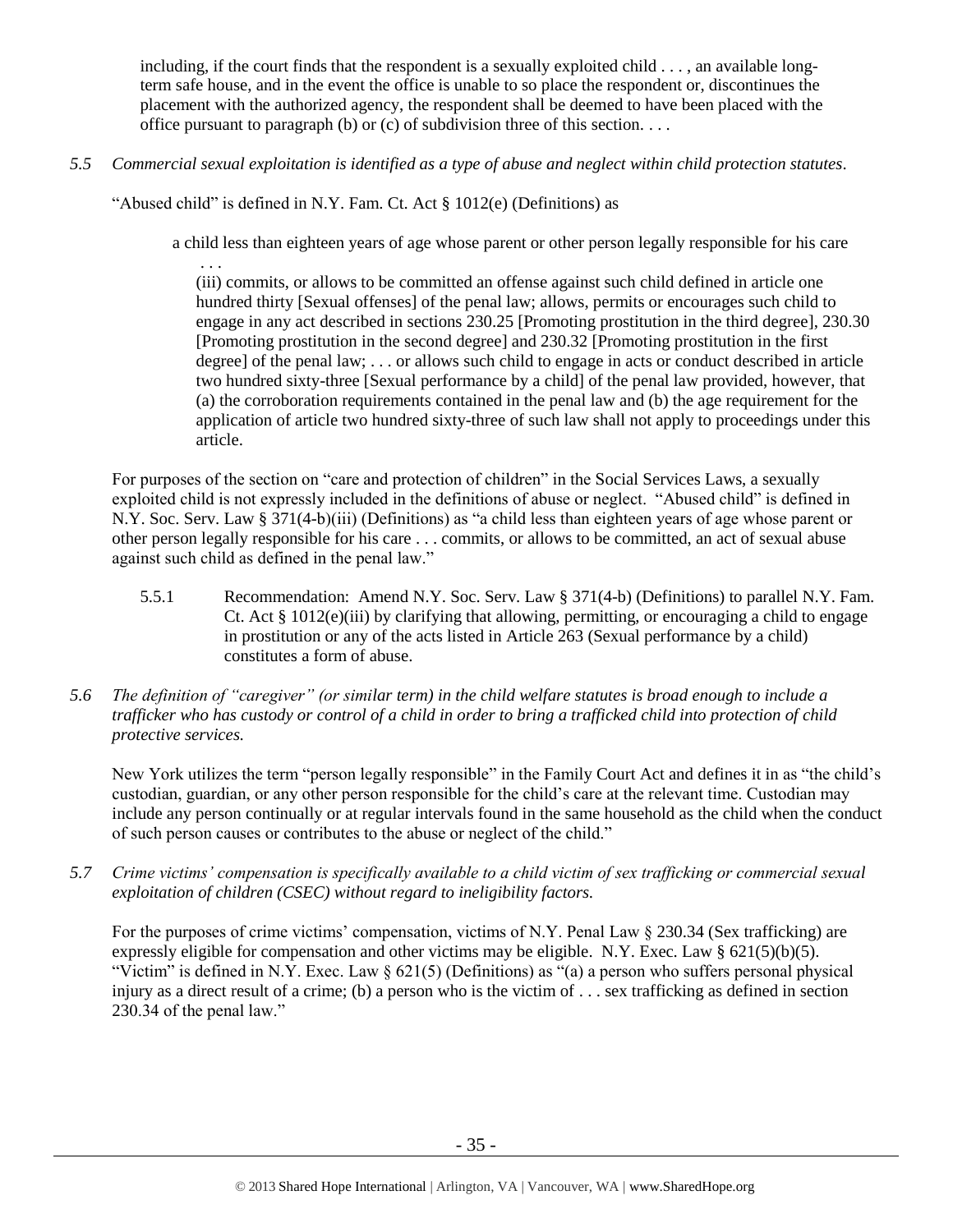Additionally, "child victim" is defined in N.Y. Exec. Law  $\S 621(11)$  as "a person less than eighteen years of age who suffers physical, mental or emotional injury, or loss or damage, as a direct result of a crime or as a result of witnessing a crime."

However, a domestic minor sex trafficking victim who is determined to be "criminally responsible" or "an accomplice of such person" is ineligible to receive an award. N.Y. Exec. Law § 624(2). Also, N.Y. Exec. Law § 631(1) (Awards) states, in part,

No award shall be made unless the office finds that (a) a crime was committed, (b) such crime directly resulted in personal physical injury to or the exacerbation of a preexisting disability, or condition, or death of, the victim, and (c) criminal justice agency records show that such crime was promptly reported to the proper authorities; and in no case may an award be made where the criminal justice agency<sup>82</sup> records show that such report was made more than one week after the occurrence of such crime unless the office, for good cause shown, finds the delay to have been justified; provided, however, in cases involving an alleged sex offense as contained in article one hundred thirty of the penal law or . . . sex trafficking as defined in section 230.34 of the penal law . . . , the criminal justice agency report need only be made within a reasonable time considering all the circumstances, including the victim's physical, emotional and mental condition and family situation. . . .

Additionally, child victims receive special protections, and pursuant to N.Y. Exec. Law § 631(17),

Notwithstanding the provisions of subdivision one of this section, where a child victim has not been physically injured as a direct result of a crime, or has witnessed a crime in which no physical injury occurred, the claimant shall only be eligible for an award that includes the unreimbursed cost of repair or replacement of essential personal property of the child victim that has been lost, damaged or destroyed as a direct result of a crime, transportation expenses incurred by the claimant for necessary court appearances of the child victim in connection with the prosecution of such crimes, and, if counseling is commenced within one year from the date of the incident or its discovery, (1) the unreimbursed cost of counseling provided to the child victim on account of mental or emotional stress resulting from the incident in which the crime occurred, and/or (2) the unreimbursed cost of counseling provided to the claimant eligible under paragraph (h) of subdivision one of section six hundred twentyfour of this article and resulting from the incident in which the crime occurred.

*5.8 Victim-friendly procedures and protections are provided in the trial process for minors under 18.*

Children under 14 who are "vulnerable child witnesses" may be able to testify via a closed circuit television; however, this definition is limited to certain crimes. "Child witness" is defined in N.Y. Crim. Proc. Law  $\S$  65.00(1) (Definitions)<sup>83</sup> as "a person fourteen years old or less who is or will be called to testify in a criminal proceeding, other than a grand jury proceeding, concerning an offense defined in article one hundred thirty [Sex offenses] of the penal law or section 255.25, 255.26 or 255.27 [Incest in the first, second, and third degrees] of such law which is the subject of such criminal proceeding."

Under N.Y. Crim. Proc. Law § 65.10 (Closed-circuit television; general rule; declaration of vulnerability),  $84$ 

<sup>&</sup>lt;sup>82</sup> "Criminal justice agency" is defined in N.Y. Exec. Law § 631(1) (Awards) as including "a police department, a district attorney's office, and any other governmental agency having responsibility for the enforcement of the criminal laws of the state provided, however, that in cases involving such sex offense a criminal justice agency shall also mean a family court, a governmental agency responsible for child and/or adult protective services . . . , and any medical facility established under the laws of the state that provides a forensic physical examination for victims of rape and sexual assault."

 $83$ <sup>3</sup>This provision is scheduled to expire and to be repealed on September 1, 2013.

 $84$  This provision is scheduled to expire and to be repealed on September 1, 2013.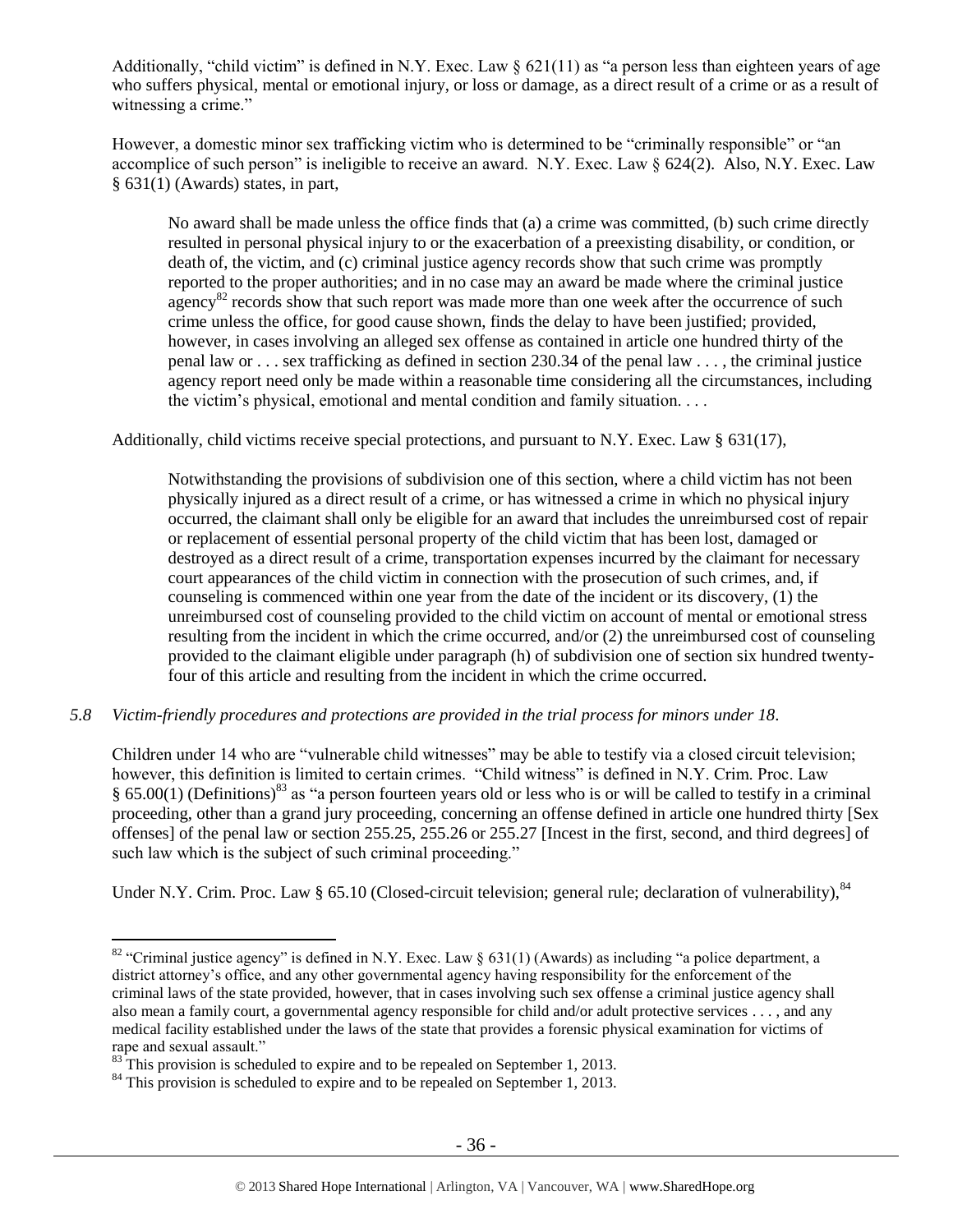1. A child witness shall be declared vulnerable when the court, in accordance with the provisions of section  $65.20$ ,  $85$  determines by clear and convincing evidence that it is likely that such child witness will suffer serious mental or emotional harm if required to testify at a criminal proceeding without the use of live, two-way closed-circuit television and that the use of such live, two-way closed-circuit television will diminish the likelihood or extent of, such harm.

2. When the court declares a child witness to be vulnerable, it shall, except as provided in subdivision four of section 65.30 [Closed-circuit television; special testimonial procedures], authorize the taking of the testimony of the vulnerable child witness from the testimonial room by means of live, two-way closed-circuit television. Under no circumstances shall the provisions of this article be construed to authorize a closed-circuit television system by which events in the courtroom are not transmitted to the testimonial room during the testimony of the vulnerable child witness.

. . . .

For the purpose of grand jury proceedings, some child witnesses are also able to testify via videotaped examination. Pursuant to N.Y. Crim. Proc. Law § 190.32(1)(a) (Videotaped examination; definitions, application, order and procedure), the definition of "child witness" is defined as "a person twelve years old or less whom the people intend to call as witness in a grand jury proceeding to give evidence concerning any crime defined in article one hundred thirty or two hundred sixty or section 255.25, 255.26 or 255.27 of the penal law of which the person was a victim." N.Y. Crim. Proc. Law § 190.32(2) states, "In lieu of requiring a witness who is a child witness to appear in person and give evidence in a grand jury proceeding, the district attorney may cause the examination of such witness to be videotaped in accordance with the provisions of subdivision five of this section."

Pursuant to N.Y. Exec. Law § 642-a (Fair treatment of child victims as witnesses),

To the extent permitted by law, criminal justice agencies, crime victim-related agencies, social services agencies and the courts shall comply with the following guidelines in their treatment of child victims:

1. To minimize the number of times a child victim is called upon to recite the events of the case and to foster a feeling of trust and confidence in the child victim, whenever practicable and where one exists, a multi-disciplinary team as established pursuant to subdivision six of section four hundred twenty-three [Child protective service responsibilities and organization; purchase of service and reimbursement of cost; local plan] of the social services law and/or a child advocacy center shall be used for the investigation and prosecution of child abuse cases involving abuse of a child,<sup>86</sup> as described in paragraph (i), (ii) or (iii) of subdivision (e) of section one thousand twelve [Definitions] of the family court act, sexual abuse of a child or the death of a child.

<sup>86</sup> *See supra* Section 5.6 for the definition of "abused child."

 $\overline{a}$  $85$  N.Y. Crim. Proc. Law § 65.20(1)–(4) (Closed-circuit television) states,

<sup>1.</sup> Prior to the commencement of a criminal proceeding; other than a grand jury proceeding, either party may apply to the court for an order declaring that a child witness is vulnerable.

<sup>2.</sup> A child witness should be declared vulnerable when the court, in accordance with the provisions of this section, determines by clear and convincing evidence that the child witness would suffer serious mental or emotional harm that would substantially impair the child witness' ability to communicate with the finder of fact without the use of live, two-way closed-circuit television.

<sup>3.</sup> A motion pursuant to subdivision one of this section must be made in writing at least eight days before the commencement of trial or other criminal proceeding upon reasonable notice to the other party and with an opportunity to be heard.

<sup>4.</sup> The motion papers must state the basis for the motion and must contain sworn allegations of fact which, if true, would support a determination by the court that the child witness is vulnerable. Such allegations may be based upon the personal knowledge of the deponent or upon information and belief, provided that, in the latter event, the sources of such information and the grounds for such belief are stated.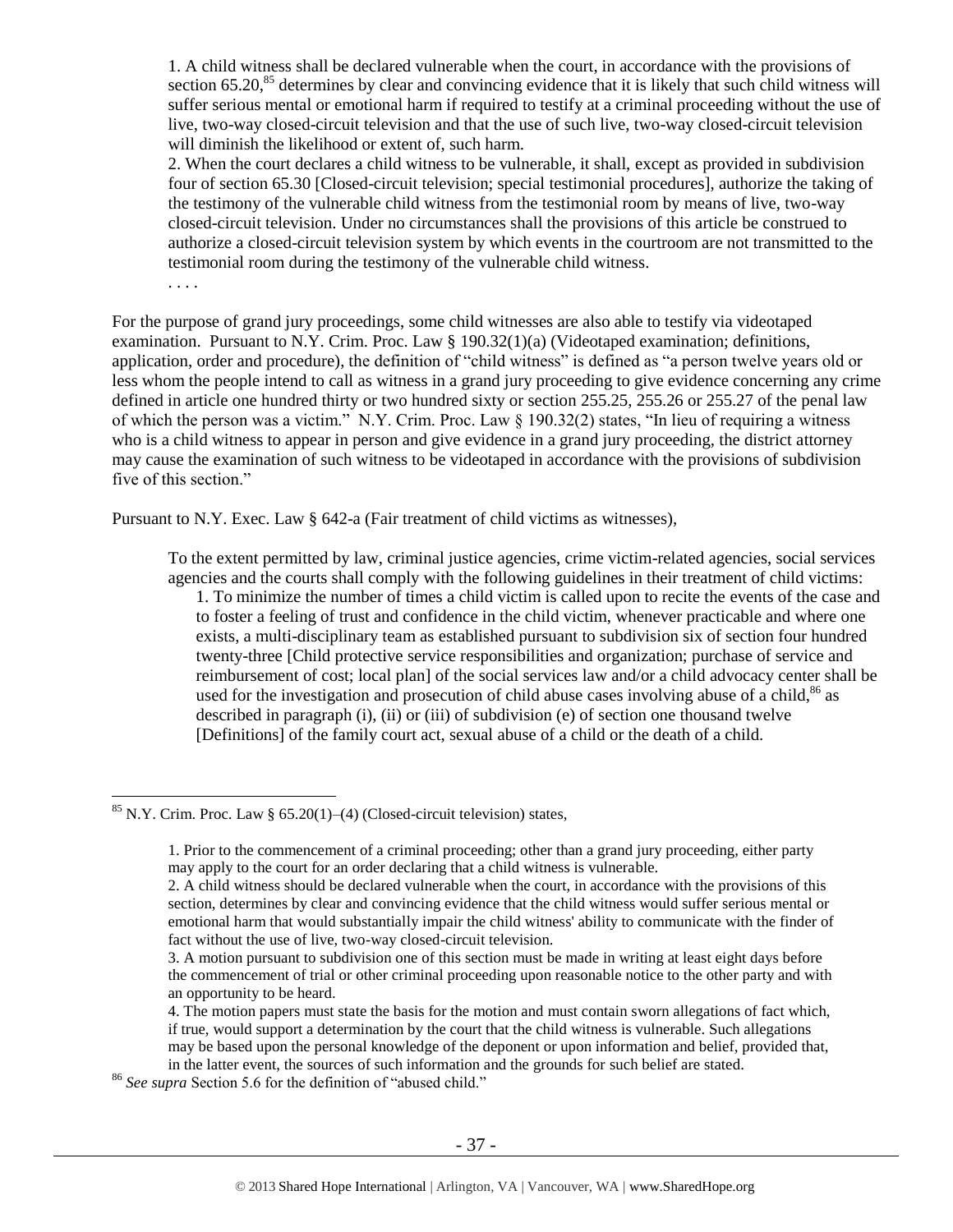2. Whenever practicable, the same prosecutor should handle all aspects of a case involving an alleged child victim.

3. To minimize the time during which a child victim must endure the stress of his involvement in the proceedings, the court should take appropriate action to ensure a speedy trial in all proceedings involving an alleged child victim. In ruling on any motion or request for a delay or continuance of a proceeding involving an alleged child victim, the court should consider and give weight to any potential adverse impact the delay or continuance may have on the well-being of the child. 4. The judge presiding should be sensitive to the psychological and emotional stress a child witness may undergo when testifying.

. . . .

6. In accordance with the provisions of section 190.32 [Videotaped examination; definitions, application, order and procedure] of the criminal procedure law, a person supportive of the "child witness" or "special witness" as defined in such section should be permitted to be present and accessible to a child witness at all times during his testimony, although the person supportive of the child witness should not be permitted to influence the child's testimony.

7. A child witness should be permitted in the discretion of the court to use anatomically correct dolls and drawings during his testimony.

New York's rape shield law does not expressly apply to child victims of sexual exploitation, and moreover, allows for the admission of evidence related to prostitution-related offenses. Pursuant to N.Y. Crim. Proc. Law § 60.42 (Rules of evidence; admissibility of evidence of victim's sexual conduct in sex offense cases),

Evidence of a victim's sexual conduct shall not be admissible in a prosecution for an offense or an attempt to commit an offense defined in article one hundred thirty of the penal law unless such evidence:

1. proves or tends to prove specific instances of the victim's prior sexual conduct with the accused; or

2. proves or tends to prove that the victim has been convicted of an offense under section 230.00 [Prostitution] of the penal law within three years prior to the sex offense which is the subject of the prosecution; or

3. rebuts evidence introduced by the people of the victim's failure to engage in sexual intercourse, oral sexual conduct, anal sexual conduct or sexual contact during a given period of time; or 4. rebuts evidence introduced by the people which proves or tends to prove that the accused is the cause of pregnancy or disease of the victim, or the source of semen found in the victim; or 5. is determined by the court after an offer of proof by the accused outside the hearing of the jury, or such hearing as the court may require, and a statement by the court of its findings of fact essential to its determination, to be relevant and admissible in the interests of justice.

- 5.8.1 Recommendation: Amend N.Y. Crim. Proc. Law § 60.42 (Rules of evidence; admissibility of evidence of victim's sexual conduct in sex offense cases) to apply to domestic minor sex trafficking victims under the age of 18 and to limit the ability to introduce evidence of offenses under N.Y. Penal Law Article 230 (Prostitution) in such cases.
- *5.9 Expungement or sealing of juvenile delinquency records resulting from arrests or adjudications for prostitution-related offenses committed as a result of, or in the course of, the commercial sexual exploitation of a minor is available within a reasonable time after turning 18.*

Pursuant to N.Y. Fam. Ct. Act § 375.2 (Motion to seal after a finding),

1. If an action has resulted in a finding of delinquency pursuant to subdivision one of section 352.1 [Findings], other than a finding that the respondent committed a designated felony act, the court may, in the interest of justice and upon motion of the respondent, order the sealing of appropriate records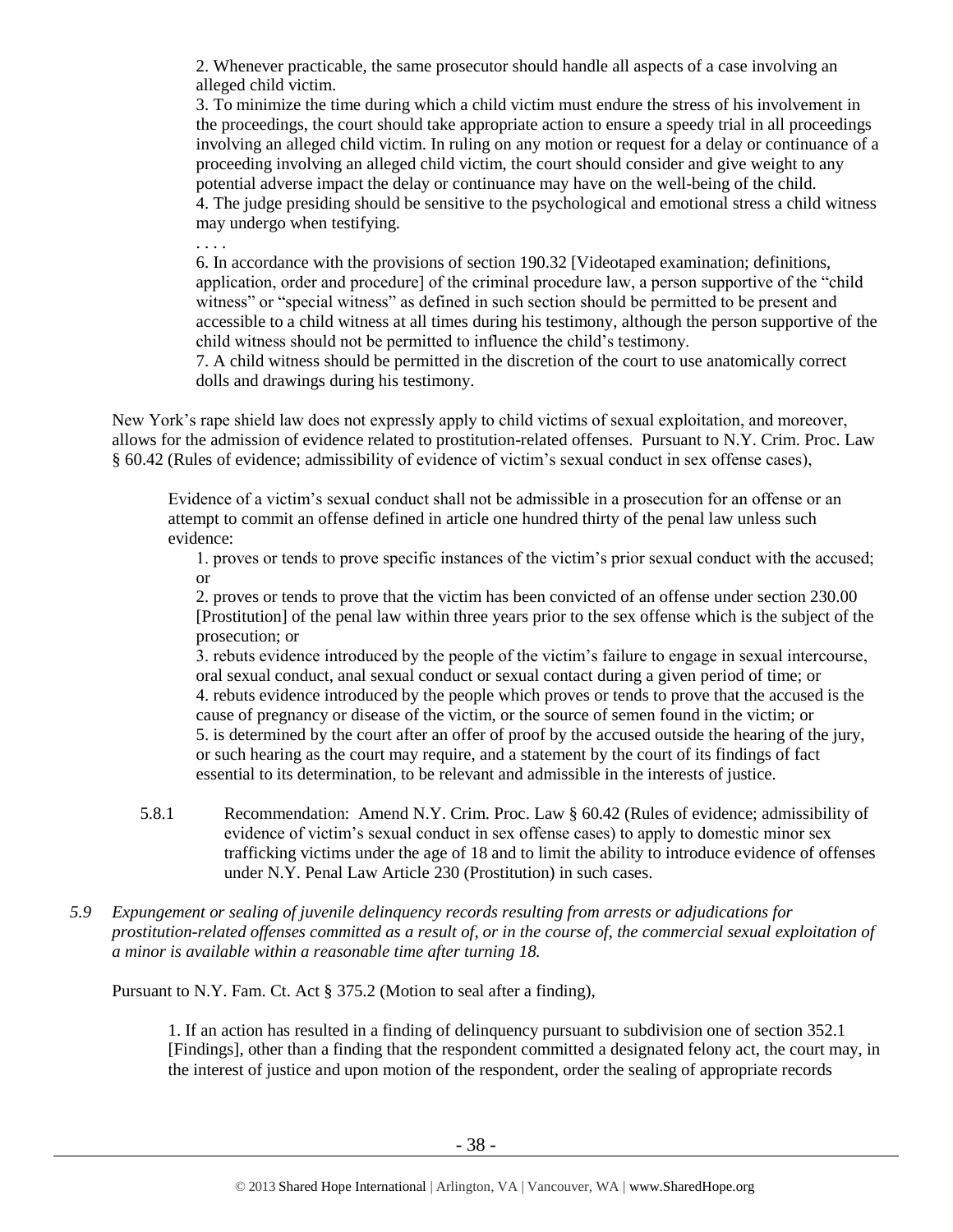pursuant to subdivision one of section 375.1 [Order upon termination of a delinquency action in favor of the respondent].

2. Such motion must be in writing and may be filed at any time subsequent to the entering of such finding. . . .

3. The court shall state on the record its reasons for granting or denying the motion.

4. If such motion is denied, it may not be renewed for a period of one year, unless the order of denial permits renewal at an earlier time.

5. The court shall not order the sealing of any record except as prescribed by this section or section 375.1.

6. Such a motion cannot be filed until the respondent's sixteenth birthday.

N.Y. Fam. Ct. Act § 375.3 (Expungement of court records) states, "Nothing contained in this article shall preclude the court's use of its inherent power to order the expungement of court records."

Additionally, under N.Y. Crim. Proc. Law  $\S$  440.10(1)(i) (Motion to vacate judgment),

1. At any time after the entry of a judgment, the court in which it was entered may, upon motion of the defendant, vacate such judgment upon the ground that:

(i) The judgment is a conviction where the arresting charge was under section 240.37 (loitering for the purpose of engaging in a prostitution offense, provided that the defendant was not alleged to be loitering for the purpose of patronizing a prostitute or promoting prostitution) or 230.00 (prostitution) of the penal law, and the defendant's participation in the offense was a result of having been a victim of sex trafficking under section 230.34 of the penal law or trafficking in persons under the Trafficking Victims Protection Act (United States Code, title 22, chapter 78); provided that

(i) a motion under this paragraph shall be made with due diligence, after the defendant has ceased to be a victim of such trafficking or has sought services for victims of such trafficking, subject to reasonable concerns for the safety of the defendant, family members of the defendant, or other victims of such trafficking that may be jeopardized by the bringing of such motion, or for other reasons consistent with the purpose of this paragraph; and (ii) official documentation of the defendant's status as a victim of sex trafficking or trafficking in persons at the time of the offense from a federal, state or local government agency shall create a presumption that the defendant's participation in the offense was a result of having been a victim of sex trafficking or trafficking in persons, but shall not be required for granting a motion under this paragraph.

*5.10 Victim restitution and civil remedies for victims of domestic minor sex trafficking or commercial sexual exploitation of children (CSEC) are authorized by law.* 

The court must consider and may authorize restitution to the victim under N.Y. Penal Law § 60.27(1) (Restitution and reparation), which states, in part,

In addition to any of the dispositions authorized by this article, the court shall consider restitution or reparation to the victim<sup>87</sup> of the crime and may require restitution or reparation as part of the sentence imposed upon a person convicted of an offense,  $^{88}$  and after providing the district attorney with an opportunity to be heard in accordance with the provisions of this subdivision, require the defendant to make restitution of the fruits of his or her offense or reparation for the actual out-of-pocket loss caused thereby . . . . In that event, or when the victim impact statement reports that the victim seeks restitution

 $\overline{a}$ 

. . . .

<sup>87</sup> *See supra* Section 5.1 for the definition of "victim."

<sup>88</sup> *See supra* note [48](#page-19-0) for the definition of "offense."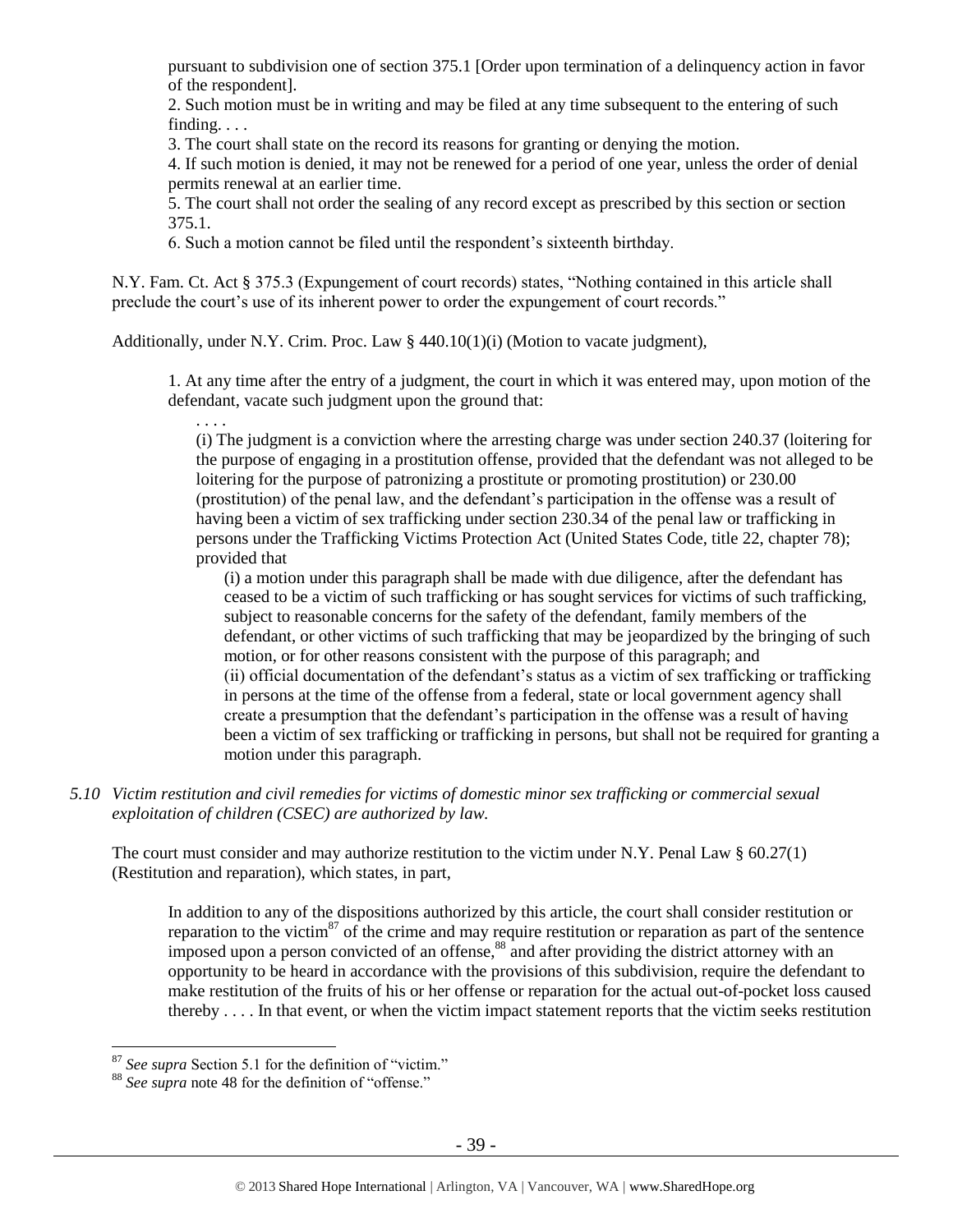or reparation, the court shall require, unless the interests of justice dictate otherwise, in addition to any of the dispositions authorized by this article that the defendant make restitution of the fruits of the offense and reparation for the actual out-of-pocket loss . . . . In the event that restitution or reparation are not ordered, the court shall clearly state its reasons on the record. Adverse action as used in this subdivision shall mean and include actual loss incurred by the victim, including an amount equal to the value of the time reasonably spent by the victim attempting to remediate the harm incurred by the victim from the offense, and the consequential financial losses from such action.

Additionally, under N.Y. Exec. Law § 632-a(3) (Crime victims),

Notwithstanding any inconsistent provision of the estates, powers and trusts law or the civil practice law and rules with respect to the timely bringing of an action, any crime victim shall have the right to bring a civil action in a court of competent jurisdiction to recover money damages from a person convicted of a crime of which the crime victim is a victim, or the representative of that convicted person, within three years of the discovery of any profits from a crime<sup>89</sup> or funds of a convicted person. . . .

Where a victim of trafficking is also a victim of a racketeering crime, restitution is available. N.Y. Penal Law § 460.30(5) (Enterprise corruption; forfeiture) states, in part,

Any person convicted of a violation of section 460.20 of this article through which he derived pecuniary value, or by which he caused personal injury or property damage or other loss, may be sentenced to pay a fine not in excess of three times the gross value he gained or three times the gross loss he caused, whichever is greater. Moneys so collected shall be paid as restitution to victims of the crime for medical expenses actually incurred, loss of earnings or property loss or damage caused thereby.

Additionally, "Any payment made as restitution to victims pursuant to this section shall not limit, preclude or impair any liability for damages in any civil action or proceeding for an amount in excess of such payment." N.Y. Penal Law § 460.30(8).

*5.11 Statutes of limitations for civil and criminal actions for child sex trafficking or commercial sexual exploitation of children (CSEC) offenses are eliminated or lengthened sufficiently to allow prosecutors and victims a realistic opportunity to pursue criminal action and legal remedies.*

For criminal actions, pursuant to N.Y. Crim. Proc. Law § 30.10(2) (Timeliness of prosecutions; periods of limitation), a 5-year statute of limitations exists for most felony prosecutions, and a 2-year statute of limitations exists for misdemeanors. Also, for prosecutions under N.Y. Penal Law Article 130 (Sex offenses), unless the offense has a longer limitation under subsection (2)(a), or N.Y. Penal Law § 263.05 (Use of a child in a sexual performance), the statute of limitations is tolled until either the child reaches the age of 18 or the crime is reported to law enforcement or a child abuse register, whichever occurs first. N.Y. Crim. Proc. Law § 30.10(3)(f). Pursuant to N.Y. Crim. Proc. Law § 30.10(3)(f),

<sup>&</sup>lt;sup>89</sup> Pursuant to N.Y. Exec. Law  $\S$  632-a(1)(b),

<sup>&</sup>quot;Profits from a crime" means (i) any property obtained through or income generated from the commission of a crime of which the defendant was convicted; (ii) any property obtained by or income generated from the sale, conversion or exchange of proceeds of a crime, including any gain realized by such sale, conversion or exchange; and (iii) any property which the defendant obtained or income generated as a result of having committed the crime, including any assets obtained through the use of unique knowledge obtained during the commission of, or in preparation for the commission of, a crime, as well as any property obtained by or income generated from the sale, conversion or exchange of such property and any gain realized by such sale, conversion or exchange.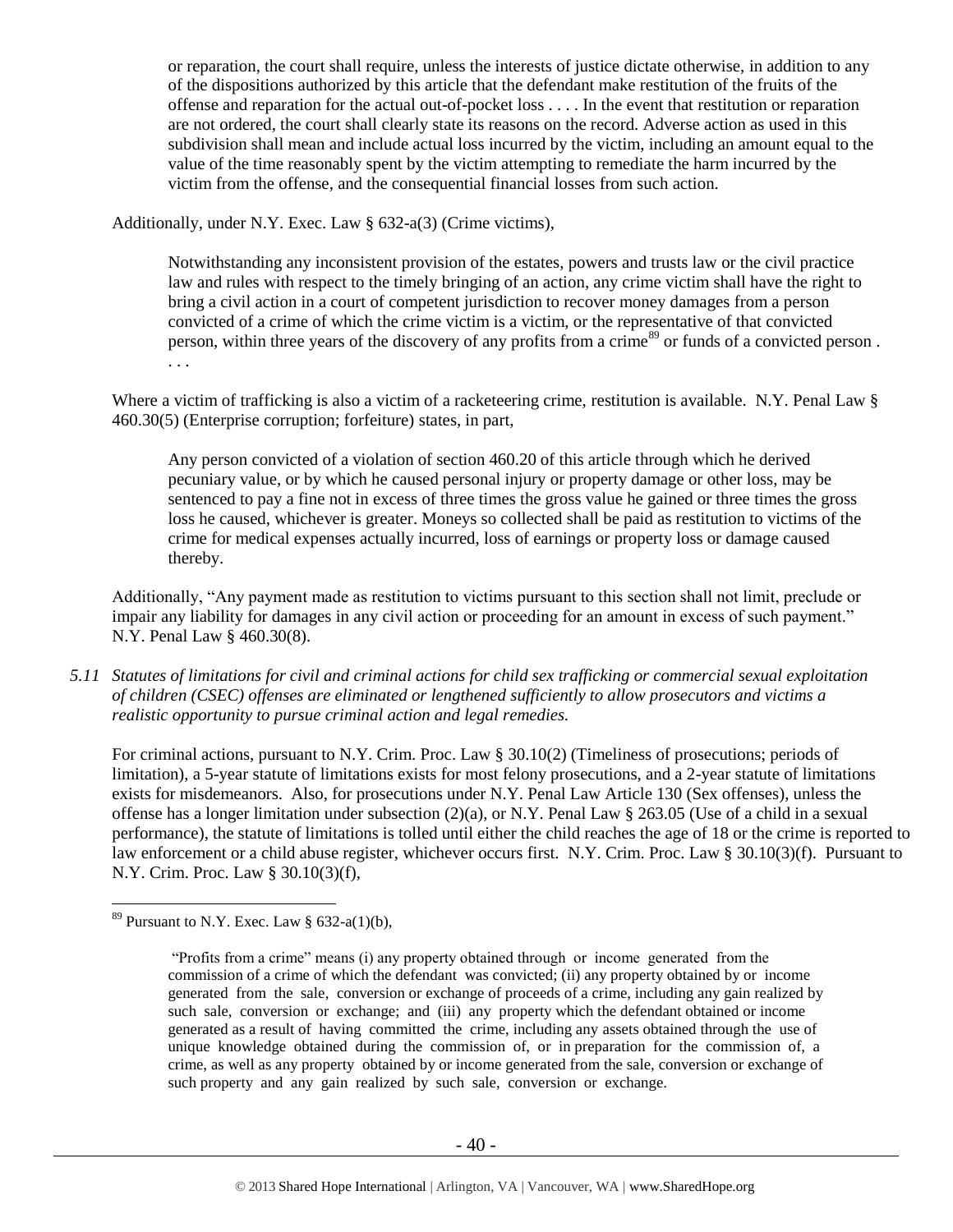Notwithstanding the provisions of subdivision two, the periods of limitation for the commencement of criminal actions are extended as follows in the indicated circumstances:

. . . . (f) For purposes of a prosecution involving a sexual offense as defined in article one hundred thirty of the penal law [Sex offenses], other than a sexual offense delineated in paragraph (a) of subdivision two of this section, committed against a child less than eighteen years of age . . . or use of a child in a sexual performance as defined in section 263.05 [Use of a child in a sexual performance] of the penal law, the period of limitation shall not begin to run until the child has reached the age of eighteen or the offense is reported to a law enforcement agency or statewide central register of child abuse and maltreatment, whichever occurs earlier.

For civil actions, pursuant to N.Y. C.P.L.R. Law § 213-b (Action by a victim of a criminal offense), a 7-year statute of limitations applies for actions arising under convictions for crimes in general, and a 10-year statute of limitations applies for actions arising under convictions for a "specified crime."<sup>90</sup>

5.11.1 Recommendation: Amend N.Y. Crim. Proc. Law § 30.10(3)(f) to include N.Y. Penal Law § 230.34 (Sex trafficking) and other CSEC offenses as crimes for which the statute of limitations can be extended when the victim is under 18.

<sup>&</sup>lt;sup>90</sup> "Specified crime" is defined in N.Y. Exec. Law § 632-a(1)(e) as including Class B felonies and violent felony offenses as defined in N.Y. Penal Law § 70.02(1), which includes certain sex offenses listed in Article 130.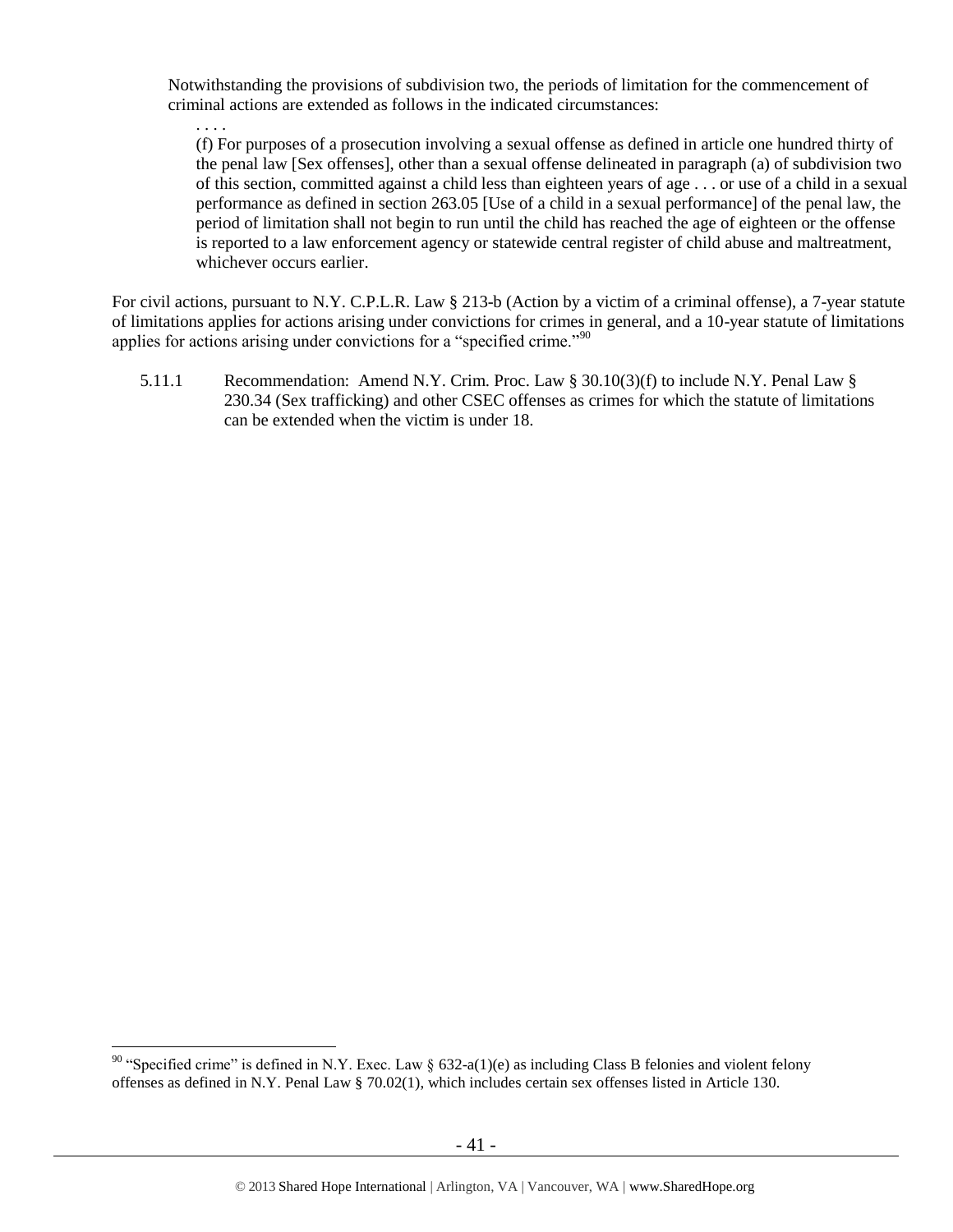#### **FRAMEWORK ISSUE 6: CRIMINAL JUSTICE TOOLS FOR INVESTIGATION AND PROSECUTIONS**

#### *Legal Components:*

- *6.1 Training on human trafficking and domestic minor sex trafficking for law enforcement is statutorily mandated or authorized.*
- *6.2 Single party consent to audio-taping is permitted in law enforcement investigations.*
- *6.3 Wiretapping is an available tool to investigate domestic minor sex trafficking.*
- *6.4 Using a law enforcement posing as a minor to investigate buying or selling of commercial sex acts is not a defense to soliciting, purchasing, or selling sex with a minor.*
- *6.5 Using the Internet to investigate buyers and traffickers is a permissible investigative technique.*
- *6.6 Law enforcement and child welfare agencies are mandated to promptly report missing and recovered children. \_\_\_\_\_\_\_\_\_\_\_\_\_\_\_\_\_\_\_\_\_\_\_\_\_\_\_\_\_\_\_\_\_\_\_\_\_\_\_\_\_\_\_\_\_\_\_\_\_\_\_\_\_\_\_\_\_\_\_\_\_\_\_\_\_\_\_\_\_\_\_\_\_\_\_\_\_\_\_\_\_\_\_\_\_\_\_\_\_\_\_\_\_\_*

# *Legal Analysis:*

. . . .

*6.1 Training on human trafficking and domestic minor sex trafficking for law enforcement is statutorily mandated or authorized.*

New York does not legislatively mandate training, but training is mentioned as an option for certain localities. Specifically, under N.Y. Soc. Serv. Law § 447-b(6) (Services for exploited children),

The local social services commissioner may, to the extent that funds are available, in conjunction with the division of criminal justice services and local law enforcement officials, contract with an appropriate not-for-profit agency with experience working with sexually exploited children to train law enforcement officials who are likely to encounter sexually exploited children in the course of their law enforcement duties on the provisions of this section and how to identify and obtain appropriate services for sexually exploited children. Local social services districts may work cooperatively to provide such training and such training may be provided on a regional basis. The division of criminal justice services shall assist local social services districts in obtaining any available funds for the purposes of conducting law enforcement training from the federal justice department and the office of juvenile justice and delinquency prevention.

*6.2 Single party consent to audio-taping is permitted in law enforcement investigations.*

New York allows for single party consent to audio-taping. N.Y. Penal Law § 250.05 (Eavesdropping) states, "A person is guilty of eavesdropping when he unlawfully engages in wiretapping, mechanical overhearing of a conversation, or intercepting or accessing of an electronic communication." Pursuant to N.Y. Penal Law § 250.00 (Eavesdropping; definition of terms),

1. "Wiretapping" means the intentional overhearing or recording of a telephonic or telegraphic communication by a person other than a sender or receiver thereof, without the consent of either the sender or receiver, by means of any instrument, device or equipment.

2. "Mechanical overhearing of a conversation" means the intentional overhearing or recording of a conversation or discussion, without the consent of at least one party thereto, by a person not present thereat, by means of any instrument, device or equipment.

6. "Intercepting or accessing of an electronic communication" and "intentionally intercepted or accessed" mean the intentional acquiring, receiving, collecting, overhearing, or recording of an electronic communication, without the consent of the sender or intended receiver thereof, by means of any instrument, device or equipment, except when used by a telephone company in the ordinary course of its business or when necessary to protect the rights or property of such company.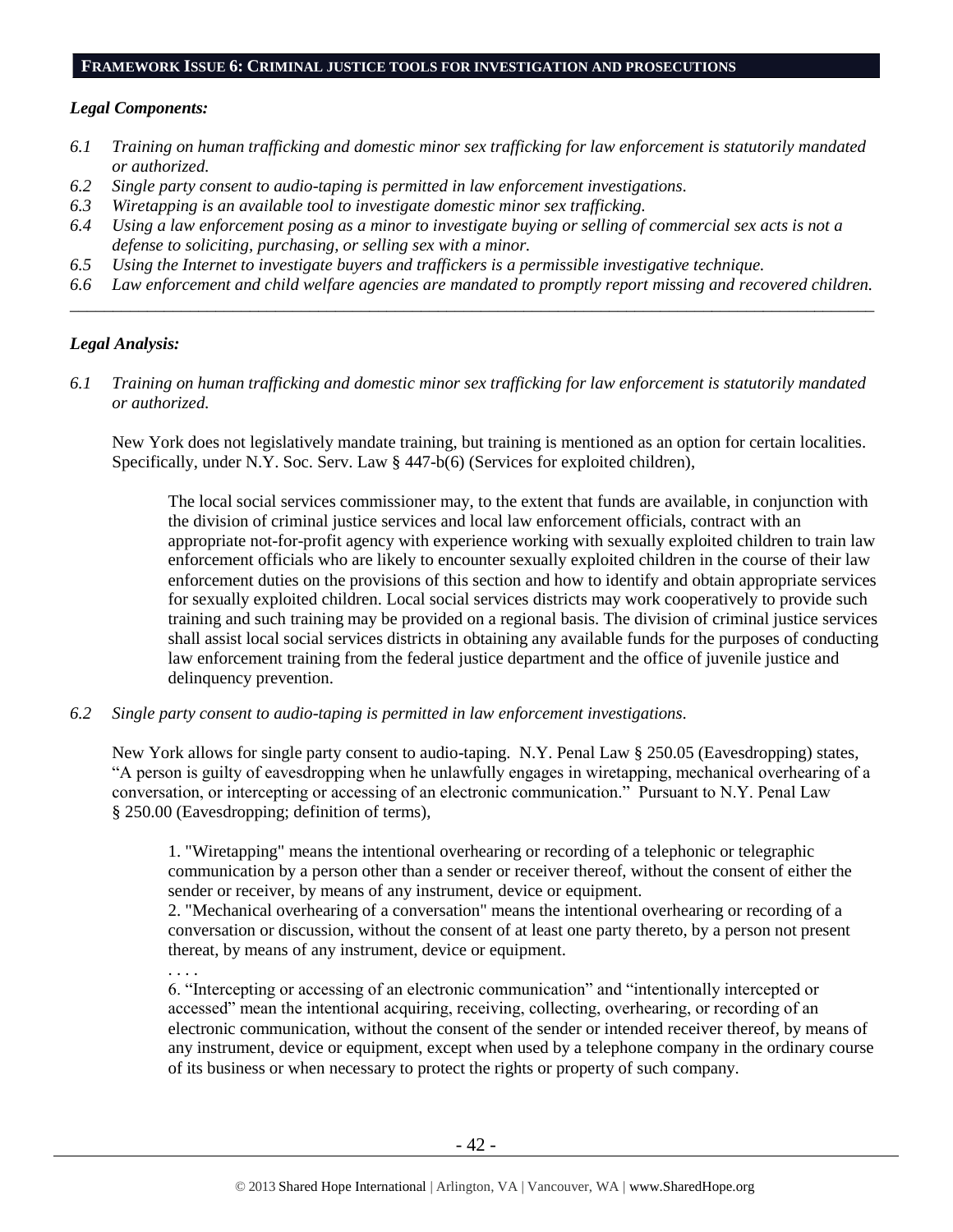# *6.3 Wiretapping is an available tool to investigate domestic minor sex trafficking.*

N.Y. Penal Law § 250.05 (Eavesdropping) states, "A person is guilty of eavesdropping when he unlawfully engages in wiretapping, mechanical overhearing of a conversation, or intercepting or accessing of an electronic communication." N.Y. Penal Law § 250.00(1) (Eavesdropping; definitions of terms) defines "wiretapping" as "the intentional overhearing or recording of a telephonic or telegraphic communication by a person other than a sender or receiver thereof, without the consent of either the sender or receiver, by means of any instrument, device or equipment."

Pursuant to N.Y. Crim. Proc. Law § 700.10(1), "Under circumstances prescribed in this article, a justice may issue an eavesdropping warrant or a video surveillance warrant upon ex parte application of an applicant who is authorized by law to investigate, prosecute or participate in the prosecution of the particular designated offense which is the subject of the application." "Designated offense" is defined in N.Y. Crim. Proc. Law § 700.05(8) as including § 230.34 (Sex trafficking), § 230.32 (Promoting prostitution in the first degree), or § 230.30 (Promoting prostitution in the second degree).

*6.4 Using a law enforcement posing as a minor to investigate buying or selling of commercial sex acts is not a defense to soliciting, purchasing, or selling sex with a minor.*

New York has not codified that the use of a law enforcement decoy is allowable. N.Y. Penal Law § 40.05 (Entrapment) further states that "it is an affirmative defense that the defendant engaged in the proscribed conduct because he was induced or encouraged to do so by a public servant, or by a person acting in cooperation with a public servant, seeking to obtain evidence against him for purpose of criminal prosecution . . . ." It is important to note that the statute also states, "Conduct merely affording a person an opportunity to commit an offense does not constitute entrapment." N.Y. Penal Law § 40.05.

- 6.4.1 Recommendation: Amend N.Y. Penal Law § 120.70 (Luring a child) to state that it is not a defense that the person solicited was in fact an undercover officer posing as a minor.
- *6.5 Using the Internet to investigate buyers and traffickers is a permissible investigative technique.*

New York has also not codified the permissibility of the use of the Internet as an investigative technique for sex trafficking.

- 6.5.1 Recommendation: Amend N.Y. Penal Law § 235.22 (Disseminating indecent material to a minor) to state that it is not a defense that the person solicited was in fact an undercover officer posing as a minor.
- *6.6 Law enforcement and child welfare agencies are mandated to promptly report missing and recovered children.*

New York has established a statewide central register for missing children. N.Y. Exec. Law § 837-e (Statewide central register for missing children) establishes "through electronic data processing and related procedures, a statewide central register for missing children<sup>91</sup> which shall be compatible with the national crime information center register maintained pursuant to the federal missing children act of nineteen hundred eighty-two  $\dots$ ."

<sup>&</sup>lt;sup>91</sup> "Missing child" is defined in N.Y. Exec. Law § 837-e(1) as "any person under the age of eighteen years missing from his or her normal and ordinary place of residence and whose whereabouts cannot be determined by a person responsible for the child's care and any child known to have been taken, enticed or concealed from the custody of his or her lawful guardian by a person who has no legal right to do so."